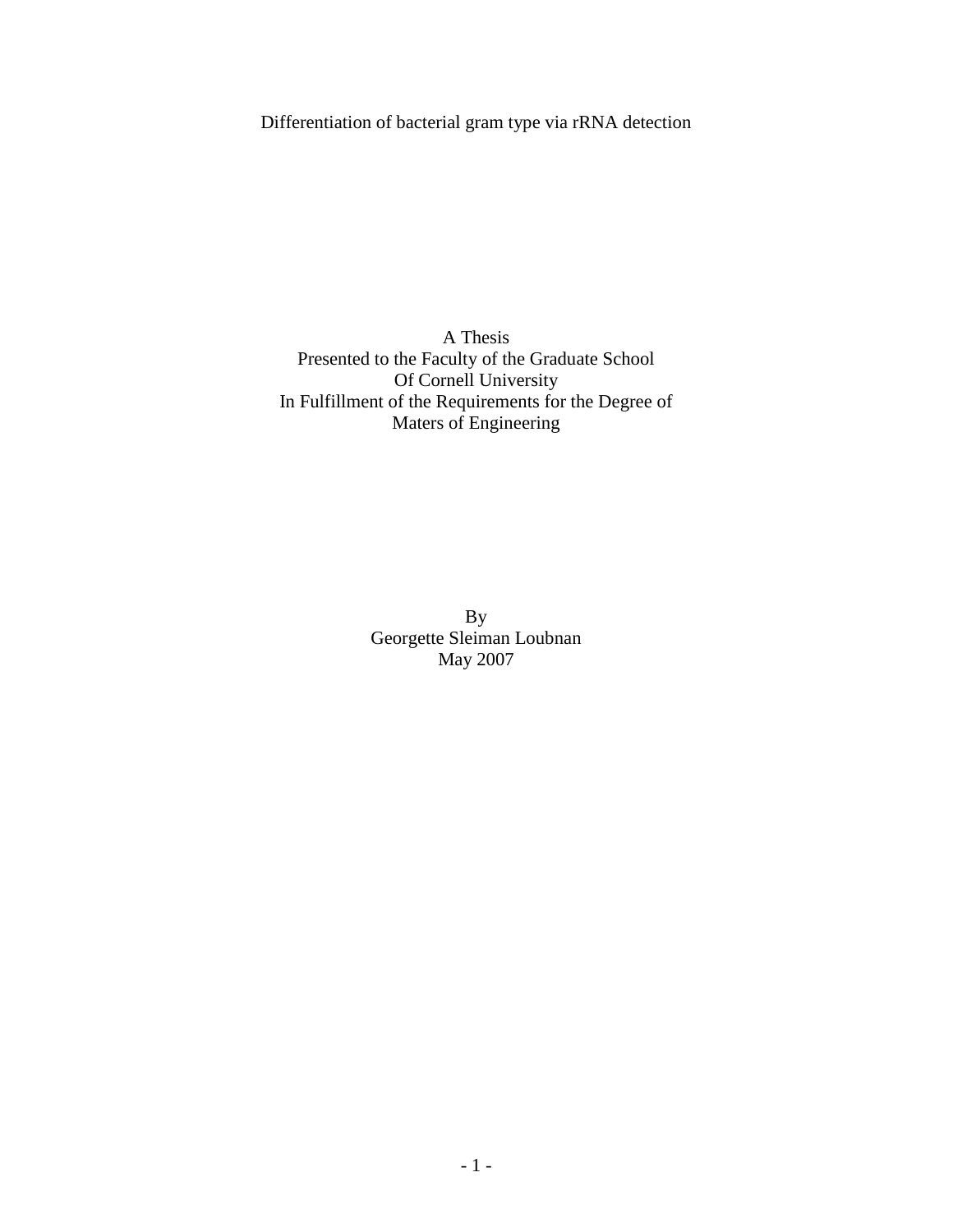© 2007 Loubnan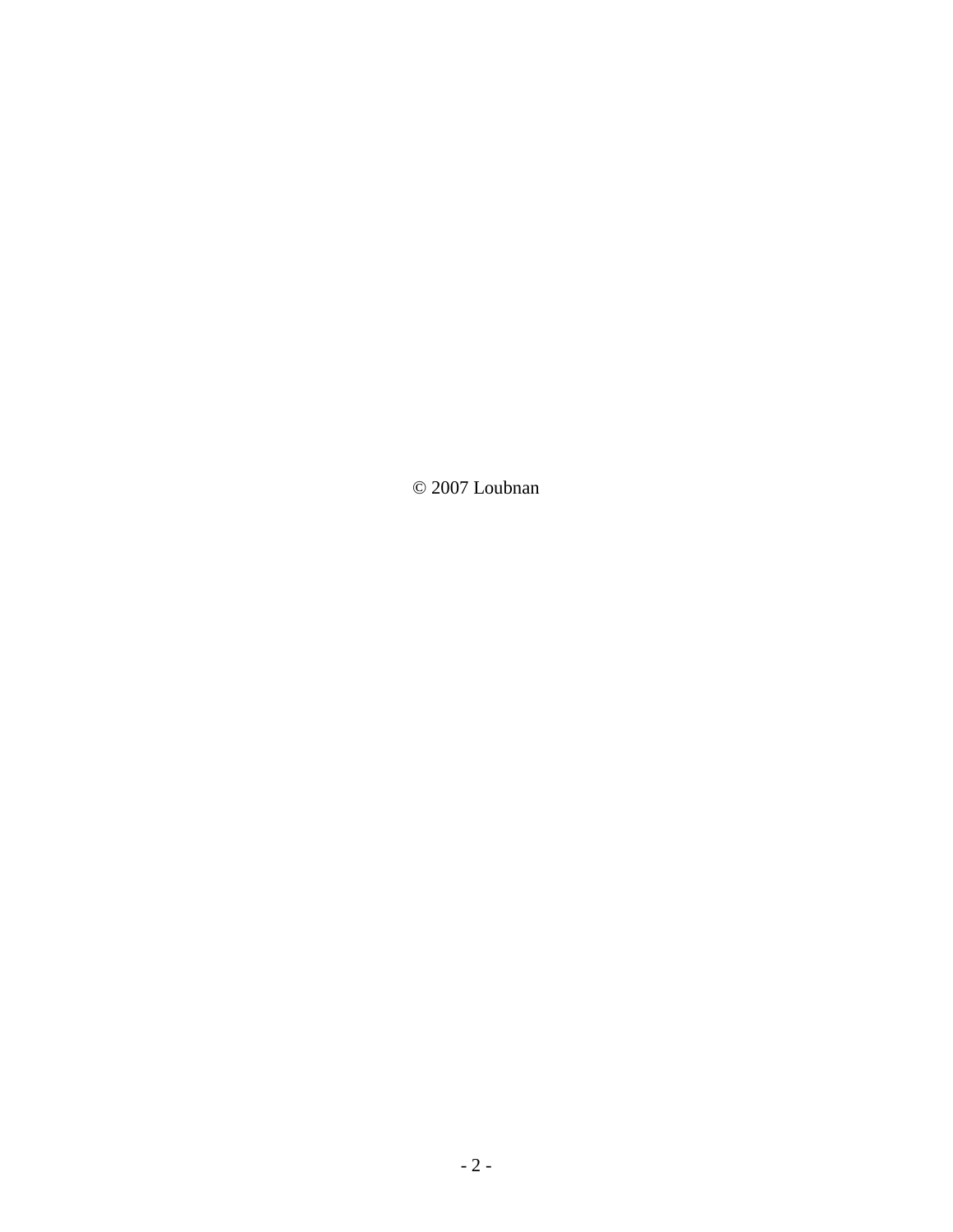#### **ABSTRACT**

 The differentiation between gram negative and gram positive bacteria was investigated based on the identification of specific sequences in the 16S rRNA of pathogenic bacteria. The rRNA sequences were aligned and detection probes were identified using the AlleleID software. Subsequently, the specificity of the probes was checked using the basic local alignment sequence tool of the NCBI data bank. One 23 nt long probe sequence was identified that is able to bind to 79% of the selected gram negative bacteria where as the gram positive probe can only detect 64% of the selected gram positive bacteria. Unfortunately, it was impossible to identify a second probe that was specific and common to all gram negative and even less for all gram positive bacteria. Further experiment will be conducted to test the sensitivity of the probes and their limits of detection.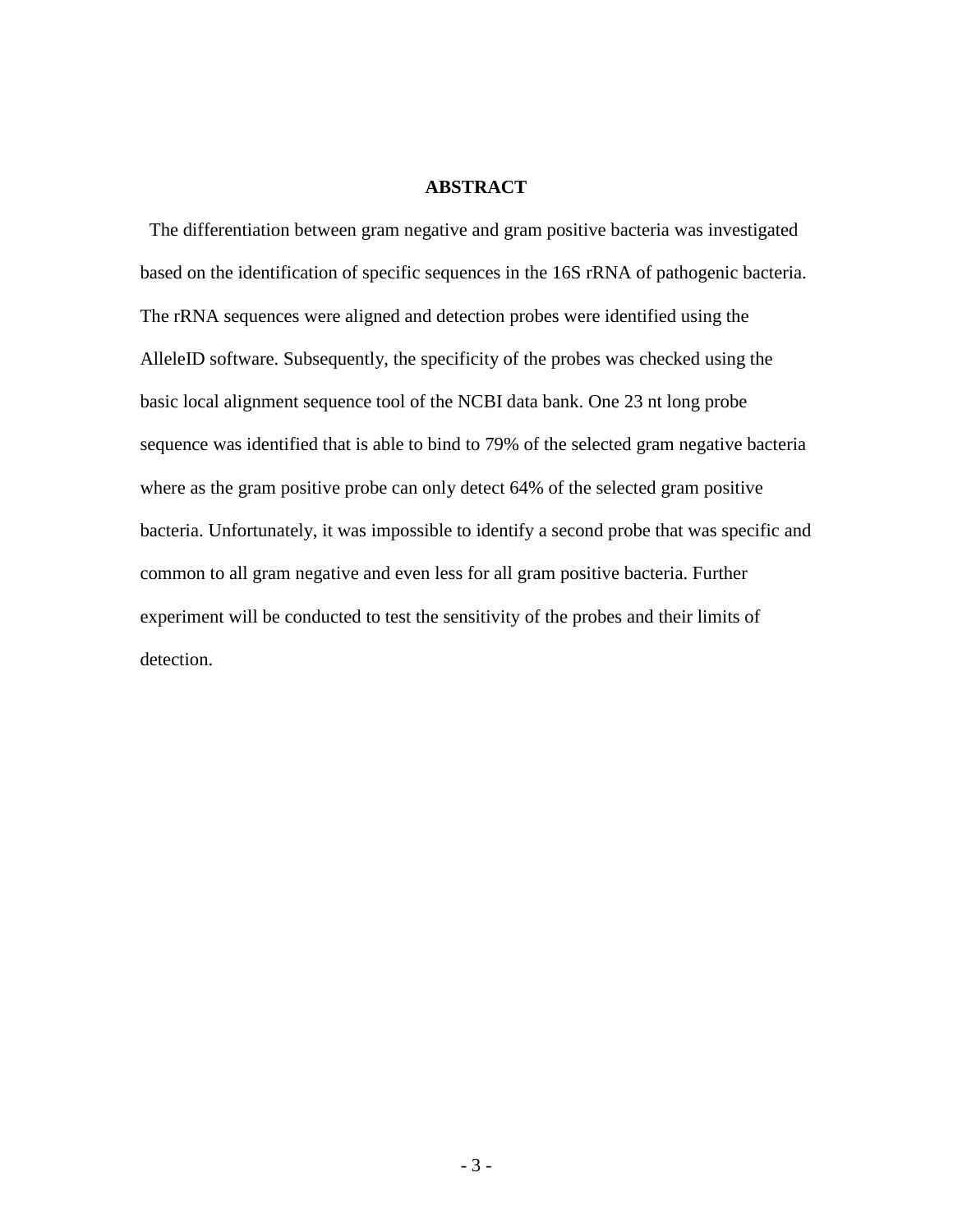## Acknowledgments

 I would like to thank my advisor Professor Antje Baeumner for all the help and support she granted me with throughout my research and my thesis write up. I had the privilege of working with a great person and professor like her. I would also like to thank the Department of Biological and Environmental Engineering with all its professors and staff for fulfilling my undergraduate and graduate expectations and for being a real second home for me when I was far away from home. With certainty I confess that my experience at Cornell University was one of the greatest one can have with all the facilities, research, help, consultation, and student services and its wonderful campus. Lastly, I would like to thank my family and friends who were always there for me in happy and sad moments.

Finally, I would like to dedicate this work and my diploma to my parents Hilda and Sleiman Loubnan and to my sisters Vilma, Stephanie, Pamela and Anna-Maria and to a very special and unforgettable person who made this happen. There is no better joy and pride than having such a loving, caring and supporting family who sacrificed without questioning or complain to lead me to where I am every step of a long way where the best is yet to come.

- 4 -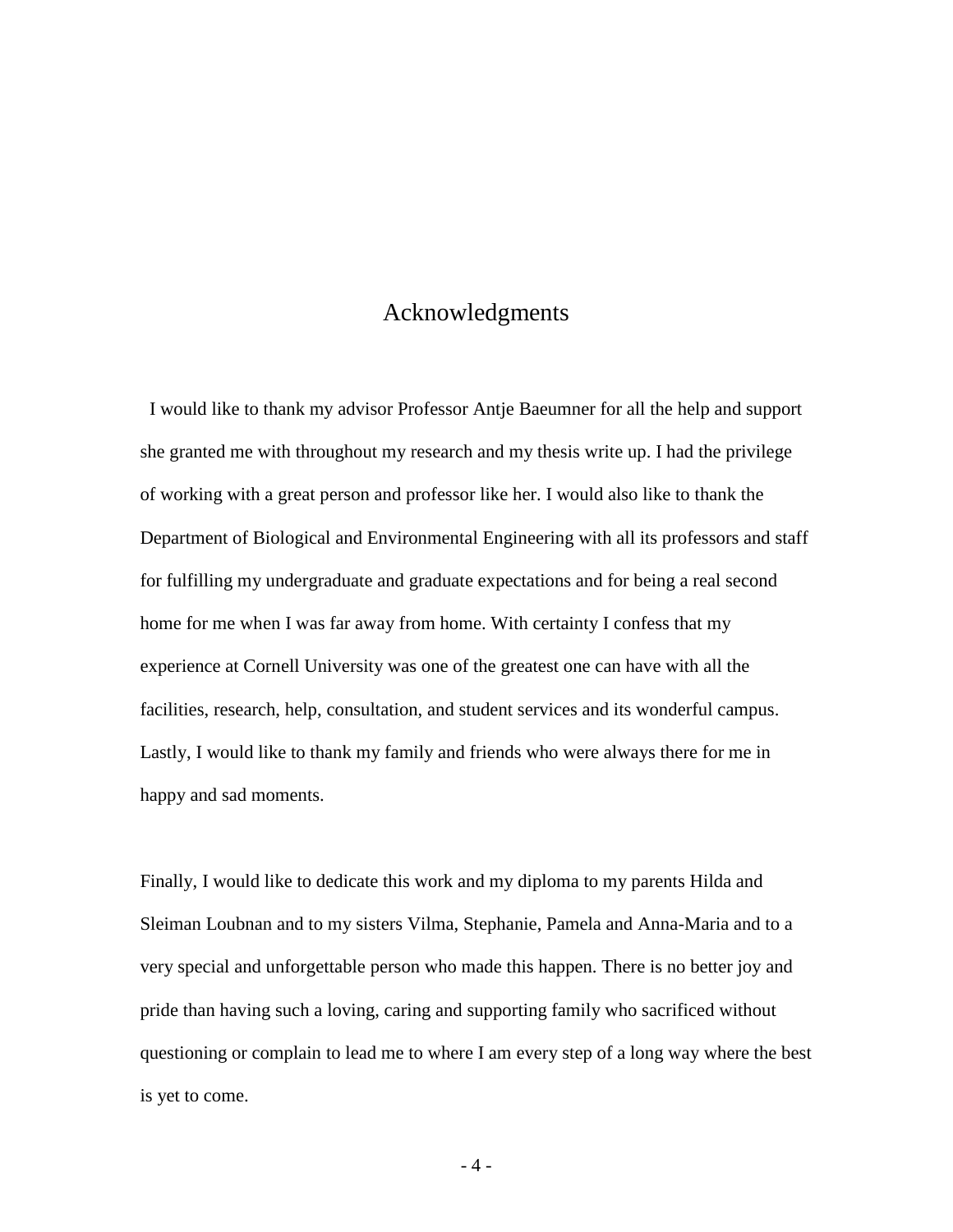# Biography

Georgette Loubnan is from Lebanon where she was born and raised. Georgette came to the United States after completing a French-Lebanese Baccalaureate in 2002. She received both a bachelor of science and a master of engineering degree in Bioengineering from Cornell University, Ithaca, NY. Her major interests and concentration were in Tissue Engineering and Biosensor Design and their influence and applications in the medical and pharmaceutical field. Georgette Loubnan feels most happy around family and friends who surround her with passion and love.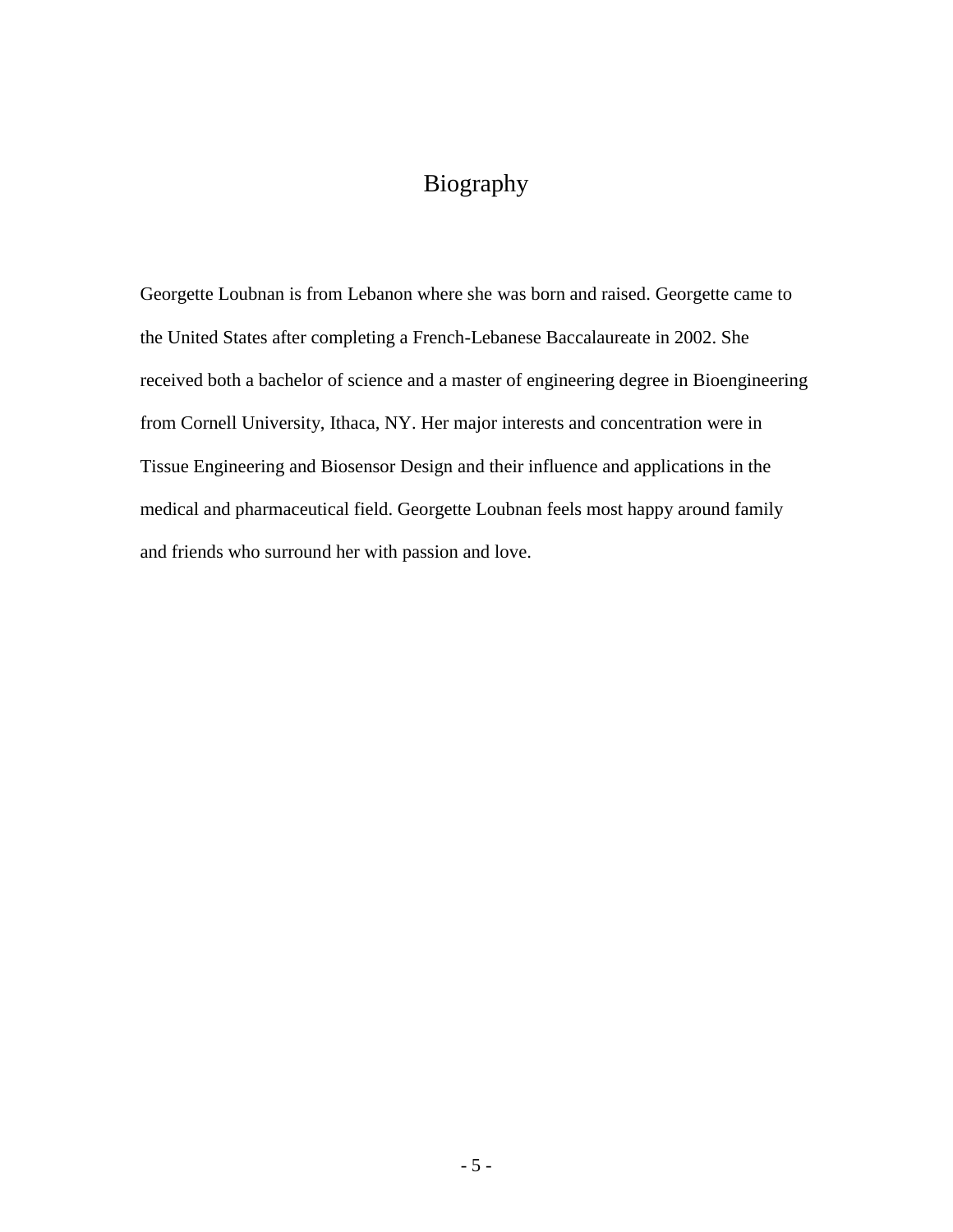# List of Figures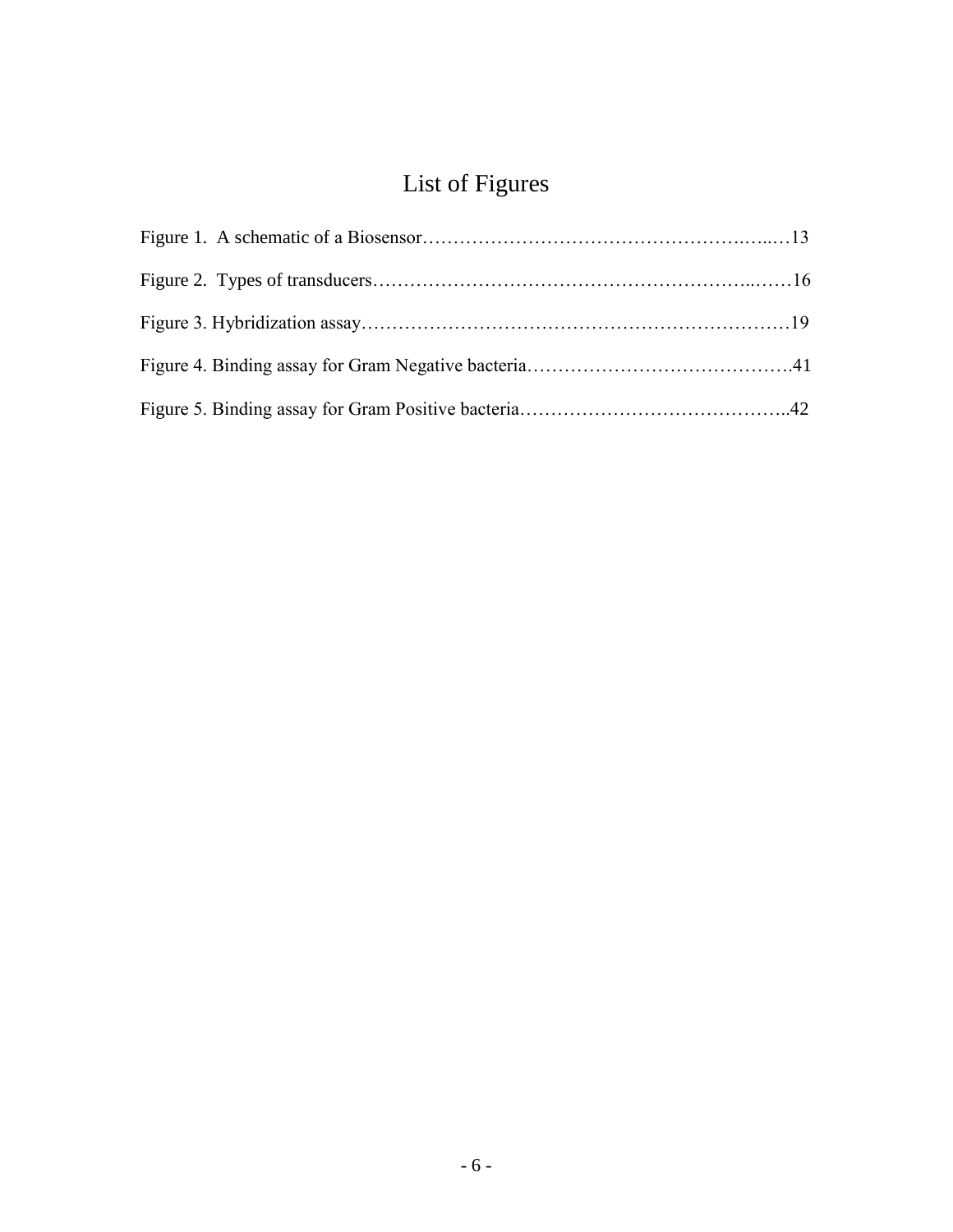# List of Tables

| Table 3' Position of the target sequence in the 16S rRNA for gram negative bacteria27 |  |
|---------------------------------------------------------------------------------------|--|
|                                                                                       |  |
| Table 4' Position of the target sequence in the 16S rRNA for gram positive bacteria29 |  |
|                                                                                       |  |
| Table 6. Reporter and Capture probe results for Gram Negative bacteria34              |  |
| Table 7. Reporter and Capture probe results for Gram Positive bacteria37              |  |
|                                                                                       |  |
|                                                                                       |  |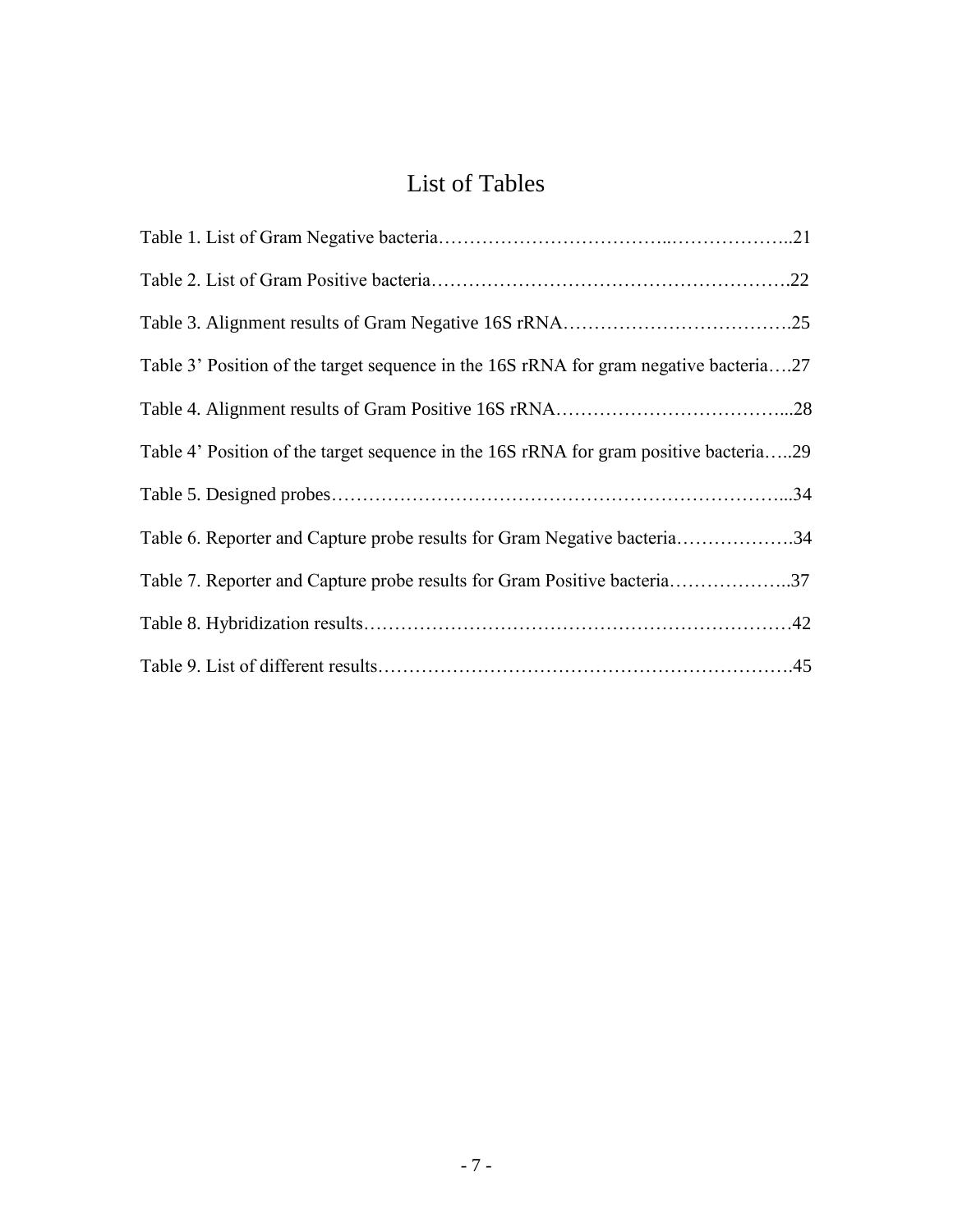# Table of Contents

| 3.2.1 Determination of list of Gram Negative and Gram Positive Bacteria19 |     |
|---------------------------------------------------------------------------|-----|
|                                                                           | .20 |
|                                                                           |     |
|                                                                           |     |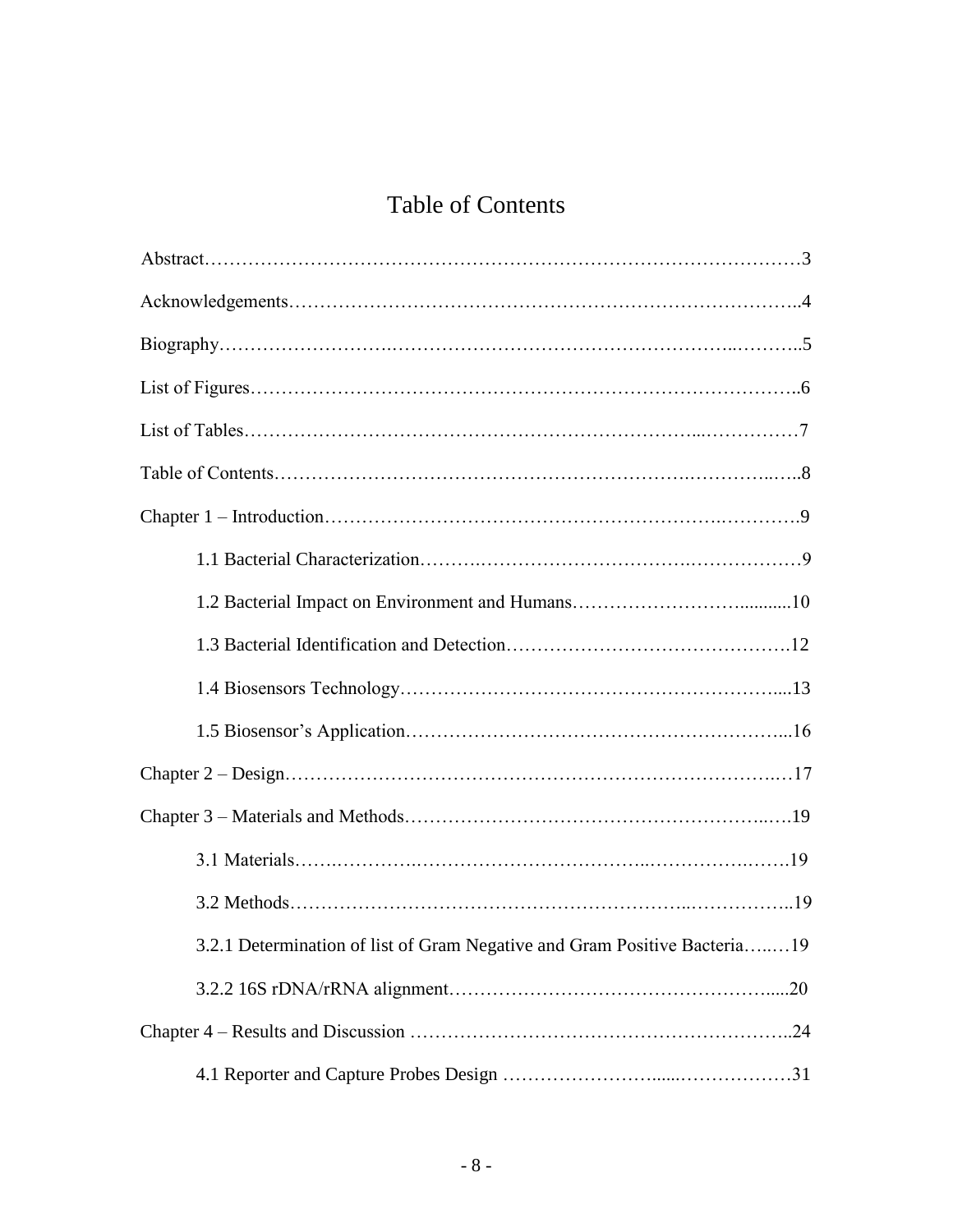## **Chapter 1: Introduction**

## *1.1 Bacterial Characterization*

The tremendous diversity of prokaryotes has made bacterial speciation a very difficult task. From an evolution point of view, the high rate of recombination that resulted from genes acquisition, loss or transfer between bacteria has created various phenotypes and DNA sequences<sup>9</sup>. This genetic exchange happens through bacterial transformation, plasmid-mediated conjugation and virus-mediated transduction<sup>6</sup>. Therefore, determining relationships among bacteria and bacterial identification have become a major concern because of its primordial and direct impact on ecological, sanitary and environmental factors as shown below.

 Bacteria are characterized in several ways each with certain limitations as shown in chapter 1.3. Categorization of prokaryotes is based on phenotypes, strain similarities, biochemical traits, habitat and chemical similarities. *In vivo*, bacteria have growth preferences such as the pH, the optimal growth temperature, the substrate utilization and the salt concentration in the medium. In addition, grouping decisions are made by characterizing bacteria based on their ability to sporulate, their fermentation and enzymatic products, their motility and flagellar orientation. Phenotypically, cell wall composition such as types of fatty acids present, peptidoglycan layer, presence of teichoic acids and presence of an outer membrane along with cellular biochemical components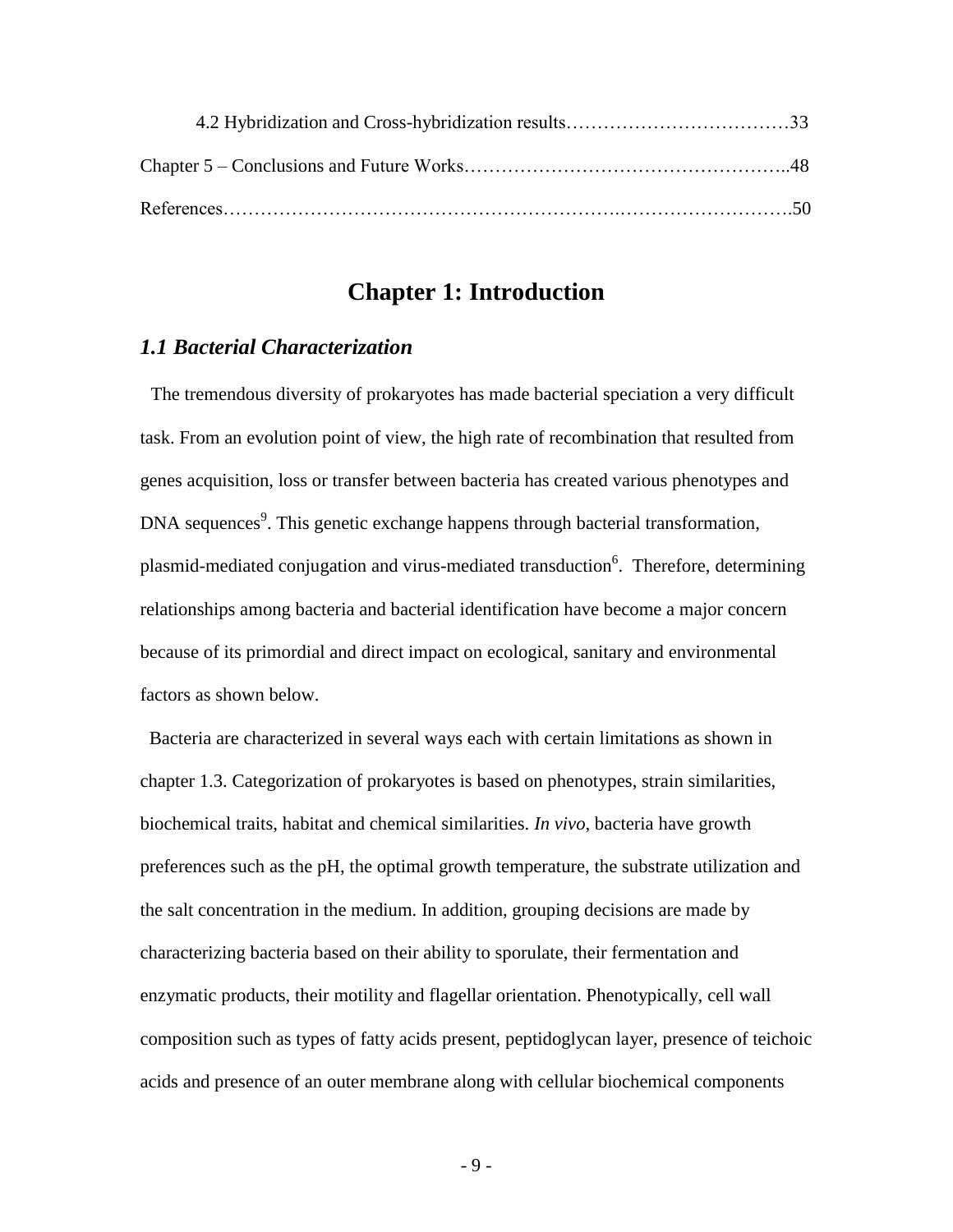have helped differentiating bacterial groups<sup>10</sup>. Along with morphological and biochemical characterization, antibiotic resistance susceptibility provides additional taxonomic criteria<sup>8</sup>.

 Genotypically, 16S rRNA is used to find the relatedness between bacterial species and to construct phylogenetic trees also called evolutionary trees or trees of life. Building those trees starts with aligning bacterial RNA then calculating the genetic distance between different bacterial genomes<sup>13</sup>. To assess the relatedness among bacteria and their placement on the tree of life three different methods are currently being used each serving a different purpose but all satisfying only one. The first method which is called Maximum Likelihood evaluates a hypothesis about evolutionary history in terms of the probability that the proposed model and the hypothesized history would give rise to the observed data set and the topology with the highest maximum probability (likelihood) is chosen<sup>12</sup>. The second method is called Bayesian Phylogenetic Inference which takes into account a priori beliefs about the expected results of a test (called the prior probability), and gives a revised estimate of probabilities based on the results of a test (posterior probabilities)<sup>53</sup>. The last method of using RNA as a bacterial characterization tool is Maximum Parsimony which is a character-based method that infers a phylogenetic tree by minimizing the total number of evolutionary steps required to explain a given set of data, or in other words by minimizing the total tree length<sup>54</sup>.

#### *1.2 Bacterial Impact on Environment and Humans*

 Bacterial infections cause a dilemma because of their variability and the limitation of present identification and curability tools. They originate from different sources and

- 10 -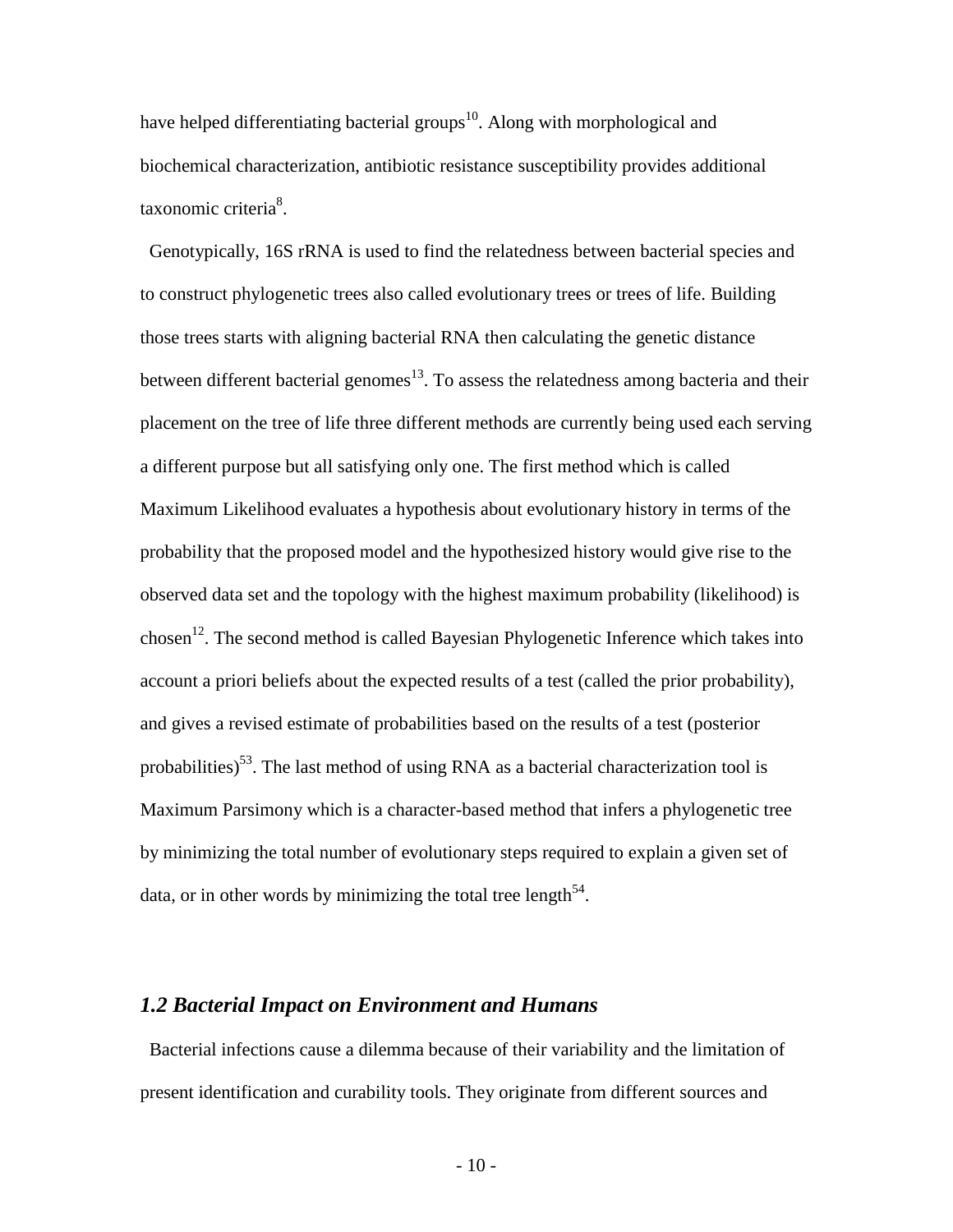cause serious illnesses. Some infections are foodborne, others are caused by bioterrorism or an epidemic, and many originate from water contamination or air pollution. In all these cases bacterial identification is crucial for providing the right help. For instance foodborne illnesses affect 81 million persons in the United States each year and cost the US economy \$8-10 billion dollars a year<sup>52</sup>. Because screening bacterial presence in food at early stages is hard since there is a lack of rapid methods of detection manufacturers release product in the market directly after production without allowing for some time to run tests<sup>43, 48, 49, 50, 51.</sup> According to the CDC report of May 2007 and June 2007 a total of 73480 foodborne cases are caused by contamination with the pathogenic strain of *E- coli* a predominant gram negative bacterium in foodborne pathogens as well about 1.5 million case causes by infection with Salmonellosis, 51000 cases of Streptococcal disease where 3000 types of *Streptococcus* strains are drug resistant, 984 cases of Influenza caused by the *Haemophilus influenzae*, 475 cases of Meningococcal disease caused by the *Meningitidis* species, 2.5 million cases of infection by *Campylobacter* strains, 27000 cases of infection by *Bacillus* species, 8000 cases of infection by the *Vibrio* species, 96000 cases of infection by the *Yersinia* strains therefore a total of approximately 5 million cases of foodborne illnesses seen in 2007 in the US. On the other hand, biological weapon are causing lots of monetary and health damages. Losses are estimated between \$478 million and \$26 billion per 100000 exposed<sup>44</sup> and less than 55% survival rate<sup>48, 49, 50,</sup> 51.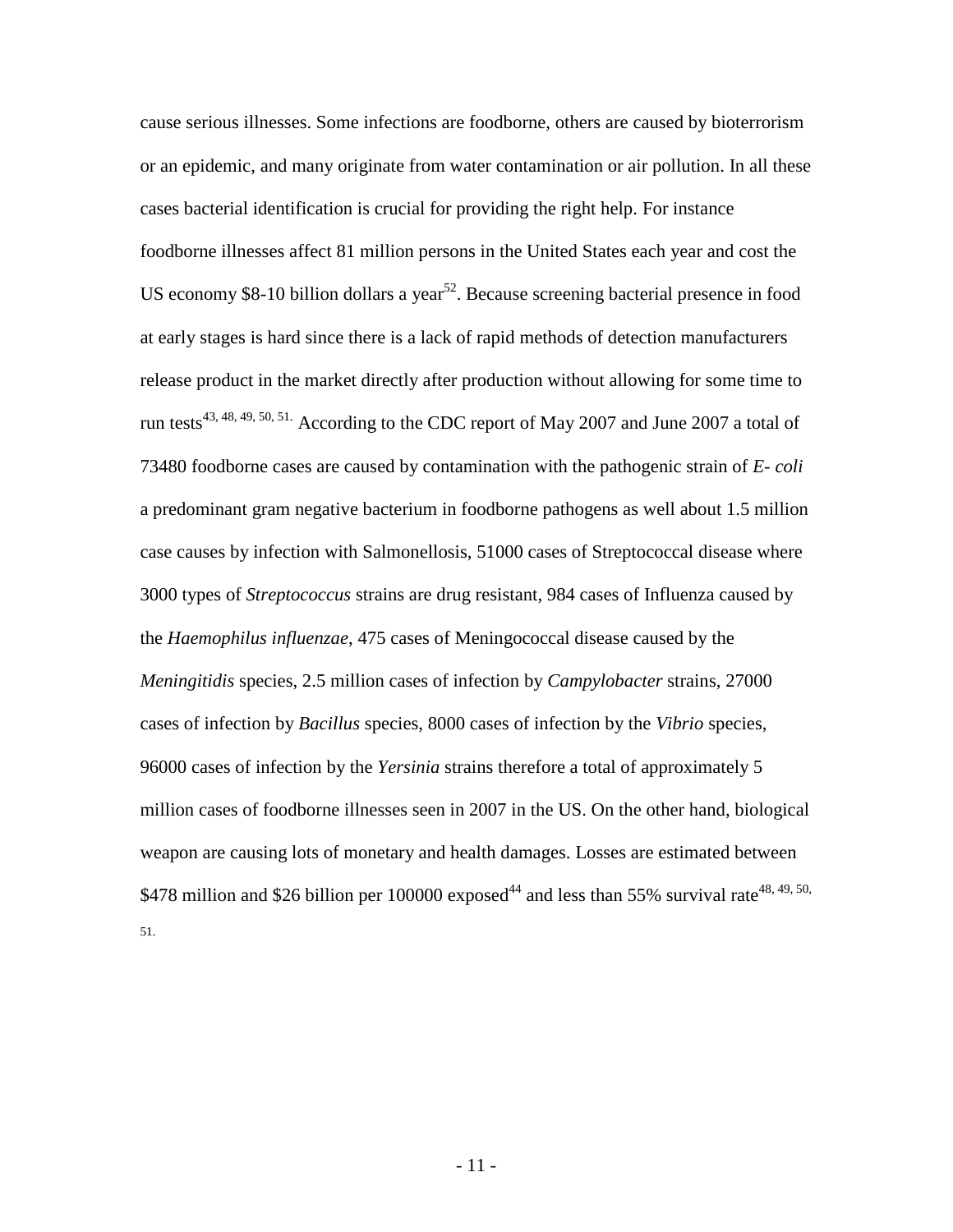#### *1.3 Bacterial Identification and Detection*

 Developing efficient bacterial detection methods and devices has been a major concern and a difficult one because of limitation of detection issues associated with each device or method as shown later in this chapter. Bacteria's panel is very broad where it becomes a real challenge to reach one detection tool that can identify the entire pool. And as shown from an evolution perspective, bacterial recombinations are very frequent and new strains are created every day so the identification task becomes harder. Many attempts have been made to reach this goal as briefly discussed in this chapter.

 Bacterial identification is based on their specific characteristics as outline in chapter 1.1. Microbiological and biochemical methods identify phenotypes of the bacteria and based on a cascade of experiments enable the identification of bacteria species and often times subspecies. It is a lengthy procedure taking several days and involves the culturing of the bacteria in special media<sup>30</sup>. One of the most basic identification tools is the Gram staining method and it is almost the first tool used in the identification of bacteria. According to University of Pennsylvania Health System, UPHS, this method is based on the retention of the crystal violet dye by the cell wall of the bacterium. And because gram negative and gram positive bacteria have different cell wall composition they react differently in the presence of the stain. Gram positive bacteria retain the stain and gram negative don't.

 Antibodies directed against epitopes on the outer surface of bacteria that are specific for a certain strain or subspecies have found frequent use in the last three decades  $(45, 46, 47)$ . Here, antibodies can be labeled with  $I^{125}$  (radiation molecule) <sup>42</sup>, fluorescein<sup>41</sup> or bound to other antibodies to allow for detection.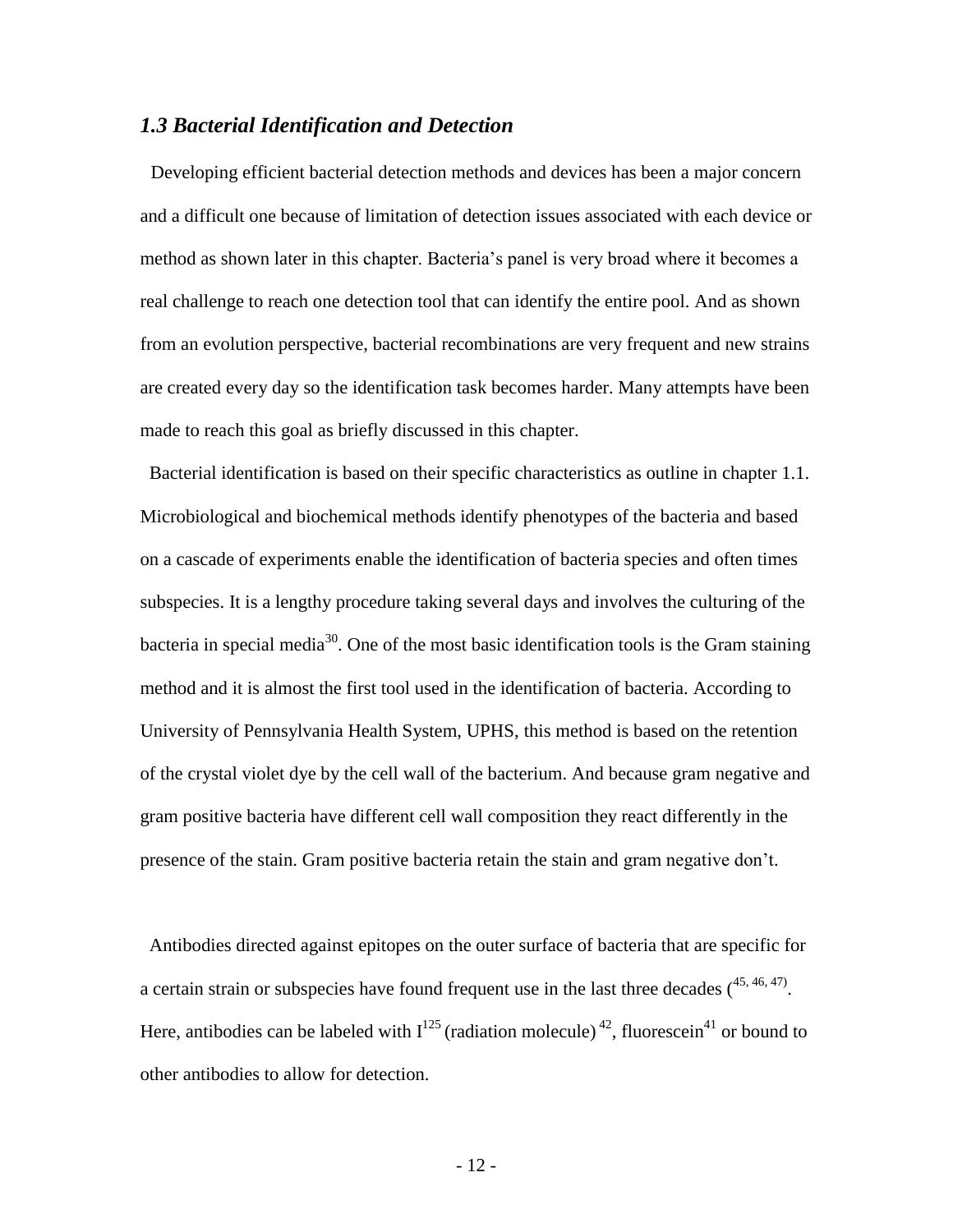In addition to the staining method and the immunological methods molecular biological techniques are very important as they provide high specificity. It is so because they target the bacterial DNA or RNA directly. In most cases, small segments of the DNA or RNA are amplified using the polymerase chain reaction (PCR)  $(33, 34, 37)$  prior to detection. Bacterial identification via their 16S rRNA gene has been studied extensively <sup>(10, 29, 31, 34,</sup>  $35, 37$ . In order to improve the specificity, often probe hybridization is required in addition to PCR amplification. Here, several approaches have been demonstrated including TaqMan, molecular beacon, sandwich hybridization and detection via fluorescence or liposome technology etc. (19, 33, 34, 36, 37, 39, 40).

## *1.4Biosensors Technology*

 Biosensors are analytical devices that provide quantitative or sometimes also semiquantitative results in a rapid and simple manner<sup>16</sup>. Biosensors consist of a physicochemical transducer and a biological recognition element. The biorecognition element binds to the analyte of interest. This binding event is measured by the transducer and transformed into an electrical or visual signal that can be quantified. (Figure 1).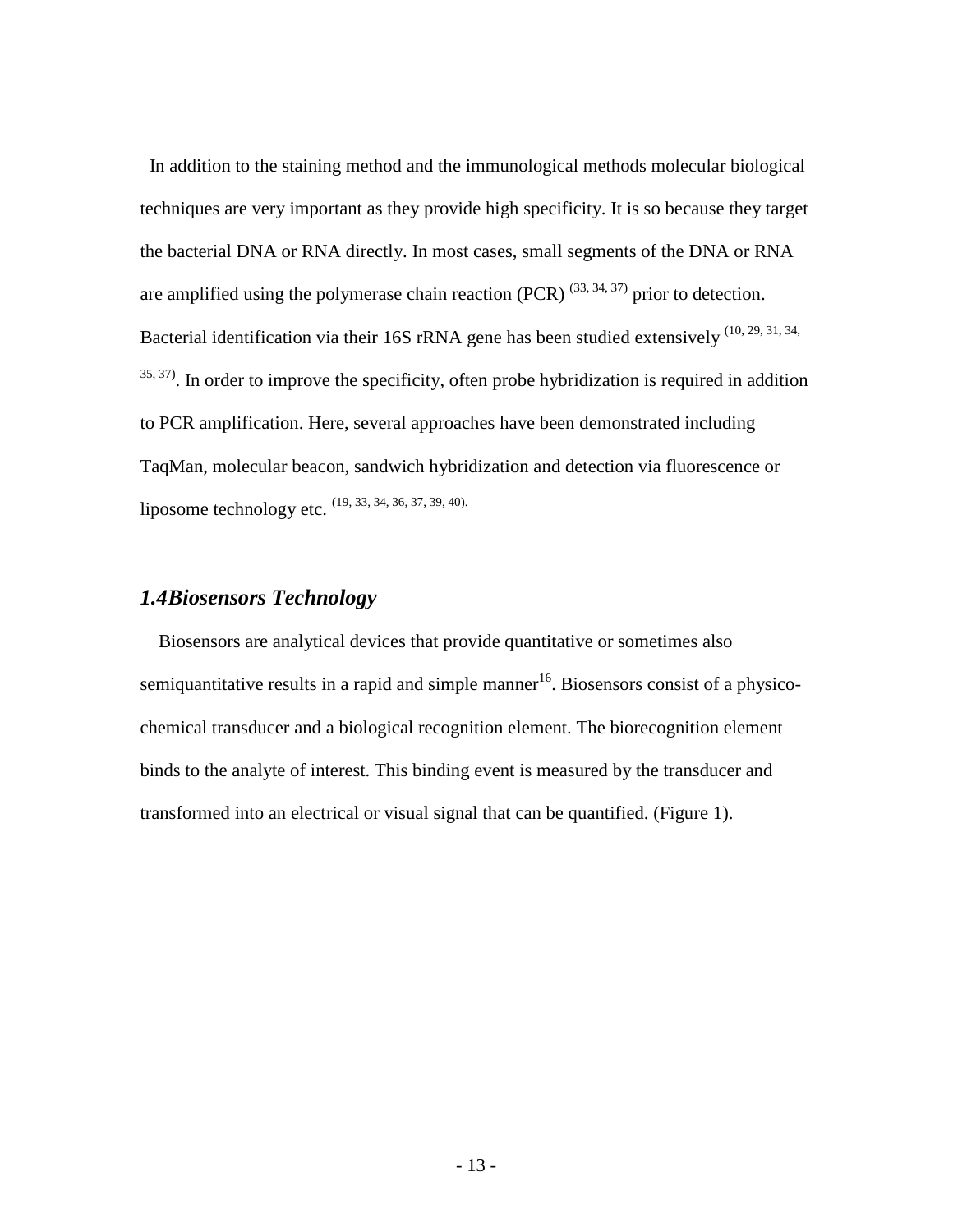

Fig 1: A schematic of a biosensor. The substrate in this work will be the 16S rRNA, the biological detectors are the reporter and the capture probes and the measuring device is a hand-held reflectometer.

 Biological elements are the major selective component of the biosensor because they typically specifically bind to a substrate. They are divided in four major groups which are: enzymes, antibodies, nucleic acids and receptors.

 The substrate binds to the prosthetic group of the enzyme and undergoes catalyses through an oxidation/reduction reaction<sup>24</sup>. Enzymes can be used in the pure form, or in microorganisms<sup>27, 26</sup> or in slices of intact tissue. The basic catalysis mechanism of an enzyme is shown below where S is the substrate, P is the product, E is the enzyme and k is the association or dissociation constant of the substrate-enzyme complex<sup>16</sup>.

$$
S + E \xrightarrow[k-1]{k_1} ES \xrightarrow[k-1]{k_2} E + P
$$

The advantages of the enzymes being the sensing elements is that they bind to the substrate, they are highly selective, they have catalytic activity which improves the sensitivity of the biosensor and they react quickly because the catalysis reaction is fast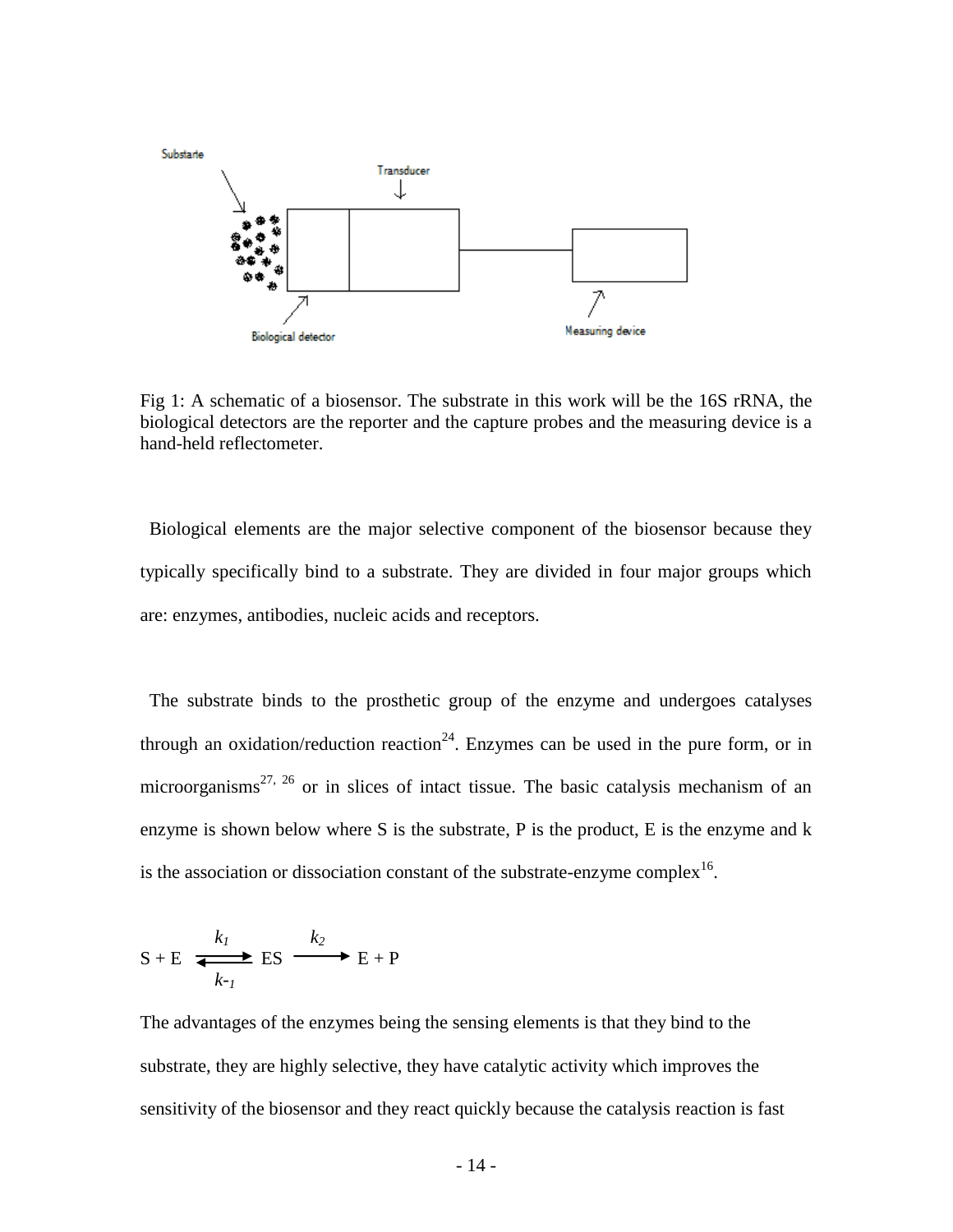which decreases the response time  $(1 - 5 \text{ min})$ . On the other hand, they are very expensive and they may lose their activity after their immobilization on a transducer as it will be described a chapter to follow<sup>16</sup>.

 Antibodies are another type of sensing elements that bind specific antigens but have no catalytic effect. Here, an unknown antigen can be detected and quantified using labeled (fluorescence probes, radioisotopes, etc…) antibodies or by labeling the antigen itself. The affinity of the antibody to the antigen is  $K = [AgAb] / [Ag] [Ab]$ . So by measuring the ratio of the free antigen to the free to bound antigen at equilibrium, one can determine the total amount of ligand if the initial concentration of antibody added is known. The advantage of antibodies is their high selectivity and sensitivity when used in immunoassays particularly $^{16}$ .

 Nucleic acid is another powerful type of the biological component of the biosensor. Because every enzyme, protein, chemical substance in the organism is coded by a different stretch of nucleotides, DNA probes $17$  can be used to detect specific sequences that are responsible for specific diseases, viral infections and cancer. Similar to labeling antibodies, DNA probes are labeled (radioactive, photometric, etc…) and a visual signal is detected then quantified using a transducer. DNA probes are either synthesized or cloned using genetic engineering methods<sup>16</sup>. This method is similar to the design that will be presented in this thesis.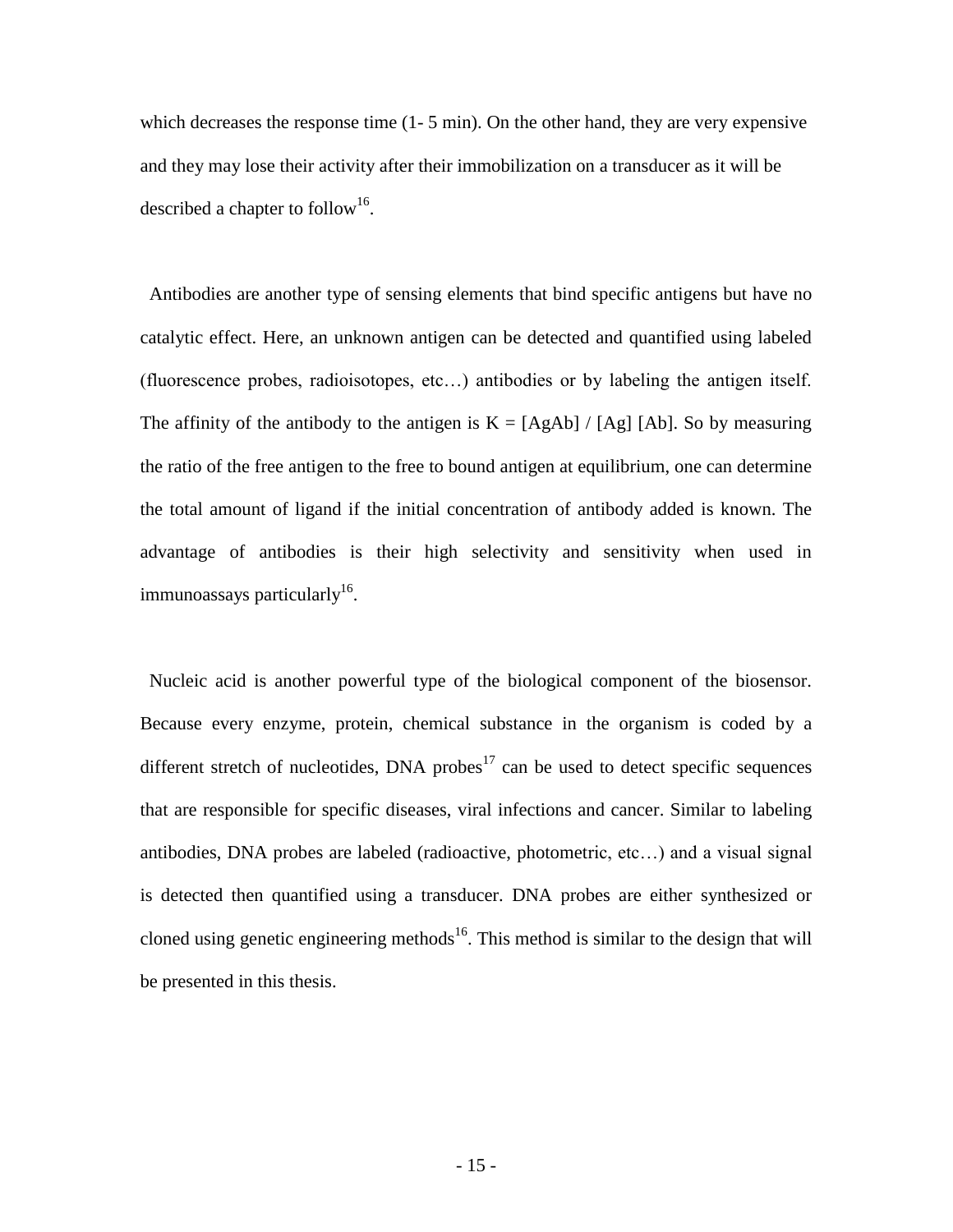Membrane bound receptors such as neuroreceptors and hormonal receptors are the body's own biosensors. When bound to a ligand, they trigger many biochemical changes such as opening of ion channel, activation of a second messenger system and enzymes activation. They are an interesting biological element because they can bind to a variety of molecules of similar structures. In the biosensor, receptors or ligands are tagged with florescence or labeled with radioactive material<sup>16</sup>.

Transducers used for the detection of the biologically derived signal include electrochemical, optical, thermal and acoustic principles, with the two first ones being the most often used. The flow chart in Figure 2 by Eggins represents the general categories and subcategories of transducers<sup>16</sup>.



Fig. 2: Flow chart of different types and operations of transducers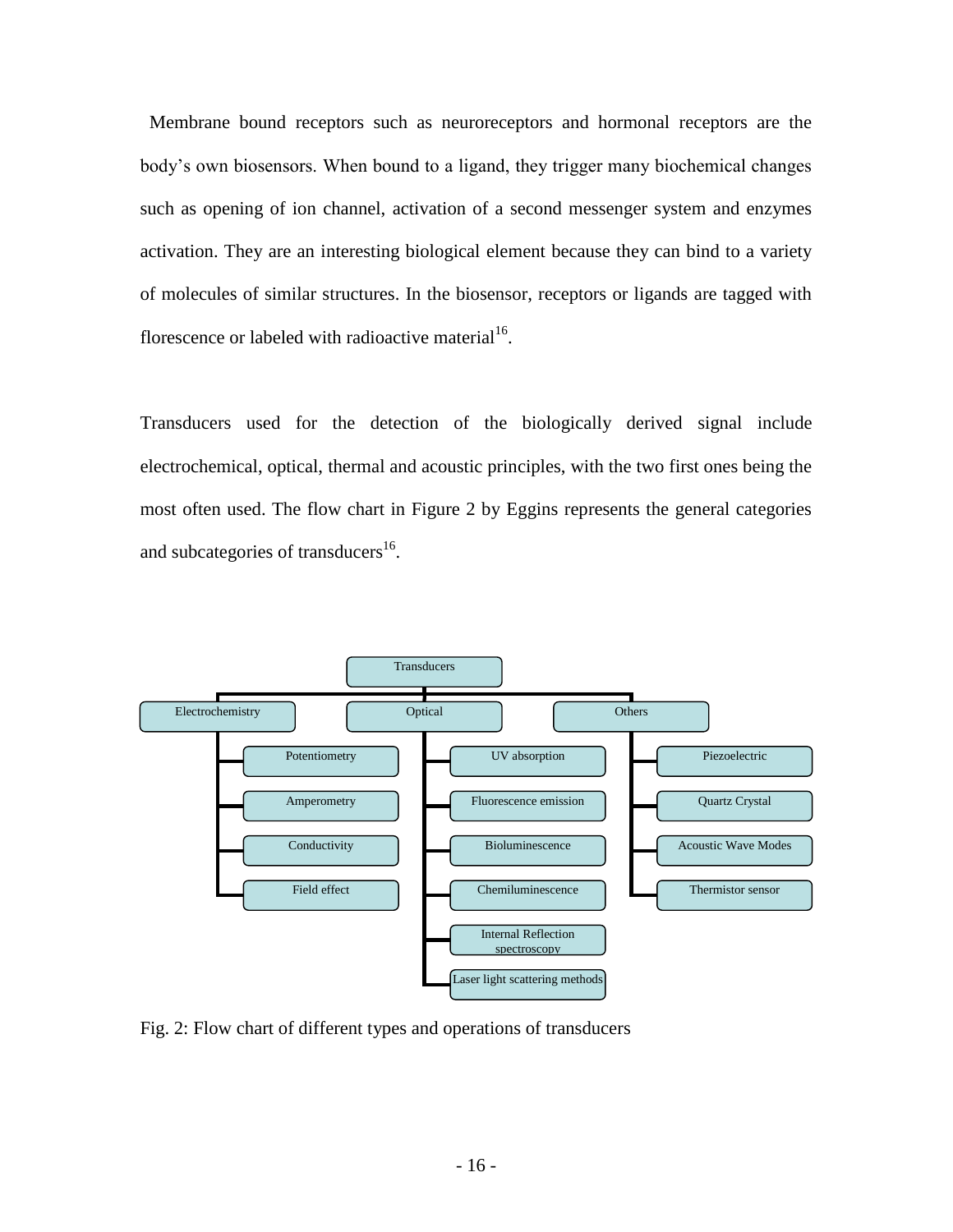#### *1.43 Biosensor's Applications:*

 Biosensors' use spans a wide type of applications in health care, control of industrial processes and environmental monitoring<sup>18</sup>. From a health care perspective, biosensors are needed to monitor the metabolic state of a patient by performing measurements of blood, gases, ions and other metabolites. Biosensors are beneficial because their detection time is fairly short, a condition needed for patients in intensive care units and with extreme cases. In addition, biosensors are generally portable and light and efficiently used by patients at home. Industrially, biosensors are efficiently used to monitor the active components and products of the fermentation process or for analyzing pollutants and microbial contaminants. And because of their selectivity, biosensors provide accurate data when detecting an enzyme and immunological components in food and drinks using different types of biological sensing components and particular types of transducers as discussed in the previous chapter. Also the security industries have an urgent need for biosensors because of chemical and biological warfare<sup>21</sup>. Environmentally, water and air pollution gazes and contaminants, biological oxygen demand, pH, ions, pesticides<sup>19</sup> etc... are all in need of biosensors for detection.

# **Chapter 2: Design**

 The currently developed biosensors for bacterial identification have low limits of detection and provide reliable results as described in chapter 1.3. They have two disadvantages: (1) they require nucleic acid amplification either by cloning or by Polymerase Chain Reaction (PCR) which lead to additional costs and time consumption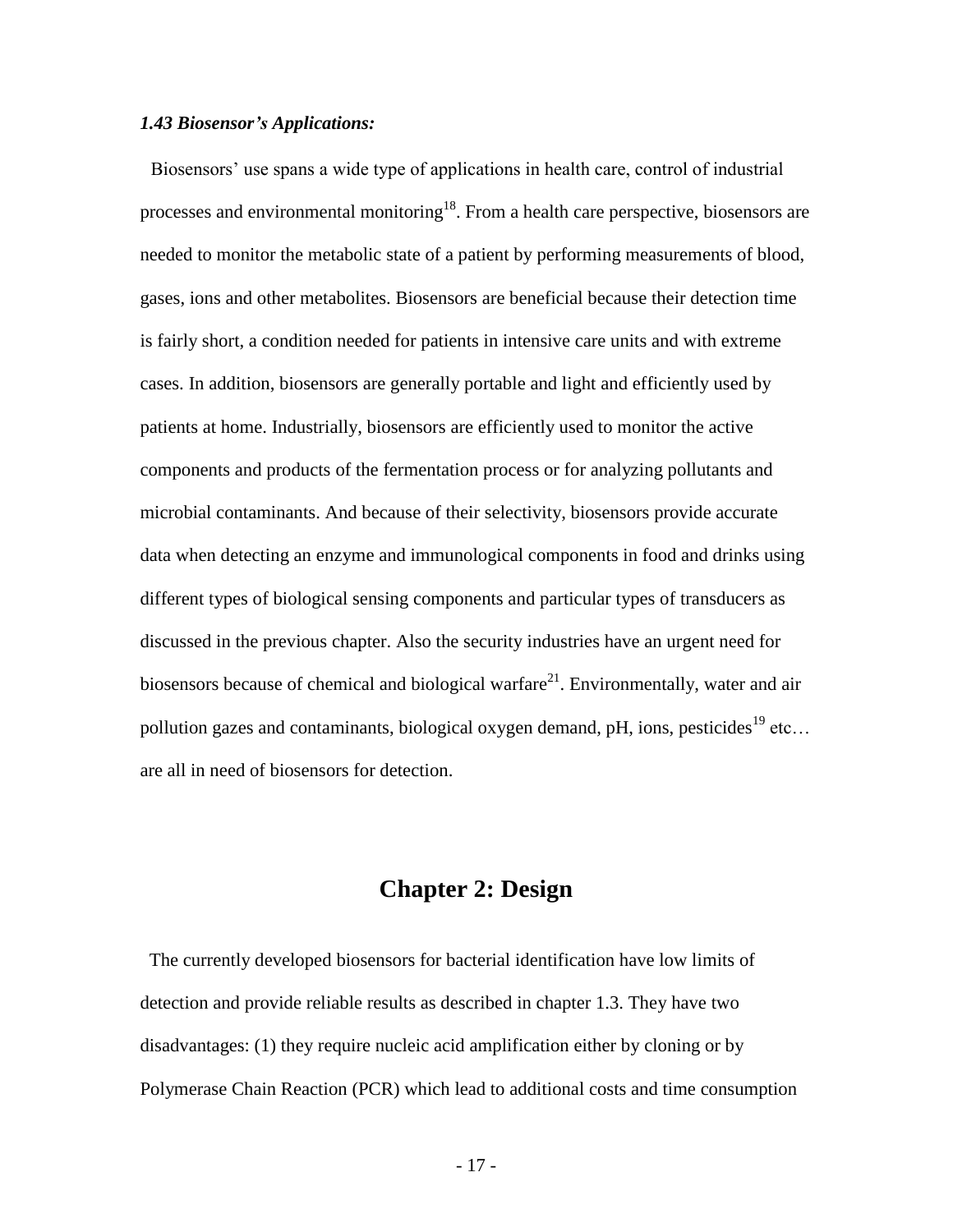and (2) the ones that use DNA probe hybridization as the sensing element can only detect few bacterial species with each probe therefore several probes need to be incorporated in the biosensor for larger bacterial identification which increases the probability of a false positive. Thus the main objectives of this thesis are (1) to design fewer probes (one for each bacterial gram) that can identify a larger pool of pathogenic bacteria and (2) to target the 16S rRNA without the need of amplification in order to reduce time and cost.

 Experiments were performed to find genetic relatedness between pathogenic gram negative bacteria as well as pathogenic gram positive bacteria. For this purpose 16S rRNA genes were assembled and aligned to determine the most conserved region that would be a good detection target. After the alignment was performed the second step was to design a single probe for each gram type that would target the conserved region. Probes were selected based on their G: C ratio, length, melting temperature, non-existent self dimerization, and non-existing hairpin formation. The two latter conditions were judged based on calculation of the free energy of their occurrence. The most important feature of the probes design is their ability to bind, after they have met the former characteristics, to most of 16S rRNA of the pathogenic bacteria without any amplification, with very high sensitivity and high limits of detection. Therefore, theoretical studies were performed; experimental investigations were outside of the scope of this thesis. It is envisioned that liposome-lateral flow assay technology will be used to detect the 16S rRNA from gram positive and gram negative bacteria. The principle of the liposome-based detection is shown in Figure 3.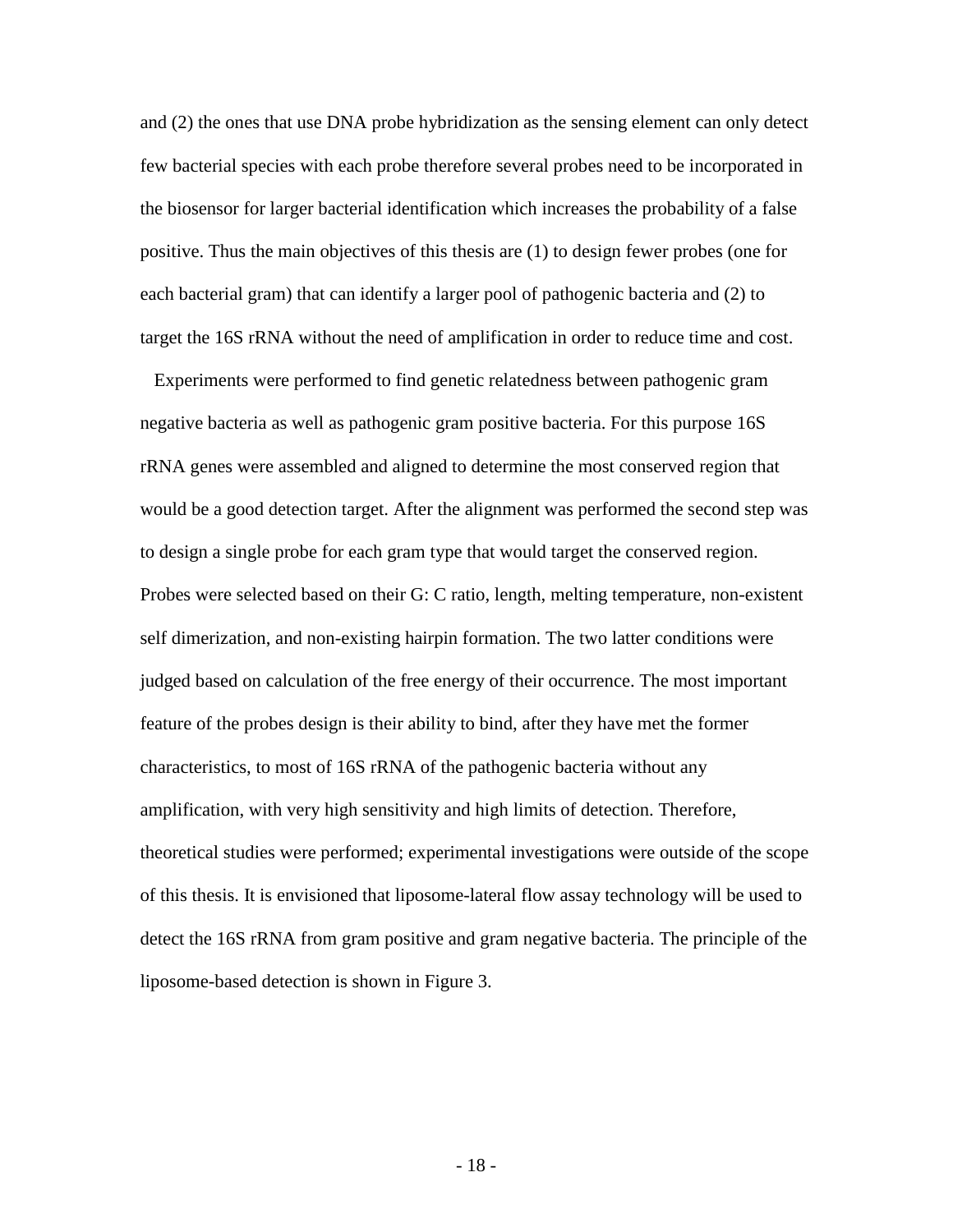

**Figure 3.** This is the hybridization assay where a DNA Capture Probe is immobilized on a membrane surface through a biotin molecule. The Capture Probe is then hybridized to the target sequence, 16S rRNA in this assay, and the latter is hybridized to a DNA Reporter Probe too. The hybridization is recognized by the binding of the Reporter Probe to a universal sequence that binds the liposome where a chemical reaction occurs and a signal is generated in a form of a dye. The spacer is the distance between the Capture and the Reporter Probe.

# **Chapter 3: Materials and Methods**

## **3.1 Materials**

 DNA alignment and probe design were performed using the AlleleID 4.0 Software from PREMIER Biosoft International (Palo Alto, CA).

## **3.2 Methods**

#### *3.2.1 Determination of list of gram positive and gram negative bacteria*

The list of bacteria of both gram types was determined based on the research done by

Greisen and his group who, in their work, intended designing probes and primers to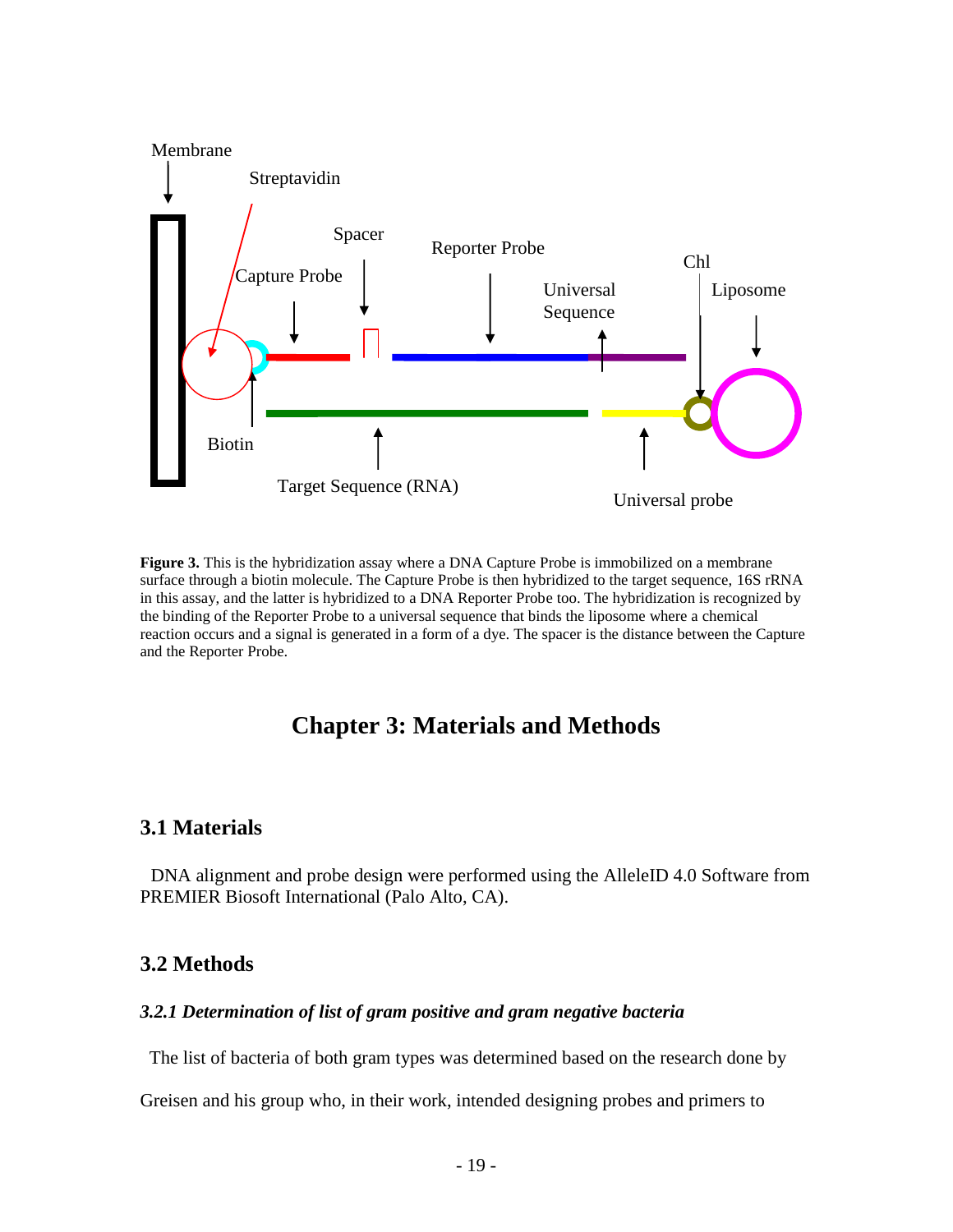identify and differentiate between the most pathogenic gram positive and gram negative bacteria<sup>31</sup>. His probes were designed to target the  $16S$  rRNA gene of most of the bacteria presented in this thesis. These bacteria include foodborne bacteria, bacteria used in biological weapons, bacteria causing environmental catastrophes and bacteria that are playing a primordial role in human health and widespread epidemics as described in chapter 1.3. The CDC database helped determining other pathogenic bacteria that weren't used in Greisen's research but are of a great importance because of their influence in some current infectious diseases (*Achromobacter xylosoxidans, Chryseobacterium meningosepticum, Lactobacillus brevi, Weissella paramesenteroides, Lactobacillus jensenii, Lactobacillus acidophilus, Bifidobacterium adolescentis, Streptomyces hygroscopicus, Streptomyces grisei, Finegoldia magna*)*.* The list of bacteria used in this thesis is represented in Table 1 (Gram Negative) and Table 2 (Gram Positive) with their correspondent 16S rRNA gene length and C: G ratio and their accession number as stored in the NCBI database. No subspecies were selected because alignment of their 16S rRNA shows no difference in the sequence of nucleotides (data not shown) so it was assumed that only the major bacterial groups are needed to have a diverse enough selection of bacteria.

#### *3.2.2 16S rDNA/RNA alignment*

 16S rDNA sequences available for the bacteria were downloaded from the NCBI database. In order to perform homology searches using the AlleleID software, the sequences had to be transformed into RNA sequences using the RC.exe program provided by Sam Nugen from Dr. Baeumner's research group by choosing the reverse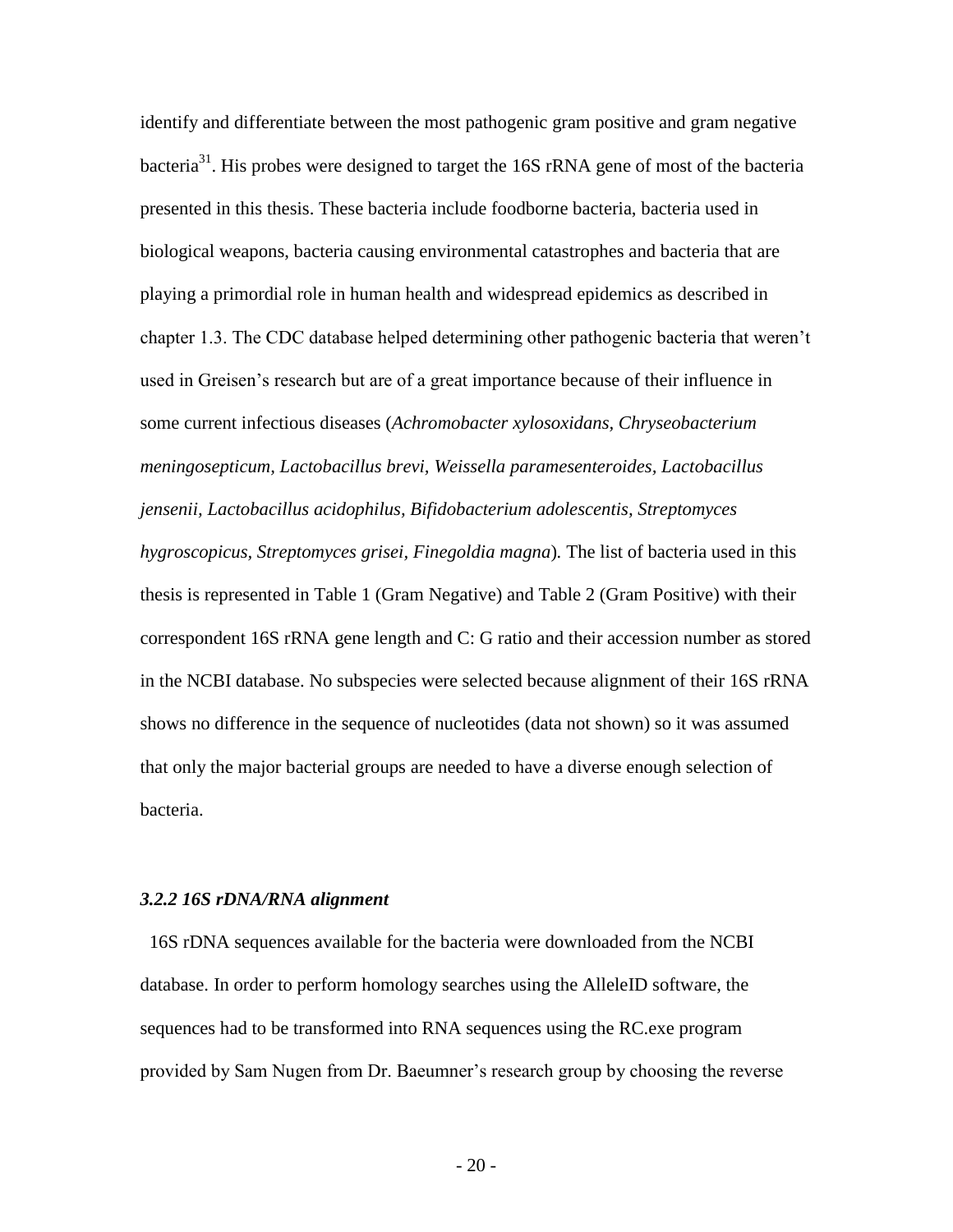compliment option to obtain all the RNA sequences from 5' to 3' the way the software is programmed. All the sequences were saved in FASTA format to be correctly read by AlleleID then uploaded into the software. Then the sequences were aligned with the ClustalW program which is a component of the AlleleID software that is able to align such a high number of sequences. This process was repeated twice, one time for each gram type and the alignment results are shown in Table 3 (Gram Negative 16S rDNA) and Table 4 (Gram Positive 16S rRNA).

Table1: List of gram negative bacteria used in this research. For each bacterium, the 16S rDNA was found on NCBI with the correspondent accession code shown in table. Also the G: C ration was determined and shown.

| Gram Negative Bacteria           | <b>NCBI</b> Locus | Length<br>of 16S<br>rRNA | $\mathcal{C}$<br>Count | G<br>Count | 16S<br>rRNA G<br>$\mathcal{C}$<br>content,<br>$\%$ |
|----------------------------------|-------------------|--------------------------|------------------------|------------|----------------------------------------------------|
| Achromobacter xylosoxidans       | EF555462          | 1355                     | 319                    | 428        | 55.13                                              |
| Acinetobacter calcoaceticus      | AY568492          | 1259                     | 286                    | 280        | 44.96                                              |
| Aeromonas hydrophila             | AM262151          | 1350                     | 438                    | 309        | 55.33                                              |
| Alcaligenes faecalis             | AJ242986          | 1414                     | 441                    | 323        | 54.03                                              |
| <b>Bacteroides fragilis</b>      | C_003228          | 1533                     | 446                    | 327        | 50.42                                              |
| Campylobacter fetus              | NC_008599         | 1461                     | 403                    | 310        | 48.80                                              |
| Campylobacter jejuni             | NC_002163         | 1513                     | 428                    | 323        | 49.64                                              |
| Chromobacterium violaceum        | NC_005085         | 1474                     | 473                    | 340        | 55.16                                              |
| Chryseobacterium meningosepticum | AJ704540          | 1450                     | 423                    | 307        | 50.34                                              |
| Citrobacter freundi              | NC_004464         | 1535                     | 486                    | 354        | 54.72                                              |
| Derxia gummosa                   | AB089482          | 1449                     | 460                    | 339        | 55.14                                              |
| Edwardsiella tarda               | EF121756          | 922                      | 285                    | 208        | 53.47                                              |
| Enterobacter cloacae             | DQ988523          | 1498                     | 478                    | 342        | 54.74                                              |
| Escherichia coli K12             | ECORRNHK12        | 6134                     | 1536                   | 1608       | 51.26                                              |
| Haemophilus ducreyi              | NC_002940         | 1537                     | 477                    | 319        | 51.79                                              |
| Haemophilus influenzae           | AF224306          | 1499                     | 475                    | 307        | 52.17                                              |
| Kingella kingae                  | AY551999          | 1482                     | 454                    | 320        | 52.23                                              |
| Klebsiella rhinoscleromatis      | AF009169          | 1088                     | 357                    | 239        | 54.78                                              |
| Legionella pneumophila           | NC_002942         | 1475                     | 471                    | 313        | 53.15                                              |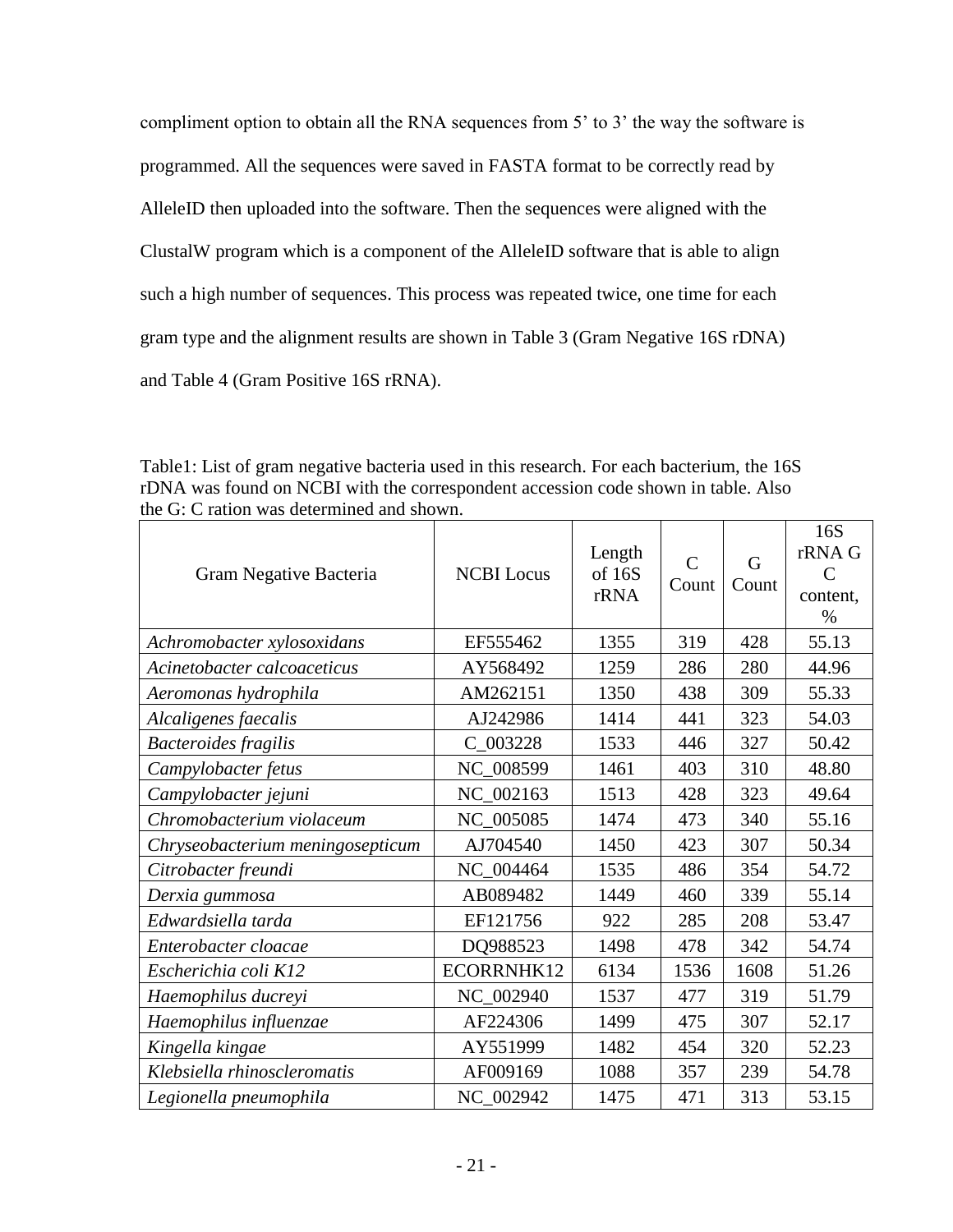| $\frac{1}{2}$ of $\frac{1}{2}$ and $\frac{1}{2}$ and $\frac{1}{2}$ and $\frac{1}{2}$ and $\frac{1}{2}$ and $\frac{1}{2}$ and $\frac{1}{2}$ and $\frac{1}{2}$ |           |      |     |     |       |
|--------------------------------------------------------------------------------------------------------------------------------------------------------------|-----------|------|-----|-----|-------|
| Moraxella osloensis                                                                                                                                          | DQ512759  | 815  | 255 | 159 | 50.80 |
| Morganella morganii                                                                                                                                          | AF500485  | 786  | 249 | 180 | 54.58 |
| Neisseria gonorrhoeae                                                                                                                                        | NC_002946 | 1545 | 492 | 358 | 55.02 |
| Neisseria meningitidis                                                                                                                                       | NC 003116 | 1545 | 484 | 356 | 54.37 |
| Paracoccus denitrificans                                                                                                                                     | NC_008686 | 1456 | 464 | 348 | 55.77 |
| Proteus mirabilis                                                                                                                                            | DQ768232  | 713  | 212 | 163 | 52.59 |
| Providencia stuartii                                                                                                                                         | AM040491  | 1478 | 467 | 324 | 53.52 |
| Pseudomonas aeruginosa                                                                                                                                       | NC_008463 | 1526 | 482 | 346 | 54.26 |
| Pseudomonas putida                                                                                                                                           | NC_002947 | 1518 | 478 | 342 | 54.02 |
| Rahnella aquatilis                                                                                                                                           | DQ298108  | 849  | 285 | 189 | 55.83 |
| Rhodospirillum rubrum                                                                                                                                        | NC_007643 | 1477 | 475 | 362 | 56.67 |
| Salmonella typhimurium                                                                                                                                       | NC_003197 | 1544 | 488 | 356 | 54.66 |
| Serratia marcescens                                                                                                                                          | AB061685  | 1532 | 486 | 349 | 54.50 |
| Shigella dysenteriae                                                                                                                                         | NC_007606 | 1542 | 486 | 353 | 54.41 |
| Shigella flexneri                                                                                                                                            | NC_004741 | 1541 | 488 | 351 | 54.45 |
| Shigella sonnei                                                                                                                                              | NC_007384 | 1542 | 486 | 354 | 54.47 |
| Vibrio parahaemolyticus                                                                                                                                      | NC_004605 | 1471 | 468 | 324 | 53.84 |
| Yersinia enterocolitica                                                                                                                                      | NC_008800 | 1489 | 472 | 335 | 54.20 |

Continued Table 1: List of gram negative bacteria used in this research. For each bacterium, the 16S rDNA was found on NCBI with the correspondent accession code shown in table. Also the G: C ration was determined and shown.

Table2: List of gram positive bacteria used in this research. For each bacterium, the 16S rDNA was found on NCBI with the correspondent accession code shown in table. Also the G: C ration was determined and shown.

| Gram Positive Bacteria       | <b>NCBI</b> Locus | Length<br>of 16S<br>rRNA | $\mathcal{C}$<br>Count | G<br>Count | 16S<br>rRNA G:<br>C Ratio,<br>$\%$ |
|------------------------------|-------------------|--------------------------|------------------------|------------|------------------------------------|
| Aerococcus viridans          | AY707778          | 1419                     | 417                    | 321        | 52.01                              |
| Bacillus amyloliquefaciens   | AY055221          | 500                      | 159                    | 120        | 55.80                              |
| Bacillus subtilis            | NC 000964         | 1553                     | 491                    | 365        | 55.12                              |
| Bifidobacterium adolescentis | NC 008618         | 1534                     | 524                    | 388        | 59.45                              |
| Clostridium innocuum         | DQ440561          | 1329                     | 406                    | 280        | 51.62                              |
| Clostridium perfringens      | NC 008261         | 1518                     | 463                    | 335        | 52.57                              |
| Corynebacterium genitalium   | X84253            | 1392                     | 464                    | 322        | 56.47                              |
| Corynebacterium jeikeium     | C 007164          | 1527                     | 511                    | 348        | 56.25                              |
| Corynebacterium xerosis      | AM233487          | 1374                     | 470                    | 329        | 58.15                              |
| Deinococcus radiopugnans     | Y11334            | 1469                     | 485                    | 355        | 57.18                              |
| Enterococcus avium           | DO411811          | 1481                     | 448                    | 342        | 53.34                              |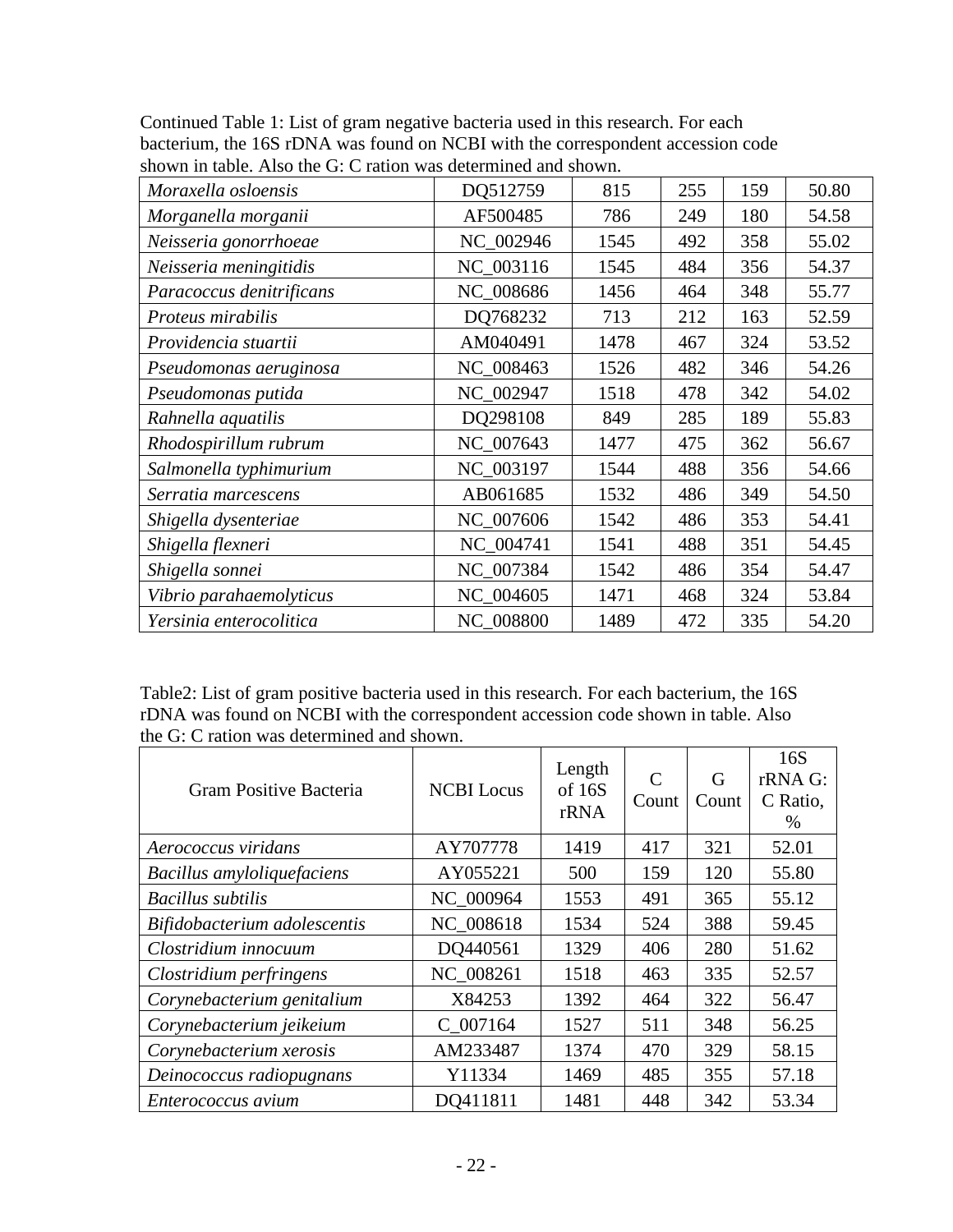| Erysipelothrix rhusiopathiae   | AB055905   | 1594 | 479  | 324  | 50.38 |
|--------------------------------|------------|------|------|------|-------|
| Finegoldia magna               | AB109769   | 7317 | 1733 | 1318 | 41.70 |
| Gardnerella vaginalis          | DQ066447   | 508  | 176  | 118  | 57.87 |
| Gemella haemolysans            | AM157450   | 1517 | 448  | 321  | 50.69 |
| Lactobacillus acidophilus      | NC 006814  | 1572 | 483  | 359  | 53.56 |
| Lactobacillus brevi            | NC_008497  | 1563 | 463  | 345  | 51.70 |
| Lactobacillus jensenii         | AB289172   | 666  | 203  | 130  | 50.00 |
| Lactococcus lactis             | NC_008527  | 1548 | 465  | 332  | 51.49 |
| Lactococcus lactis             | NC_002662  | 1548 | 465  | 332  | 51.49 |
| Listeria monocytogenes         | NC 002973  | 1511 | 467  | 341  | 53.47 |
| Micrococcus luteus             | AB023371   | 1468 | 489  | 348  | 57.02 |
| Mycobacterium bovis            | $C_002945$ | 1537 | 523  | 366  | 57.84 |
| Mycobacterium gordonae         | DQ123634   | 294  | 105  | 71   | 59.86 |
| Mycobacterium smegmatis        | NC_008596  | 1528 | 522  | 366  | 58.12 |
| Mycobacterium tuberculosis     | NC_002755  | 1536 | 523  | 366  | 57.88 |
| Mycoplasma genitalium          | NC 000908  | 1519 | 409  | 284  | 45.62 |
| Mycoplasma hominis             | AY738737   | 823  | 197  | 151  | 42.28 |
| Mycoplasma pneumoniae          | NC 000912  | 1513 | 412  | 283  | 45.94 |
| Pediococcus acidilactici       | AY917122   | 588  | 139  | 163  | 51.36 |
| Peptostreptococcus             | PEP16SRNAS | 1462 | 436  | 324  | 51.98 |
| Propionibacterium acnes        | NC_006085  | 1525 | 532  | 341  | 57.25 |
| Propionibacterium lymphophilum | AJ003056   | 1502 | 492  | 352  | 56.19 |
| Staphylococcus aureus          | NC_007795  | 1555 | 453  | 341  | 51.06 |
| Streptococcus agalactiae       | NC_007432  | 1507 | 458  | 327  | 52.09 |
| Streptococcus bovis            | DQ256273   | 867  | 271  | 180  | 52.02 |
| Streptococcus equinus          | DQ232522   | 1469 | 444  | 320  | 52.01 |
| Streptococcus intermedius      | DQ232531   | 1477 | 450  | 329  | 52.74 |
| Streptococcus mitis            | AY005045   | 1478 | 453  | 328  | 52.84 |
| Streptococcus mutans           | NC_004350  | 1552 | 475  | 342  | 52.64 |
| Streptococcus pneumoniae       | NC_008533  | 1458 | 447  | 327  | 53.09 |
| Streptococcus pyogenes         | NC_002737  | 1335 | 401  | 300  | 52.51 |
| Streptococcus sanguinis        | DQ163032   | 485  | 143  | 91   | 48.25 |
| Streptomyces grisei            | AB184205   | 1477 | 497  | 367  | 58.50 |
| Streptomyces hygroscopicus     | AB045864   | 1485 | 507  | 373  | 59.26 |
| Ureaplasma urealyticum         | AF073452   | 1435 | 385  | 274  | 45.92 |
| Weissella paramesenteroides    | AY436633   | 388  | 109  | 81   | 48.97 |

Continued Table 2: List of gram positive bacteria used in this research. For each bacterium, the 16S rDNA was found on NCBI with the correspondent accession code shown in table. Also the G: C ration was determined and shown.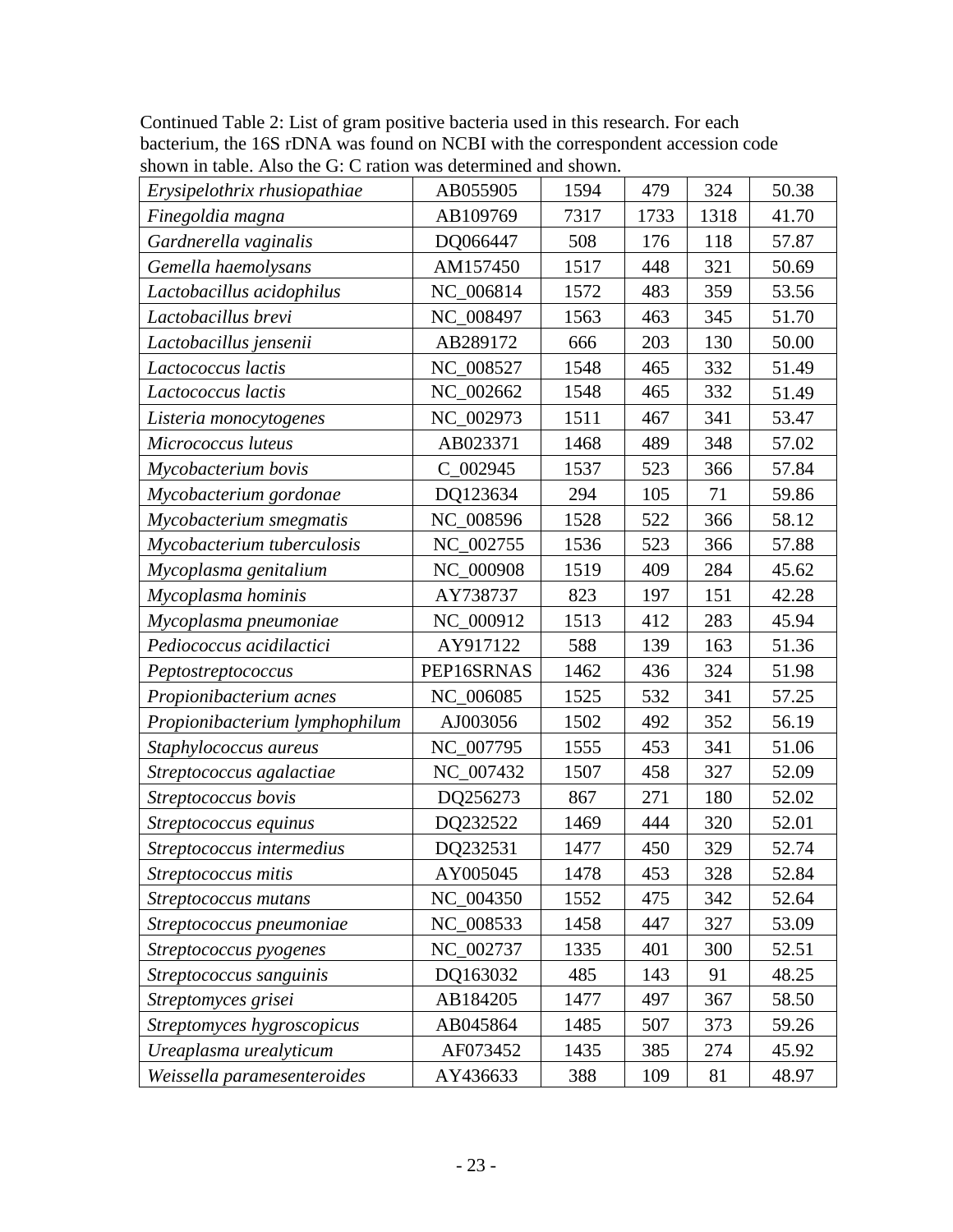## **Chapter 4: Results and Discussion**

 A single probe for each bacterial gram type was designed to target the 16S rRNA. These probes are intended for biosensor detection methods where they are anticipated to effectively bind the 16S rRNA at a low limit of detection and a very high sensitivity as it will be tested in future work. For this purpose, 16S rRNA of all the bacteria selected for this research were aligned in order to identify a conserved region that will be used as the detection target so that the probes will hybridize to it and identify the gram type present in the specimen. The bacteria were selected based on the work performed by Greisen group and the CDC reports (*Achromobacter xylosoxidans, Chryseobacterium meningosepticum, Lactobacillus brevi, Weissella paramesenteroides, Lactobacillus jensenii, Lactobacillus acidophilus, Bifidobacterium adolescentis, Streptomyces hygroscopicus, Streptomyces grisei, Finegoldia magna)* as mentioned in chapter 3.2.1. These bacteria are known to be some of the most pathogenic bacteria present in nature and are causing the major infectious diseases whether they are foodborne, environmental, or biowarfare and affecting the human health as seen in chapter 1.2. It is hypothesized that this selection of bacteria entails a wide range and a big variety of frequently identified bacteria. This selection might have not embraced other bacteria causing other frequently occurring diseases which could easily be incorporated in future work. A limitation of bacterial selection was the absence of a sequenced 16S rDNA for certain bacteria a reason for which they couldn't be selected and aligned. So once more bacterial genome sequencing is available more bacteria will be used in similar way to this research in order to identify a larger pool of pathogenic bacteria.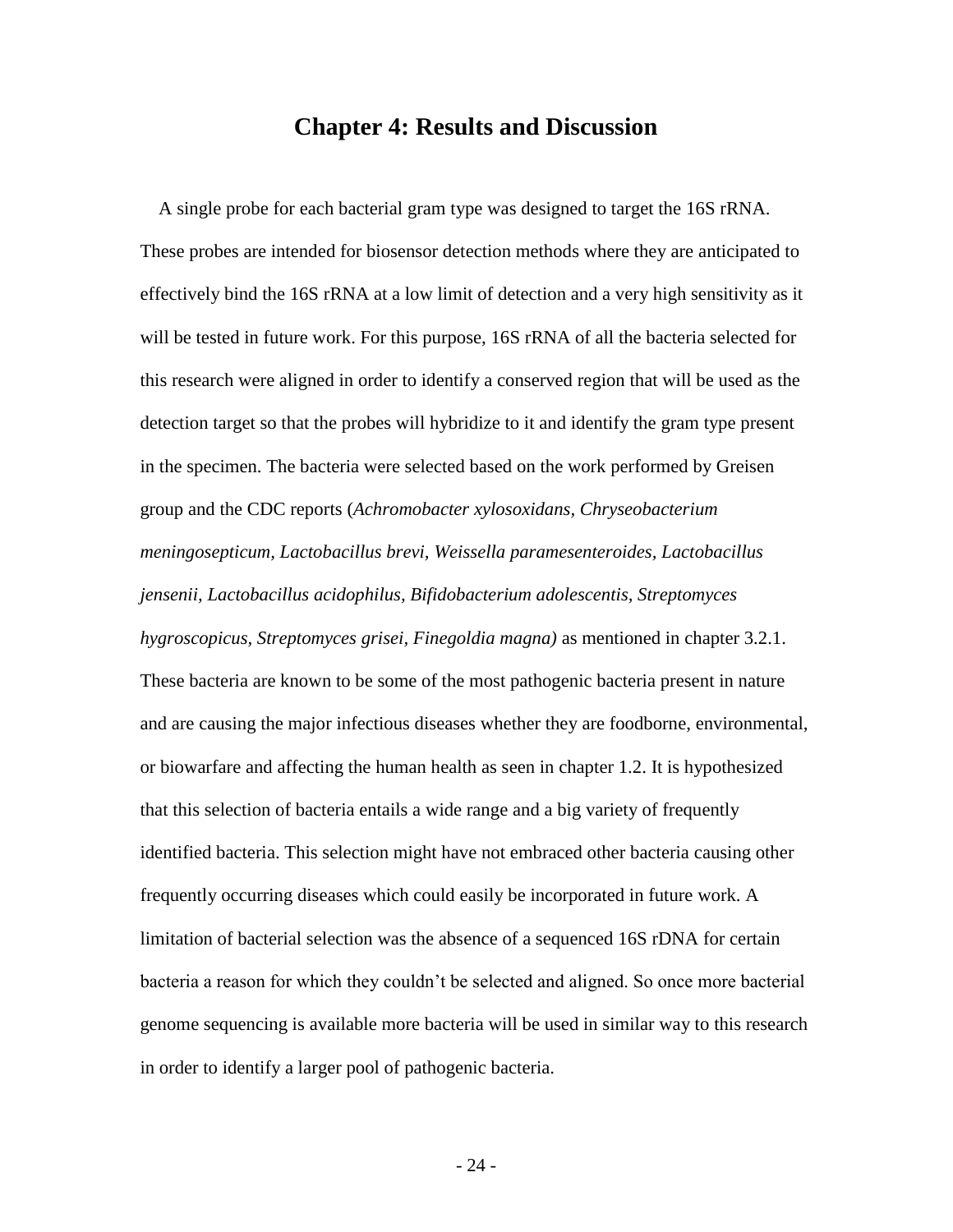Table 3: Alignment results of the 16S rDNA of selected gram negative bacteria. The sequence shown in red is the most conserved among all the bacterial 16S rDNA of the species below and constitutes a great target for probe design. The red sequence A to G is the most conserved 16S rDNA sequence. It is located at 1020 nt. in the 16S rDNA (black) and ends at the 1044 nt. in *E. coli* since the designed probe is of 24 nt. length a shown in table 5. The breaks between the sequences only exist for legibility of the sequences.

| Pathogenic Gram (-) Bacterium | Target Sequence in red                                                                   |                |
|-------------------------------|------------------------------------------------------------------------------------------|----------------|
|                               | 5'                                                                                       | $\mathcal{E}'$ |
|                               |                                                                                          |                |
| Rhodospirillum rubrum         | --GGGACACG----GTGACA----GGTGCTG------CATGGCTGTCG----TCAG--CTCGTG---                      |                |
| Paracoccus denitrificans      | --GAGACCTG----TGGACA----GGTGCTG------CATGGCTGTCG----TCAG--CTCGTG---                      |                |
| Chromobacterium violaceum     | --GGAGCCGT----AACACA----GGTGCTG------CATGGCTGTCG----TCAG--CTCGTG---                      |                |
| Kingella kingae               | --GGAGCCGT----AGCACA----GGTGCTG------CATGGCTGTCG----TCAG--CTCGTG---                      |                |
| Neisseria meningitidis        | --GGAGCCGT----AACACA----GGTGCTG------CATGGCTGTCG----TCAG--CTCGTG---                      |                |
| Neisseria gonorrhoeae         | --GGAGCCGT----AACAC <del>A----GGTGCTG------CATGGCTGTCG----TCAG</del> --CTCG <b>TG---</b> |                |
| Derxia qummosa                | --GGAGCCGG----GACACA----GGTGCTG------CATGGCTGTCG----TCAG--CTCGTG---                      |                |
| Achromobacter xylosoxidans    | --AGAACCGG----AACACA----GGTGCTG------CATGGCTGTCG----TCAG--CTCGTG---                      |                |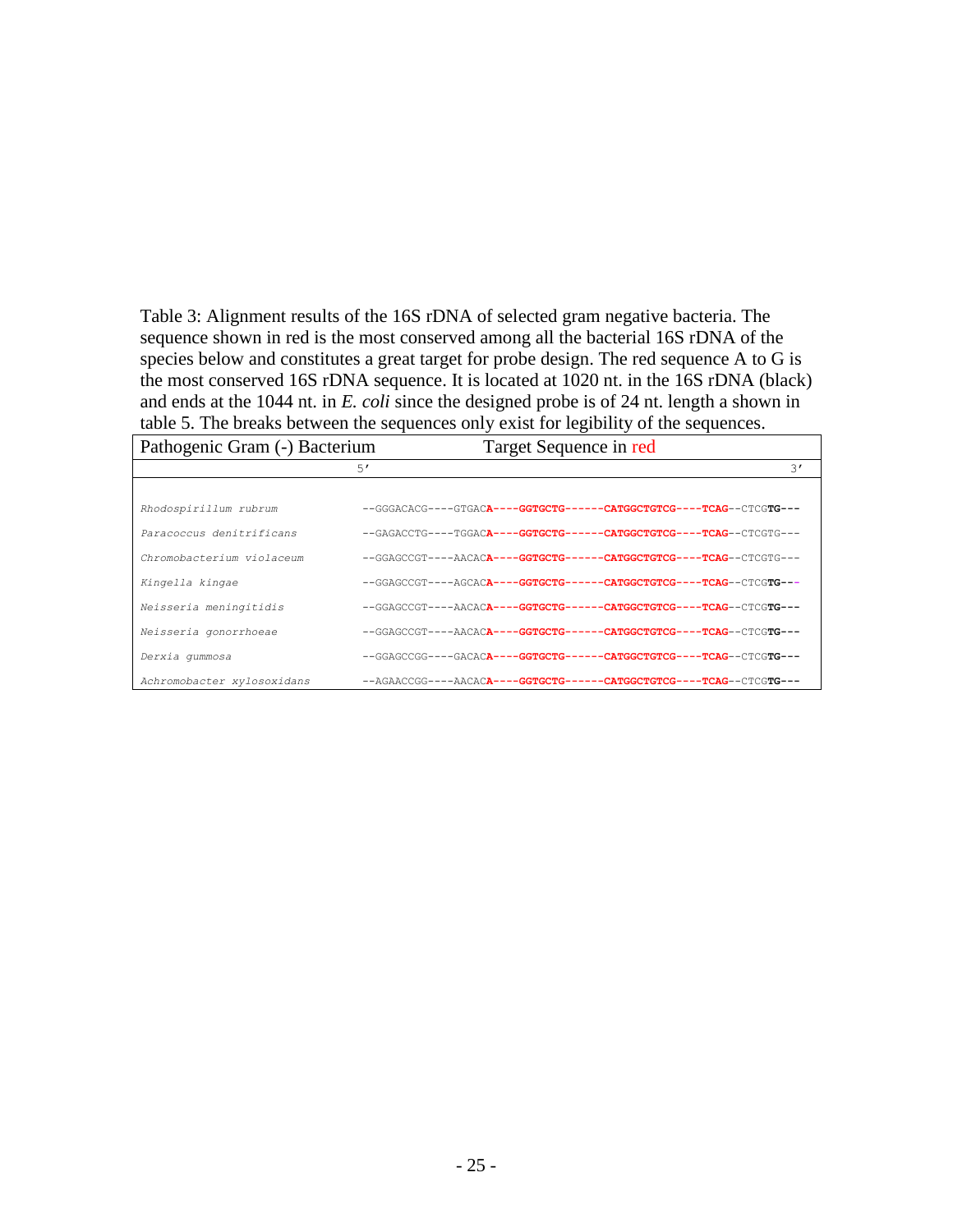Continued table 3: Alignment results of the 16S rDNA of selected gram negative bacteria. The sequence shown in red is the most conserved among all the bacterial 16S rDNA of the species below and constitutes a great target for probe design. The red sequence A to G is the most conserved 16S rDNA sequence. It is located at 1020 nt. in the 16S rDNA (black) and ends at the 1044 nt. in *E. coli* since the designed probe is of 24 nt. length a shown in table 5. The breaks between the sequences only exist for legibility of the sequences.

| Pseudomonas putida               | --GGAACTCT----GACACA----GGTGCTG------CATGGCTGTCG----TCAG--CTCGTG---  |
|----------------------------------|----------------------------------------------------------------------|
| Pseudomonas aeruginosa           | --GGAACTCA----GACACA----GGTGCTG------CATGGCTGTCG----TCAG--CTCGTG---  |
| Legionella pneumophila           | --GGAACACT----GATACA----GGTGCTG------CATGGCTGTCG----TCAG--CTCGTG---  |
| Vibrio parahaemolyticus          | --GGAACTCT----GTGACA----GGTGCTG------CATGGCTGTCG----TCAG--CTCGTG---  |
| Aeromonas hydrophila             | --GGAATCAG----AACACA----GGTGCTG------CATGGCTGTCG----TCAG--CTCGTG---  |
| Yersinia enterocolitica          | --GGAACTGT----GAGACA----GGTGCTG------CATGGCTGTCG----TCAG--CTCGTG---  |
| Haemophilus influenzae           | --GGAACTTA----GAGACA----GGTGCTG------CATGGCTGTCG----TCAG--CTCGTG---  |
| Haemophilus ducreyi              | --GGAACTAT----GTGACA----GGTGCTG------CATGGCTGTCG----TCAG--CTCGTG---  |
| Proteus mirabilis                | --GGAACGCT----GAGACA----GGTGCTG------CATGGCTGTCG----TCAG--CTCGTG---  |
| Edwardsiella tarda               | --GGTACGCT----GAGACA----GGTGCTG------CATGGCTGTCG----TCAG--CTCGTG---  |
| Serratia marcescens              | --GGAACTCT----GAGACA----GGTGCTG------CATGGCTGTCG----TCAG--CTCGTG---  |
| Providencia stuartii             | --GGAACTCT----GAGACA----GGTGCTG------CATGGCTGTCG----TCAG--CTCGTG---  |
| Morganella morganii              | --GGAACTCT----GAGACA----GGTGCTG------CATGGCTGTCG----TCAG--CTCGTG---  |
| Citrobacter freundi              | --GGAACTCT----GAGACA----GGTGCTG------CATGGCTGTCG----TCAG--CTCGTG---  |
| Salmonella typhimurium           | --GGAACTGT----GAGACA----GGTGCTG------CATGGCTGTCG----TCAG--CTCGTG---  |
| Klebsiella rhinoscleromatis      | --GGAACTGT----GAGACA----GGTGCTG------CATGGCTGTCG----TCAG--CTCGTG---  |
| Enterobacter cloacae             | --GGAACTGT----GAGACA----GGTGCTG------CATGGCTGTCG----TCAG--CTCGTG---  |
| Shigella dysenteriae             | --GGAACTGT----GAGACA----GGTGCTG------CATGGCTGTCG----TCAG--CTCGTG---  |
| Shigella sonnei                  | --GGAACTGT----GAGACA----GGTGCTG------CATGGCTGTCG----TCAG--CTCGTG---  |
| Escherichia coli K12             | --GGAACCGT----GAGACA----GGTGCTG------CATGGCTGTCG----TCAG--CTCGTG---  |
| Shigella flexneri                | --GGAACCGT----GAGACA----GGTGCTG------CATGGCTGTCG----TCAG--CTCGTG---  |
| Rahnella aquatilis               |                                                                      |
| Moraxella osloensis              |                                                                      |
| Bacteroides fragilis             |                                                                      |
| U77658                           |                                                                      |
|                                  | TAGGAGCCATTCTCGAGACAT--GGGTGTTGTGCGGCCTTGGCTGCCGCG--TCAG---CTCGTG--- |
| Chryseobacterium meningosepticum | --ACATT--T----TTCA-A----GGTGCTG------CATGGTTGTCG----TCAG---CTCGTG--- |
| Alcaligenes faecalis             | --ARAACCGG----AACACA----GGTGCTG------CATGGCTGTCG----TCAG---CTCGTG--- |
| Campylobacter jejuni             | --AGAACTTA----GAGACA----GGTGCTG------CATGGCTGTCG----TCAG---CTCGTG--- |
| Campylobacter fetus              | --AGAAAGTT----GAGACA----GGTGCTG------CATGGCTGTCG----TCAG---CTCGTG--- |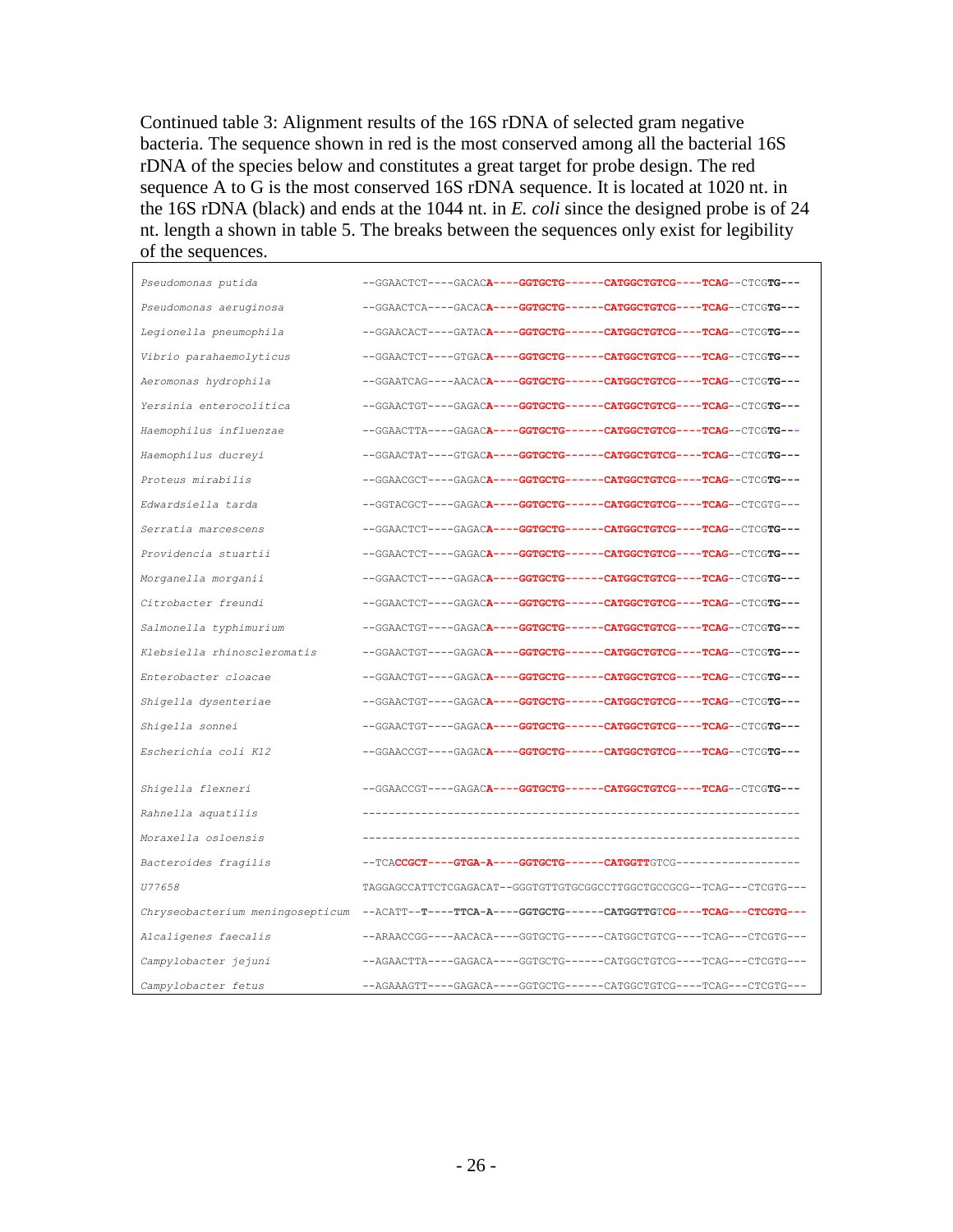|                                  | Position of the reverse               |
|----------------------------------|---------------------------------------|
|                                  | compliment of the red                 |
| Gram Negative Bacteria           | sequence in the 16S rRNA              |
|                                  | where the reporter probe will<br>bind |
|                                  |                                       |
| Achromobacter xylosoxidans       | n/a                                   |
| Acinetobacter calcoaceticus      | 477                                   |
| Aeromonas hydrophila             | 322                                   |
| Alcaligenes faecalis             | 405                                   |
| <b>Bacteroides fragilis</b>      | n/a                                   |
| Campylobacter fetus              | n/a                                   |
| Campylobacter jejuni             | n/a                                   |
| Chromobacterium violaceum        | 410                                   |
| Chryseobacterium meningosepticum | n/a                                   |
| Citrobacter freundi              | 471                                   |
| Derxia gummosa                   | 394                                   |
| Edwardsiella tarda               | 428                                   |
| Enterobacter cloacae             | 437                                   |
| Escherichia coli K12             | 472                                   |
| Haemophilus ducreyi              | 470                                   |
| Haemophilus influenzae           | 433                                   |
| Kingella kingae                  | 431                                   |
| Klebsiella rhinoscleromatis      | 121                                   |
| Legionella pneumophila           | 405                                   |
| Moraxella osloensis              | n/a                                   |
| Morganella morganii              | 358                                   |
| Neisseria gonorrhoeae            | 474                                   |
| Neisseria meningitidis           | 474                                   |
| Paracoccus denitrificans         | 451                                   |
| Proteus mirabilis                | 390                                   |
| Providencia stuartii             | 447                                   |
| Pseudomonas aeruginosa           | 471                                   |
| Pseudomonas putida               | 469                                   |
| Rahnella aquatilis               | n/a                                   |
| Rhodospirillum rubrum            | 472                                   |
| Salmonella typhimurium           | 484                                   |
| Serratia marcescens              | 468                                   |
| Shigella dysenteriae             | 472                                   |

Table 3': Position of the reverse compliment of the red sequence (table 3) in the 16S rRNA where the reporter probe will bind (5'CTGACGACAGCCATGCAGCACCT 3')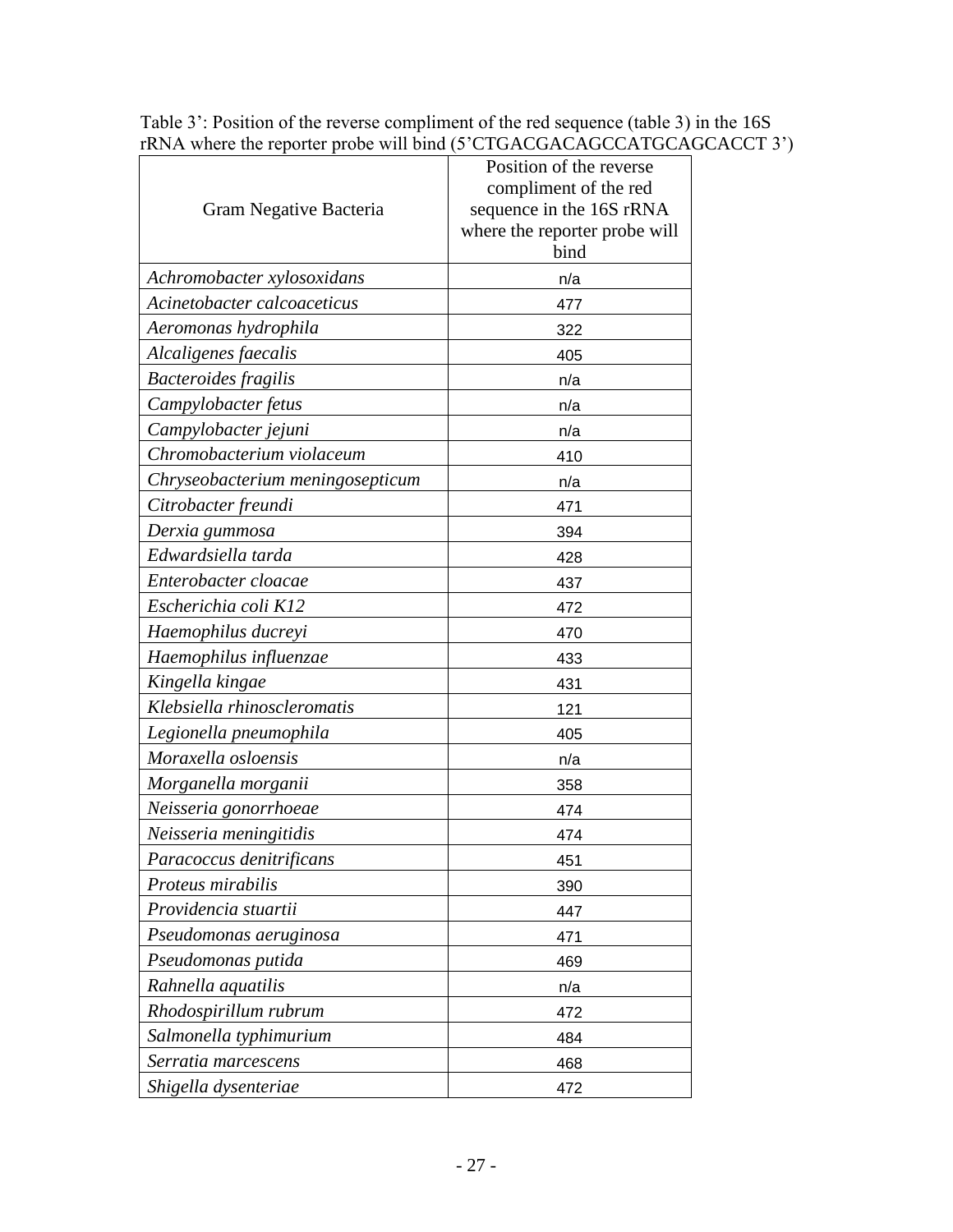Continued Table 3': Position of the reverse compliment of the red sequence (table 3) in the 16S rRNA where the reporter probe will bind

| $\sigma$ cronconchocentoche che s |     |  |  |
|-----------------------------------|-----|--|--|
| Shigella flexneri                 | 472 |  |  |
| Shigella sonnei                   | 472 |  |  |
| Vibrio parahaemolyticus           | 393 |  |  |
| Yersinia enterocolitica           | 446 |  |  |

### (5'CTGACGACAGCCATGCAGCACCT 3')

Table 4: alignment results of the 16S rRNA of the most pathogenic gram positive bacteria. The sequence shown in red is the most conserved among all the bacterial 16S rRNA of the species below and constitutes a great target for probe design. It is located at 994 nt. in the 16S rRNA and ends at the 1017 nt. in *Bacillus subtilis* since the designed probe is of 23 nt. of length a shown in table 5. The black sequences represent the rest of the DNA sequence. The breaks between the sequences only exist for legibility of the sequences.

| Pathogenic Gram (+) Bacterium |         | Target Sequence in Red                                                   |                                     |
|-------------------------------|---------|--------------------------------------------------------------------------|-------------------------------------|
|                               | 5'      |                                                                          | 3'                                  |
| Streptococcus sanguinis       |         | ---GGG-------------ATCG-----AA-<br>------------------------CCGCTGA------ |                                     |
| Mycoplasma hominis            |         |                                                                          |                                     |
| Lactococcus lactis            | -CGCGG- | ----CTGCTGGCACGTAG----<br>----------------- <b>-TTAG</b> CCGTCC---       |                                     |
| Lactobacillus brevi           | -CGCGG- | ---CTGCTGGCACGTAG-                                                       | ---TTAGCCGTGG---                    |
| Enterococcus avium            | -CGCGG- |                                                                          |                                     |
| Listeria monocytogenes        |         |                                                                          |                                     |
| Staphylococcus aureus         |         |                                                                          | ----- <b>TTAG</b> CCGTGG---         |
| Bacillus subtilis             |         |                                                                          |                                     |
| Bacillus amyloliquefaciens    |         | -CGCGG---------CTGCTGGCACGTAG----<br>----------------------TTAGCCGTGG--- |                                     |
| Weissella paramesenteroides   |         |                                                                          |                                     |
| Lactobacillus jensenii        |         |                                                                          |                                     |
| Lactobacillus acidophilus     | -CGCGG- |                                                                          |                                     |
| Deinococcus radiopugnans      |         |                                                                          |                                     |
| Gardnerella vaginalis         |         |                                                                          |                                     |
| Bifidobacterium adolescentis  |         |                                                                          |                                     |
| Streptomyces hygroscopicus    |         |                                                                          |                                     |
| Streptomyces grisei           |         |                                                                          |                                     |
| Micrococcus luteus            | -CGCGG- |                                                                          |                                     |
| Mycobacterium smegmatis       |         |                                                                          |                                     |
| Mycobacterium gordonae        |         |                                                                          |                                     |
| Mycobacterium tuberculosis    |         |                                                                          |                                     |
| Mycobacterium bovis           |         | -CGCGG---------CTGCTGGCACGTAG-                                           | -----------TTGGCCGGTG---            |
| Corynebacterium genitalium    | -CGCGG- |                                                                          |                                     |
| Corynebacterium jeikeium      | -CGCGG- | -----CTGCTGGCACGTAG-                                                     | ------------- <b>TTAG</b> CCGGTG--- |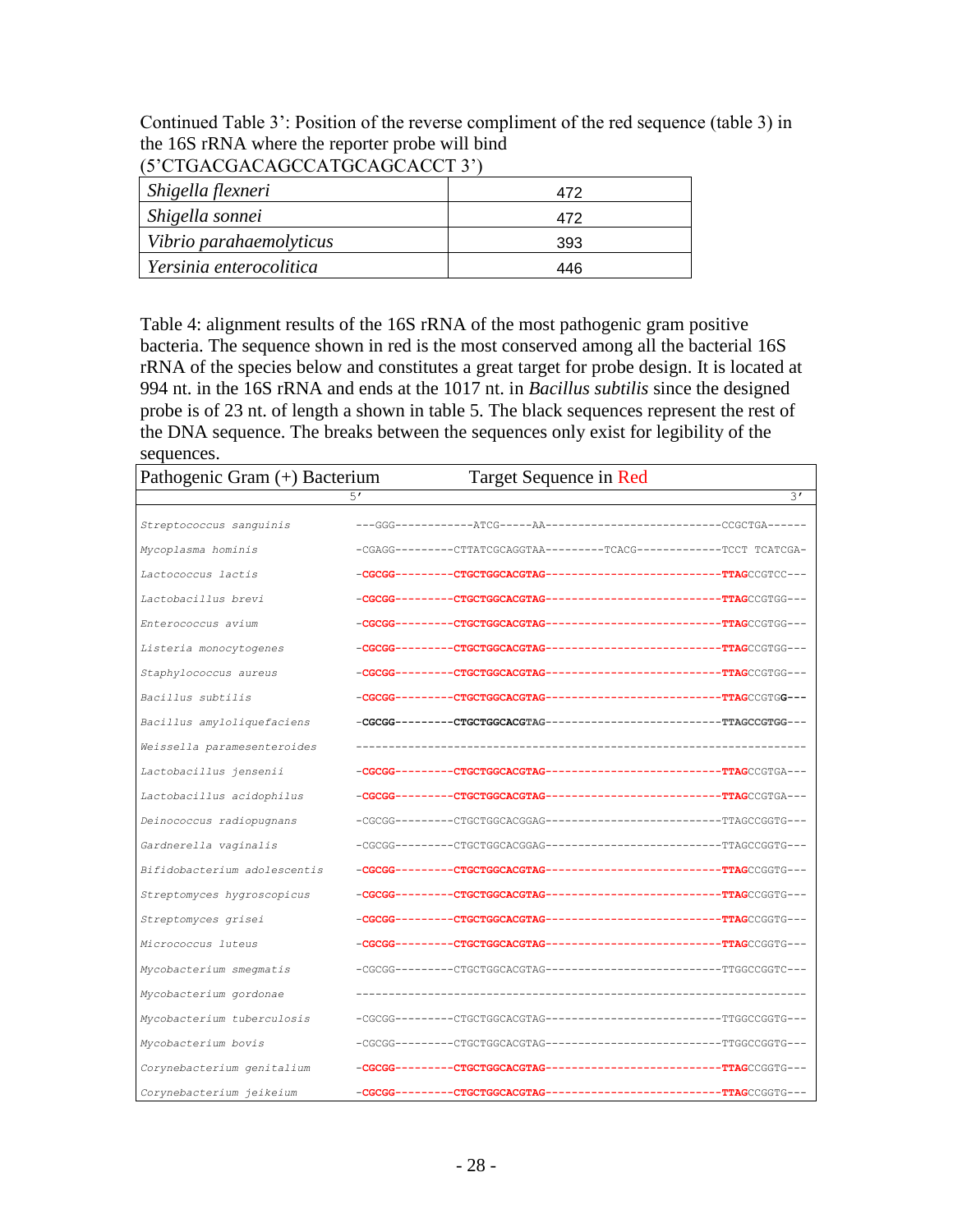| Propionibacterium lymphophilum |                                                                       |  |
|--------------------------------|-----------------------------------------------------------------------|--|
| Propionibacterium acnes        |                                                                       |  |
| Peptostreptococcus             |                                                                       |  |
| Erysipelothrix rhusiopathiae   |                                                                       |  |
| Clostridium innocuum           |                                                                       |  |
| Streptococcus mutans           |                                                                       |  |
| Streptococcus pneumoniae       |                                                                       |  |
| Streptococcus mitis            |                                                                       |  |
| Streptococcus intermedius      |                                                                       |  |
| Streptococcus equinus          |                                                                       |  |
| Streptococcus bovis            |                                                                       |  |
| Streptococcus pyogenes         |                                                                       |  |
| Streptococcus agalactiae       |                                                                       |  |
| Lactococcus lactis             |                                                                       |  |
| Aerococcus viridans            |                                                                       |  |
| Corynebacterium xerosis        |                                                                       |  |
| Clostridium perfringens        |                                                                       |  |
| Pediococcus acidilactici       |                                                                       |  |
| Mycoplasma pneumoniae          |                                                                       |  |
| Mycoplasma genitalium          |                                                                       |  |
| Ureaplasma urealyticum         |                                                                       |  |
| Finegoldia magna               | ACGGGGT CTTTCCGTCCTACCGTGGGTAAGTCGCAT----AATTTCACCGGATCCTTTGTTGAGACA- |  |
| Gemella haemolysans            |                                                                       |  |
|                                |                                                                       |  |

### Table 4': Position of the red sequence (table 4) in the 16S rRNA where the reporter probe will bind (5'CGCGGCTGCTGGCACGTAGTTAG 3')

| Gram Positive Bacteria       | Position of the red<br>sequence in the 16S<br>rRNA where the reporter<br>probe will bind |
|------------------------------|------------------------------------------------------------------------------------------|
| Aerococcus viridans          | 935                                                                                      |
| Bacillus amyloliquefaciens   | 9                                                                                        |
| <b>Bacillus</b> subtilis     | 1016                                                                                     |
| Bifidobacterium adolescentis | 1019                                                                                     |
| Clostridium innocuum         | 822                                                                                      |
| Clostridium perfringens      | 1012                                                                                     |
| Corynebacterium genitalium   | 906                                                                                      |
| Corynebacterium jeikeium     | 1017                                                                                     |
| Corynebacterium xerosis      | 945                                                                                      |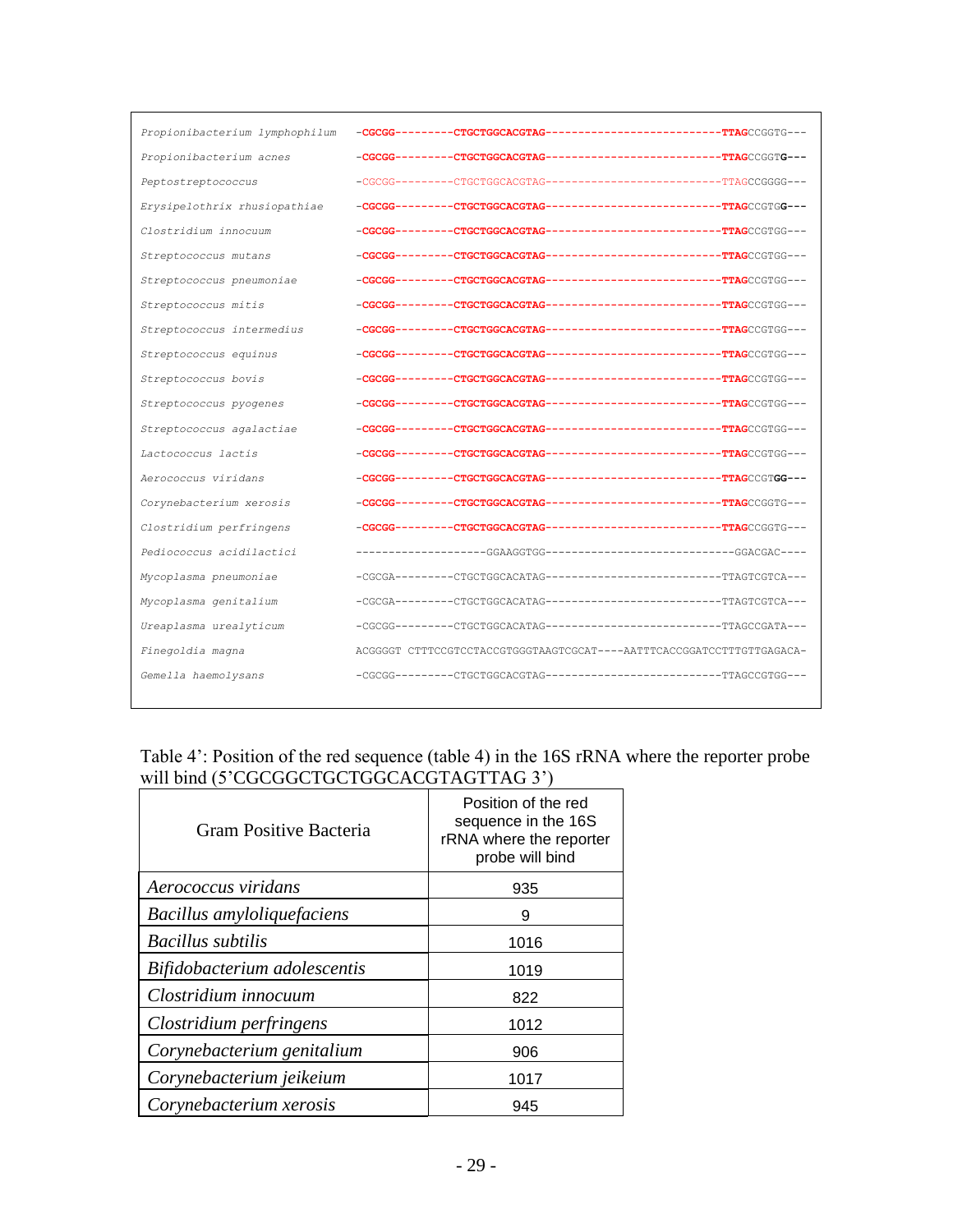Continued Table 4': Position of the red sequence (table 4) in the 16S rRNA where the reporter probe will bind (5'CGCGGCTGCTGGCACGTAGTTAG 3')

| Deinococcus radiopugnans       | n/a  |
|--------------------------------|------|
| Enterococcus avium             | 962  |
| Erysipelothrix rhusiopathiae   | 1067 |
| Finegoldia magna               | n/a  |
| Gardnerella vaginalis          | 3    |
| Gemella haemolysans            | 1005 |
| Lactobacillus acidophilus      | 1022 |
| Lactobacillus brevi            | 1015 |
| Lactobacillus jensenii         | 172  |
| Lactococcus lactis             | 1011 |
| Listeria monocytogenes         | 978  |
| Micrococcus luteus             | 995  |
| Mycobacterium bovis            | n/a  |
| Mycobacterium gordonae         | n/a  |
| Mycobacterium smegmatis        | n/a  |
| Mycobacterium tuberculosis     | n/a  |
| Mycoplasma genitalium          | n/a  |
| Mycoplasma hominis             | n/a  |
| Mycoplasma pneumoniae          | n/a  |
| Pediococcus acidilactici       | n/a  |
| Peptostreptococcus             | 955  |
| Propionibacterium acnes        | 1025 |
| Propionibacterium lymphophilum | 1023 |
| Staphylococcus aureus          | 1018 |
| Streptococcus agalactiae       | 978  |
| Streptococcus bovis            | 358  |
| Streptococcus equinus          | 968  |
| Streptococcus intermedius      | 968  |
| Streptococcus mitis            | 971  |
| Streptococcus mutans           | 1015 |
| Streptococcus pneumoniae       | 937  |
| Streptococcus pyogenes         | 903  |
| Streptococcus sanguinis        | n/a  |
| Streptomyces grisei            | 1004 |
| Streptomyces hygroscopicus     | 1005 |
| Ureaplasma urealyticum         | n/a  |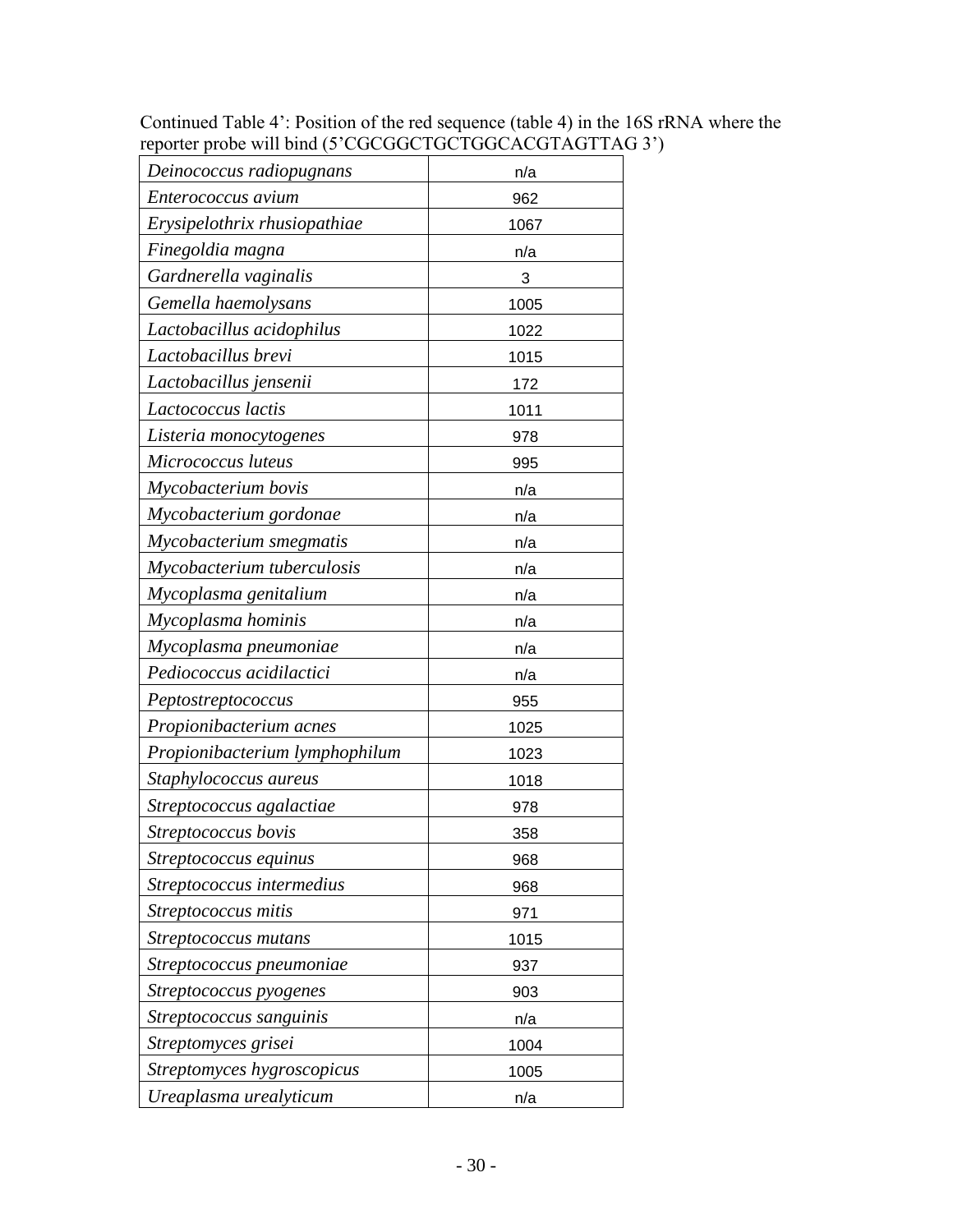| Weissella paramesenteroides | n/a |
|-----------------------------|-----|
|-----------------------------|-----|

### *4.1 Reporter and Capture Probes Design*

Table 3 represents the alignment of the 16S rDNA of pathogenic gram negative bacteria. Since AlleleID can only read DNA sequence and the purpose of this work is aligning the 16S rRNA all the uracils in the RNA sequences were replaced with thymidines so that the program would read the "U" as a "T" and this switch of bases was proven to have no effect on the probes design. In order to verify this statement, all the 16S rRNA were converted to their reverse complement using the RC.exe software developed by Sam Nugen from Baeumner's research group and the DNA sequences that resulted were aligned and the AlleleID software came up with the same probe result (method used in table 3). The most conserved sequence is shown in red in Tables 3 (16S rDNA) and 4 (16S rRNA) in the 5' to 3' direction. This result allows the design of a probe which is exactly the red sequence in the case of the gram negative bacteria (because DNA was aligned) and the reverse compliment of the red sequence in the case of the gram positive bacteria (because RNA was aligned) so it will hybridize to it. But since every 16S rRNA/DNA has different characteristics (%GC, length) the software calculated all the variables that describe the effectiveness of the probes and the results are shown in Tables 6 and 7. The reporter probe is a DNA probe that is theorized to bind to the 16S rRNA of the pathogenic gram negative bacteria shown in Table 1 in the direction of 3'-5' on the RNA. It is anticipated to perform experiments with actual bacterial rRNA in a liposome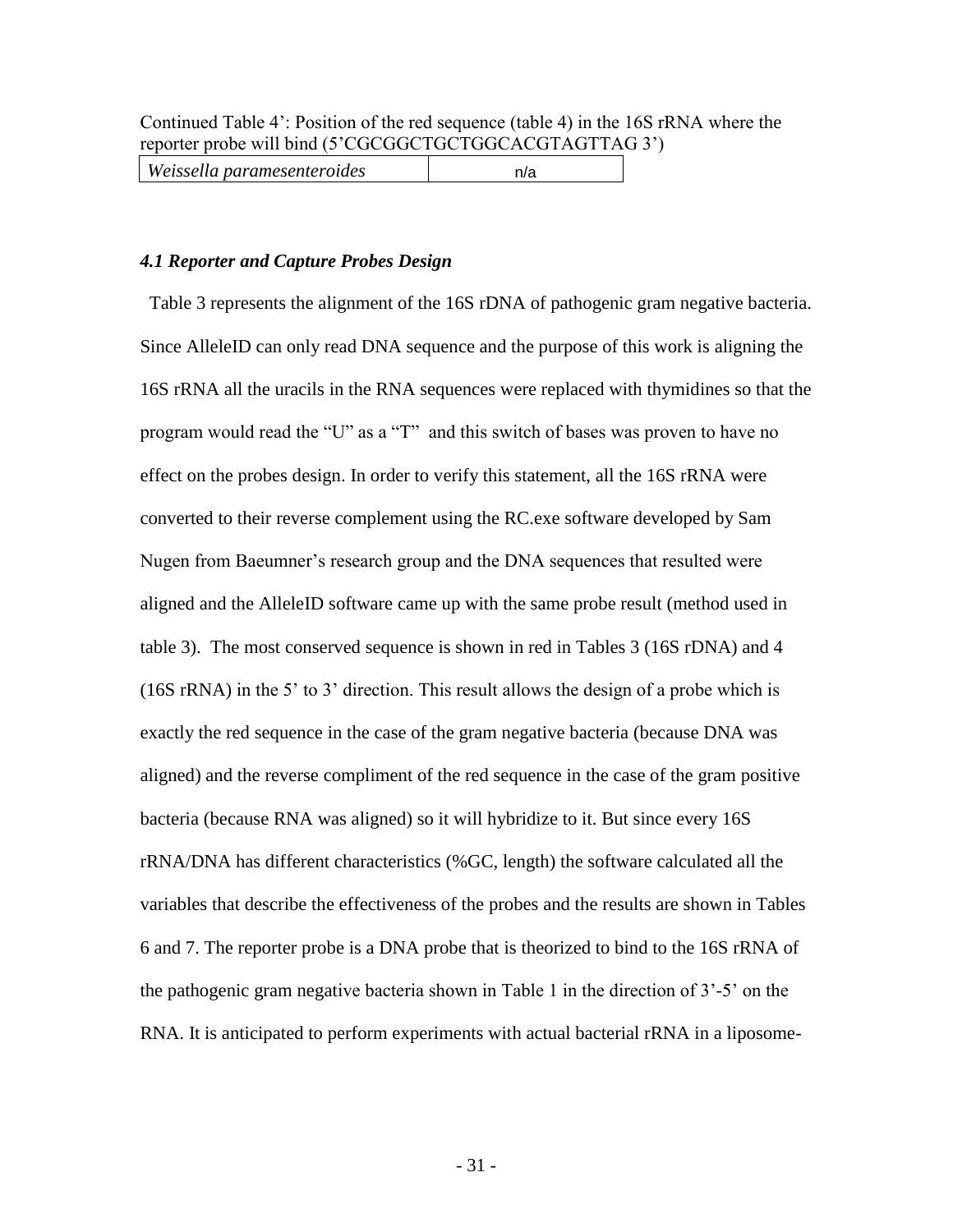based lateral flow biosensor to test this hypothesis. So since the red sequence is a DNA sequence it was therefore adopted as the reporter probe.

 As for the gram positive bacteria the method used was the same the one performed for the gram negative bacteria except that the aligned sequences in Table 2 are the 16S rRNA of the selected gram positive bacteria. Shown in Table 4 is the alignment of the 16S  $rRNA$  of gram positive bacteria and in red is the most conserved sequence  $(5^2 - 3^2)$  among the positive gram. So since the red sequence is an RNA sequence its reverse compliment was therefore adopted as the reporter probe. In order to verify that aligning 16S rRNA would give the same result as aligning 16S rDNA, all the 16S rRNA of gram positive bacteria were converted to DNA again using the RC.exe software developed by Sam Nugen from Baeumner's research group. A new alignment was then performed and the probe results are shown in table 7 which are the same as the previously selected probe from RNA alignment. Like for the gram negative probes designed, gram positive probes will be tested in later experiments to verify their ability to bind 16S rRNA and identify the bacterial gram type.

 Capture probe sequences were generated using the AlleleID software taking the reverse compliment of the sense primer for the gram negative bacteria since the aligned sequences were 16S rDNA as shown in tables. As for the gram positive bacteria the sense primer was taken as it is since the aligned sequences were 16S rRNA. Unfortunately, it was impossible to find a capture probe that was specific and common to all gram negative and even less for all gram positive bacteria.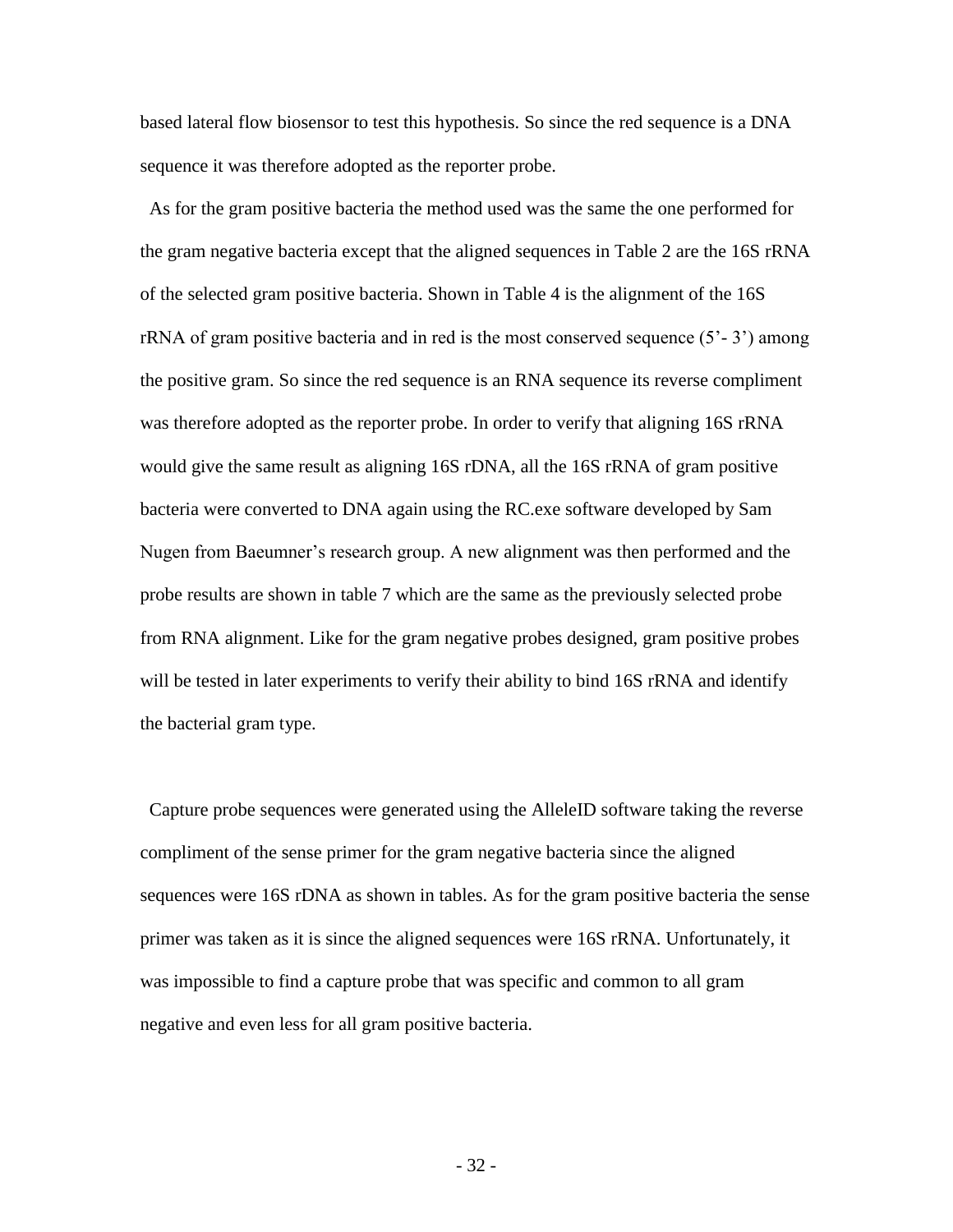#### *4.2 Hybridization and Cross-Hybridization results*

 Tables 6 and 7 show for each selected bacteria the corresponding reporter and capture probes with their characteristics such as the Gibbs Free Energy for hairpin formation, for self and cross dimerization, %GC, length of the probes and their optimal temperature. The reporter probes colored in red are the selected ones (they are all the same sequence) and as hypothesized they will bind to the corresponding bacterial species selected. The sequences represented in blue are the selected capture probes and as seen, only one capture probe will bind many gram negative bacterial RNA but almost for each gram positive bacteria there is a different capture probe as described in more detail below.

The results for how many bacteria each selected probe can bind to are summarized in Table 8. A blast search was performed on the probes at the end of the design to make sure there would not be any cross-hybridization between gram types and it was concluded that gram positive probes will not bind 16S rRNA of gram negative bacteria and vice-versa using AlleleID blast search option and therefore no expected false signal to be generated in the biosensor. Specifically, for gram negative bacteria the reporter probe selected in red (5' GGTGCTGCATGGCTGTCGTCAG 3') can detect 79% of selected gram negative bacteria which corresponds to 31 bacteria out of the 39 bacteria shown and the capture probe shown in blue (5' CGTGTTGTGAAATGTTGGGTTAAG 3') can bind to 44% (17 out of 39). For the gram positive bacteria of the reporter probe selected in red (5' CTAACTACGTGCCAGCAGCCGCG 3') can detect 64% of the selected gram positive bacteria which corresponds to 30 bacteria out of the 47 bacteria shown and the capture probe is different for every bacteria.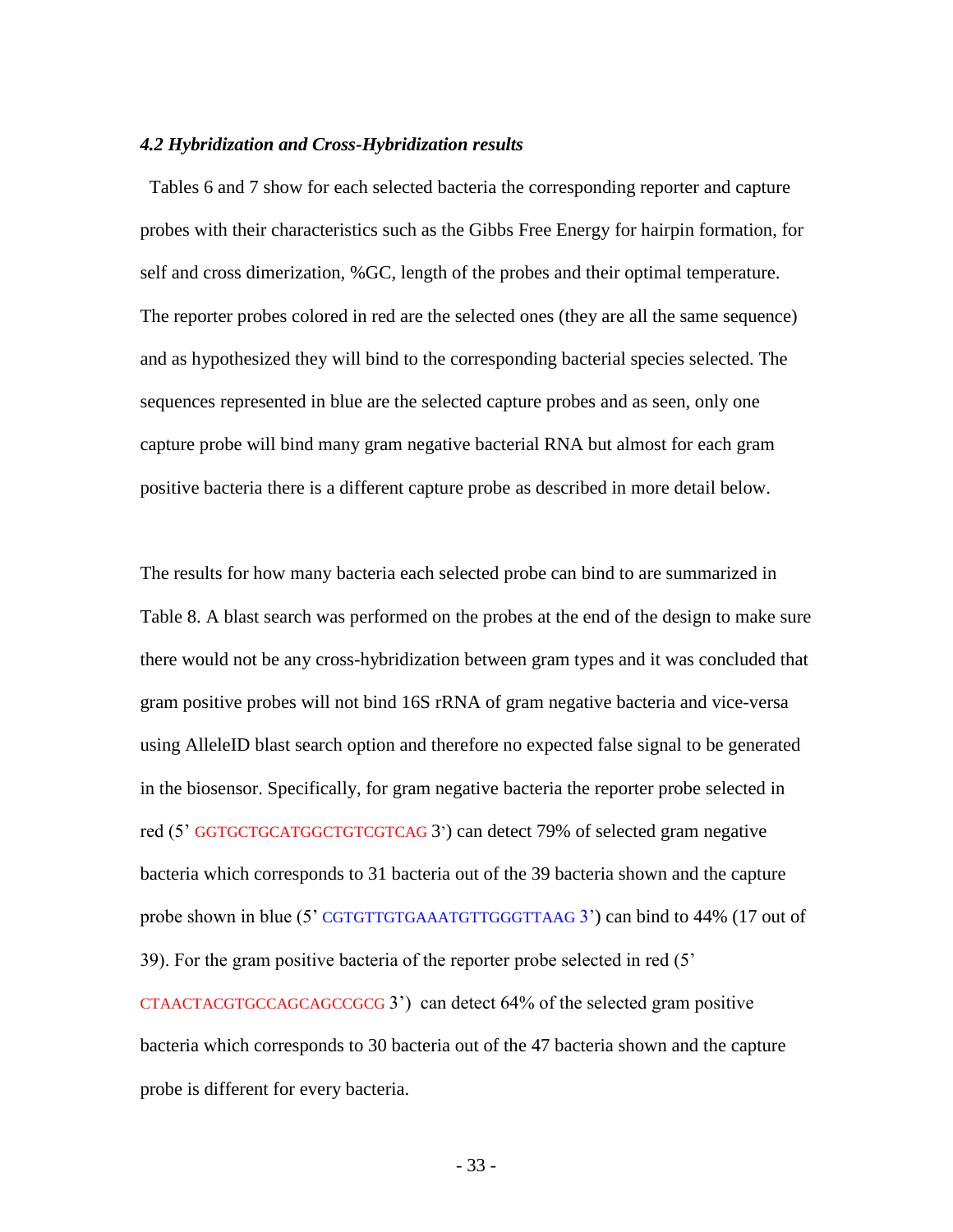For the bacterial 16S rRNA sequences that wouldn't hybridize to the resulted probes

only few mismatches took place. In the gram negative bacteria, 4 nt. mismatches

occurred in *Bacteroides fragilis*, 1 nt. in *Chryseobacterium* species, 1 nt. in *Alcaligenes*

species and 1 nt. mismatch in the *Campylobacter* species. In the gram positive bacteria, 7

nt. mismatches occurred in *Mycoplasma hominis*, 1 nt. in *Deinococcus radiopugnas*, 1 nt.

in *Gardnerella vaginalis*, 1nt. in the *Mycobacterium* species, 15 nt. in *Pediococcus* 

*acidilactici*, 2 nt. in the *Mycoplasma pneumoniae* and *Mycoplasma genitalium* and 1 nt.

in *Ureoplasma urealyticum*.

Table 5: The sequences suggested to be tested with *E. coli* (gram negative) and *B. subtilis* (gram positive) are listed in Table 5 below. Reporter probes will be tagged at their 3' end with the universal sequence to allow hybridization with the universal liposome. Capture probes will be biotinylated at their 5' end as shown in Figure 5 and 6. The universal probes were tagged onto the liposomes and bind the universal sequence attached to the Reporter probe in solution. The capture probes were immobilized on the nitrocellulose membrane through Biotin-Streptavidin interaction.

|                                 |                               |        | <b>Binding Location in</b> |
|---------------------------------|-------------------------------|--------|----------------------------|
|                                 |                               |        | 16S rRNA (E-coli and       |
| Function                        | Sequence 5'-3'                | Length | Bacillus subtilis)         |
| Gram (-) Reporter Probe         | AGGTGCTGCATGGCTGTCGTCAG       | 23     | 472                        |
| Gram (-) Capture Probe          | CGTGTTGTGAAATGTTGGGTTAAG      | 24     | 422                        |
| <b>Universal Sequence</b>       | GGGGGTGGGGTGGGGGTGG           | 20     | N/A                        |
| Universal Probe on the liposome | <b>CCACCCCCACCCCCACCCCC</b>   | 20     | N/A                        |
| Gram (+) Reporter Probe         | CTAACTACGTGCCAGCAGCCGCG       | 23     | 1014                       |
| Gram (+) Capture Probe          | <b>GCCCTTTACGCCCAATAATTCC</b> | 22     | 942                        |

Table 6: Reporter Probe (Red) and Capture Probes (Blue) results as exported from AlleleID for gram negative bacteria. These probes will bind the 16S rDNA. So they were converted to their reverse compliment in order to bind the 16S rRNA as shown in table 5.

| Pathogenic Gram Negative<br>Bacteria | Sequence                        | Tm         | GC<br>$\%$ | Hairpin<br>ΔG | Self<br>Dimer<br>ΔG | Cross<br>Dimer<br>ΔG | TaOpt      |
|--------------------------------------|---------------------------------|------------|------------|---------------|---------------------|----------------------|------------|
|                                      |                                 | $^{\circ}$ |            | kcal/mol      | kcal/mol            | kcal/mol             | $^{\circ}$ |
| Providencia stuartii                 |                                 |            |            |               |                     |                      |            |
| <b>Reporter Probe</b>                | <b>CTGACGACAGCCATGCAGCACCTG</b> | 67.1       | 62.5       | $-1.2$        | $-3.5$              | -1.8                 | 55.9       |
| Capture Probe                        | <b>ACCGAACATCTCACGACACG</b>     | 58.4       | 55         |               |                     |                      |            |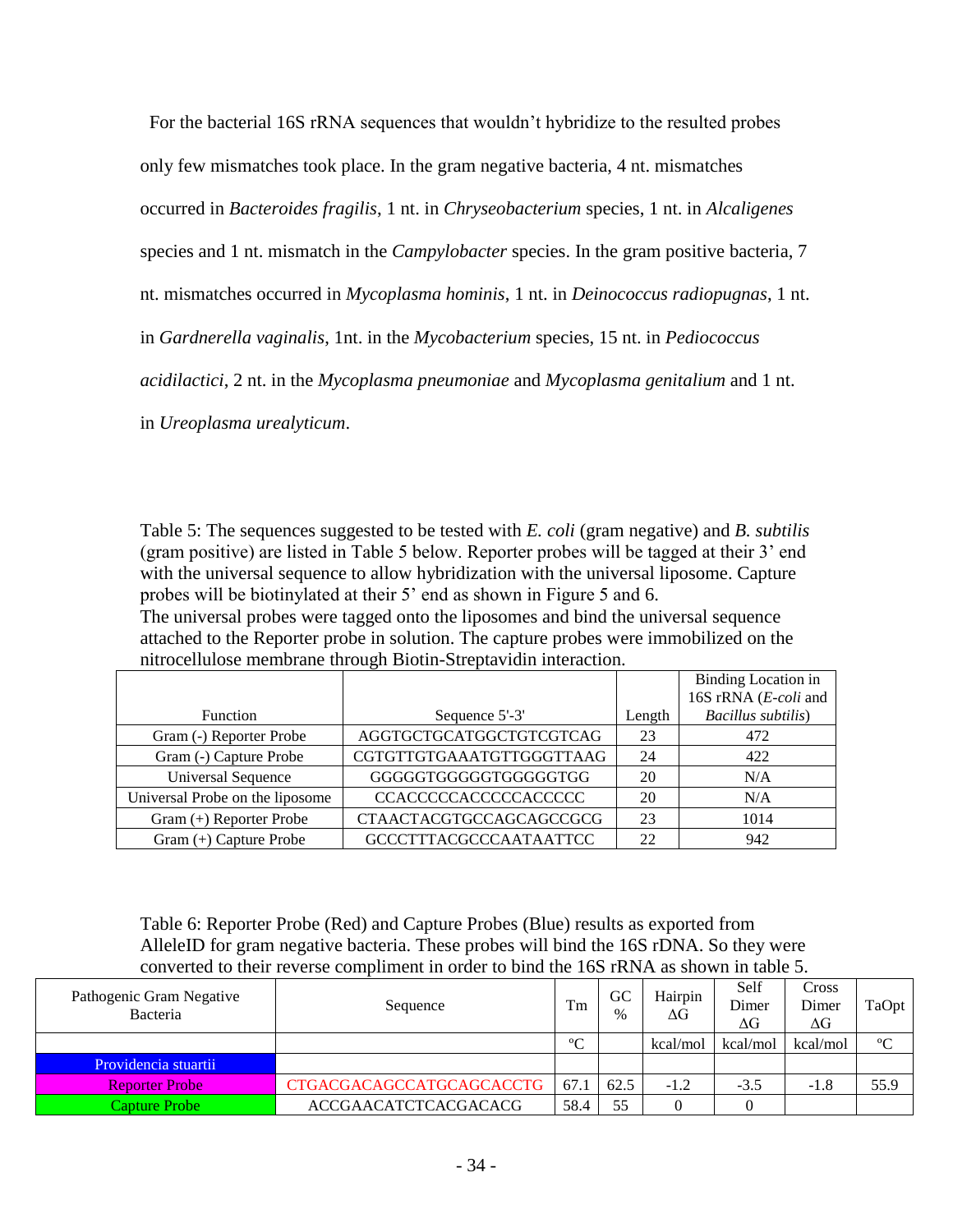Continued Table 6: Reporter Probe (Red) and Capture Probes (Blue) results as exported from AlleleID for gram negative bacteria. These probes will bind the 16S rDNA. So they were converted to their reverse compliment in order to bind the 16S rRNA as shown in table 5.

| Chromobacterium violaceum                     |                                 |      |      |                  |                  |        |      |
|-----------------------------------------------|---------------------------------|------|------|------------------|------------------|--------|------|
| <b>Reporter Probe</b>                         | <b>CTGACGACAGCCATGCAGCACCTG</b> | 67.1 | 62.5 | $-1.2$           | $-3.5$           | $-0.9$ | 56.1 |
| <b>Capture Probe</b>                          | ACCCAACATCTCACGACACG            | 58.4 | 55   | $\boldsymbol{0}$ | $\theta$         |        |      |
| Neisseria meningitidis                        |                                 |      |      |                  |                  |        |      |
| <b>Reporter Probe</b>                         | <b>CTGACGACAGCCATGCAGCACCTG</b> | 67.1 | 62.5 | $-1.2$           | $-3.5$           | $-0.7$ | 57   |
| <b>Capture Probe</b>                          | ACCCAACATCTCACGACACG            | 58.4 | 55   | $\boldsymbol{0}$ | $\boldsymbol{0}$ |        |      |
| Neisseria gonorrhoeae                         |                                 |      |      |                  |                  |        |      |
| <b>Reporter Probe</b>                         | <b>CTGACGACAGCCATGCAGCACCTG</b> | 67.1 | 62.5 | $-1.2$           | $-3.5$           | $-0.7$ | 57   |
| <b>Capture Probe</b>                          | ACCCAACATCTCACGACACG            | 58.4 | 55   | $\boldsymbol{0}$ | $\mathbf{0}$     |        |      |
| Kingella kingae                               |                                 |      |      |                  |                  |        |      |
| <b>Reporter Probe</b>                         | CTGACGACAGCCATGCAGCACCTG        | 67.1 | 62.5 | $-1.2$           | $-3.5$           | $-0.7$ | 56.1 |
| <b>Capture Probe</b>                          | ACCCAACATCTCACGACACG            | 58.4 | 55   | $\boldsymbol{0}$ | $\boldsymbol{0}$ |        |      |
| Derxia gummosa                                |                                 |      |      |                  |                  |        |      |
| <b>Reporter Probe</b>                         | <b>CTGACGACAGCCATGCAGCACCTG</b> | 67.1 | 62.5 | $-1.2$           | $-3.5$           | $-3.7$ | 57   |
| <b>Capture Probe</b>                          | ACCCAACATCTCACGACACG            | 58.4 | 55   | $\boldsymbol{0}$ | $\boldsymbol{0}$ |        |      |
| Alcaligenes faecalis                          |                                 |      |      |                  |                  |        |      |
| <b>Reporter Probe</b>                         | CTGACGACAGCCATGCAGCACCTG        | 67.1 | 62.5 | $-1.2$           | $-3.5$           | $-3.7$ | 55.6 |
| <b>Capture Probe</b>                          | ACCCAACATCTCACGACACG            | 58.4 | 55   | $\mathbf{0}$     | $\theta$         |        |      |
| Alcaligenes denitrificans                     |                                 |      |      |                  |                  |        |      |
| <b>Reporter Probe</b>                         | CTGACGACAGCCATGCAGCACCTG        | 67.1 | 62.5 | $-1.2$           | $-3.5$           | $-3.7$ | 55.3 |
| <b>Capture Probe</b>                          | <b>ACCCAACATCTCACGACACG</b>     | 58.4 | 55   | $\boldsymbol{0}$ | $\boldsymbol{0}$ |        |      |
| Vibrio parahaemolyticus                       |                                 |      |      |                  |                  |        |      |
| <b>Reporter Probe</b>                         | <b>CTGACGACAGCCATGCAGCACCTG</b> | 67.1 | 62.5 | $-1.2$           | $-3.5$           | $-0.9$ | 54.5 |
| <b>Capture Probe</b>                          | <b>CTTAACCCAACATTTCACAACACG</b> | 58.2 | 41.7 | $\boldsymbol{0}$ | $-0.9$           |        |      |
| Aeromonas Hydrophilia                         |                                 |      |      |                  |                  |        |      |
| <b>Reporter Probe</b>                         | <b>CTGACGACAGCCATGCAGCACCTG</b> | 67.1 | 62.5 | $-1.2$           | $-3.5$           | $-0.7$ | 56.5 |
| <b>Capture Probe</b>                          | ACCCAACATCTCACGACACG            | 58.4 | 55   | $\boldsymbol{0}$ | $\theta$         |        |      |
| Edwardsiella tarda                            |                                 |      |      |                  |                  |        |      |
| <b>Reporter Probe</b>                         | <b>CTGACGACAGCCATGCAGCACCTG</b> | 67.1 | 62.5 | $-1.2$           | $-3.5$           | $-2.1$ | 56.3 |
| <b>Capture Probe</b>                          | GTAGCGGGACTCAACCCAAC            | 58.7 | 60   | $-2$             | $-2$             |        |      |
| Proteus mirabilis                             |                                 |      |      |                  |                  |        |      |
| <b>Reporter Probe</b>                         | <b>CTGACGACAGCCATGCAGCACCTG</b> | 67.1 | 62.5 | $-1.2$           | $-3.5$           | $-0.9$ | 54.7 |
| <b>Capture Probe</b>                          | <b>CTTAACCCAACATTTCACAACACG</b> | 58.2 | 41.7 | $\boldsymbol{0}$ | $-0.9$           |        |      |
| Morganella morganii                           |                                 |      |      |                  |                  |        |      |
| <b>Reporter Probe</b>                         | <b>CTGACGACAGCCATGCAGCACCTG</b> | 67.1 | 62.5 | $-1.2$           | $-3.5$           | $-0.9$ | 54.5 |
| <b>Capture Probe</b>                          | <b>CTTAACCCAACATTTCACAACACG</b> | 58.2 | 41.7 | $\boldsymbol{0}$ | $-0.9$           |        |      |
| Providencia stuartii                          |                                 |      |      |                  |                  |        |      |
| <b>Reporter Probe</b>                         | <b>CTGACGACAGCCATGCAGCACCTG</b> | 67.1 | 62.5 | $-1.2$           | $-3.5$           | $-0.9$ | 54   |
| <b>Capture Probe</b>                          | <b>CTTAACCCAACATTTCACAACACG</b> | 58.2 | 41.7 | $\boldsymbol{0}$ | $-0.9$           |        |      |
| Yersinia enterocolitica                       | <b>CTGACGACAGCCATGCAGCACCTG</b> | 67.1 | 62.5 | $-1.2$           |                  | $-0.9$ |      |
| <b>Reporter Probe</b><br><b>Capture Probe</b> |                                 |      |      |                  | $-3.5$<br>$-0.9$ |        | 54.7 |
|                                               | <b>CTTAACCCAACATTTCACAACACG</b> | 58.2 | 41.7 | $\boldsymbol{0}$ |                  |        |      |
| Serratia marcescens                           |                                 |      |      |                  |                  |        |      |
| <b>Reporter Probe</b>                         | <b>CTGACGACAGCCATGCAGCACCTG</b> | 67.1 | 62.5 | $-1.2$           | $-3.5$           | $-0.9$ | 54.5 |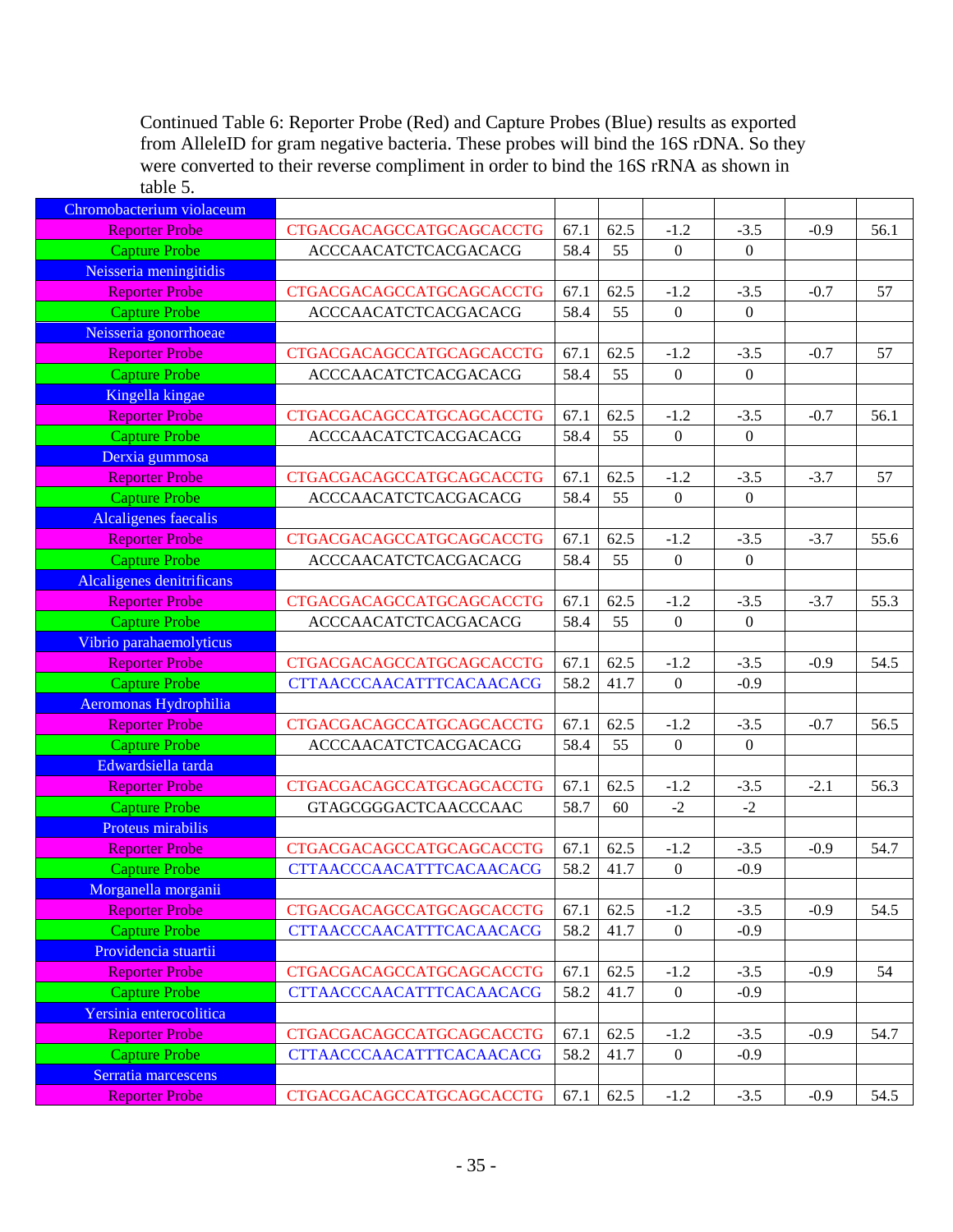Continued Table 6: Reporter Probe (Red) and Capture Probes (Blue) results as exported from AlleleID for gram negative bacteria. These probes will bind the 16S rDNA. So they were converted to their reverse compliment in order to bind the 16S rRNA as shown in table 5.

| <b>Capture Probe</b>    | <b>CTTAACCCAACATTTCACAACACG</b> | 58.2 | 41.7 | $\boldsymbol{0}$ | $-0.9$           |        |      |
|-------------------------|---------------------------------|------|------|------------------|------------------|--------|------|
| Citrobacter freundii    |                                 |      |      |                  |                  |        |      |
| <b>Reporter Probe</b>   | <b>CTGACGACAGCCATGCAGCACCTG</b> | 67.1 | 62.5 | $-1.2$           | $-3.5$           | $-0.9$ | 54.5 |
| <b>Capture Probe</b>    | <b>CTTAACCCAACATTTCACAACACG</b> | 58.2 | 41.7 | $\boldsymbol{0}$ | $-0.9$           |        |      |
| Salmonella typhimurium  |                                 |      |      |                  |                  |        |      |
| Reporter Probe          | <b>CTGACGACAGCCATGCAGCACCTG</b> | 67.1 | 62.5 | $-1.2$           | $-3.5$           | $-0.6$ | 55.5 |
| <b>Capture Probe</b>    | <b>CTTAACCCAACATTTCACAACACG</b> | 58.2 | 41.7 | $\boldsymbol{0}$ | $-0.9$           |        |      |
| Klebsiella pneumoniae   |                                 |      |      |                  |                  |        |      |
| <b>Reporter Probe</b>   | CTGACGACAGCCATGCAGCACCTG        | 67.1 | 62.5 | $-1.2$           | $-3.5$           | $-0.6$ | 55.1 |
| <b>Capture Probe</b>    | <b>CTTAACCCAACATTTCACAACACG</b> | 58.2 | 41.7 | $\boldsymbol{0}$ | $-0.9$           |        |      |
| Enterobacter cloacae    |                                 |      |      |                  |                  |        |      |
| <b>Reporter Probe</b>   | <b>CTGACGACAGCCATGCAGCACCTG</b> | 67.1 | 62.5 | $-1.2$           | $-3.5$           | $-0.6$ | 55.5 |
| <b>Capture Probe</b>    | <b>CTTAACCCAACATTTCACAACACG</b> | 58.2 | 41.7 | $\boldsymbol{0}$ | $-0.9$           |        |      |
| Shigella sonnei         |                                 |      |      |                  |                  |        |      |
| <b>Reporter Probe</b>   | <b>CTGACGACAGCCATGCAGCACCTG</b> | 67.1 | 62.5 | $-1.2$           | $-3.5$           | $-0.6$ | 55.5 |
| <b>Capture Probe</b>    | <b>CTTAACCCAACATTTCACAACACG</b> | 58.2 | 41.7 | $\boldsymbol{0}$ | $-0.9$           |        |      |
| Escherichia coli O157H7 |                                 |      |      |                  |                  |        |      |
| <b>Reporter Probe</b>   | <b>CTGACGACAGCCATGCAGCACCTG</b> | 67.1 | 62.5 | $-1.2$           | $-3.5$           | $-0.6$ | 55.5 |
| <b>Capture Probe</b>    | CTTAACCCAACATTTCACAACACG        | 58.2 | 41.7 | $\boldsymbol{0}$ | $-0.9$           |        |      |
| Shigella dysenteriae    |                                 |      |      |                  |                  |        |      |
| <b>Reporter Probe</b>   | CTGACGACAGCCATGCAGCACCTG        | 67.1 | 62.5 | $-1.2$           | $-3.5$           | $-0.6$ | 55.7 |
| <b>Capture Probe</b>    | <b>CTTAACCCAACATTTCACAACACG</b> | 58.2 | 41.7 | $\boldsymbol{0}$ | $-0.9$           |        |      |
| Shigella flexneri       |                                 |      |      |                  |                  |        |      |
| <b>Reporter Probe</b>   | CTGACGACAGCCATGCAGCACCTG        | 67.1 | 62.5 | $-1.2$           | $-3.5$           | $-0.6$ | 55.5 |
| <b>Capture Probe</b>    | <b>CTTAACCCAACATTTCACAACACG</b> | 58.2 | 41.7 | $\boldsymbol{0}$ | $-0.9$           |        |      |
| Escherichia coli K12    |                                 |      |      |                  |                  |        |      |
| <b>Reporter Probe</b>   | <b>CTGACGACAGCCATGCAGCACCTG</b> | 67.1 | 62.5 | $-1.2$           | $-3.5$           | $-0.6$ | 55.5 |
| <b>Capture Probe</b>    | <b>CTTAACCCAACATTTCACAACACG</b> | 58.2 | 41.7 | $\mathbf{0}$     | $-0.9$           |        |      |
| Haemophilus influenzae  |                                 |      |      |                  |                  |        |      |
| Reporter Probe          | <b>CTGACGACAGCCATGCAGCACCTG</b> | 67.1 | 62.5 | $-1.2$           | $-3.5$           | $-0.9$ | 54   |
| <b>Capture Probe</b>    | <b>CTTAACCCAACATTTCACAACACG</b> | 58.2 | 41.7 | $\boldsymbol{0}$ | $-0.9$           |        |      |
| Haemophilus ducreyi     |                                 |      |      |                  |                  |        |      |
| <b>Reporter Probe</b>   | <b>CTGACGACAGCCATGCAGCACCTG</b> | 67.1 | 62.5 | $-1.2$           | $-3.5$           | $-0.9$ | 53.8 |
| <b>Capture Probe</b>    | <b>CTTAACCCAACATTTCACAACACG</b> | 58.2 | 41.7 | $\boldsymbol{0}$ | $-0.9$           |        |      |
| Pseudomonas putida      |                                 |      |      |                  |                  |        |      |
| <b>Reporter Probe</b>   | <b>CTGACGACAGCCATGCAGCACCTG</b> | 67.1 | 62.5 | $-1.2$           | $-3.5$           | $-2.1$ | 56.1 |
| <b>Capture Probe</b>    | ACCCAACATCTCACGACACG            | 58.4 | 55   | $\boldsymbol{0}$ | $\boldsymbol{0}$ |        |      |
| Pseudomonas aeruginosa  |                                 |      |      |                  |                  |        |      |
| <b>Reporter Probe</b>   | <b>CTGACGACAGCCATGCAGCACCTG</b> | 67.1 | 62.5 | $-1.2$           | $-3.5$           | $-3.8$ | 55.2 |
| <b>Capture Probe</b>    | TAACCCAACATCTCACGACACG          | 59.1 | 50   | $\boldsymbol{0}$ | $\boldsymbol{0}$ |        |      |
| Legionella pneumophila  |                                 |      |      |                  |                  |        |      |
| <b>Reporter Probe</b>   | CTGACGACAGCCATGCAGCACCTG        | 67.1 | 62.5 | $-1.2$           | $-3.5$           | $-0.9$ | 54.5 |
| <b>Capture Probe</b>    | ACCCAACATCTCACGACACG            | 58.4 | 55   | $\boldsymbol{0}$ | $\boldsymbol{0}$ |        |      |
| Rhodospirillum rubrum   |                                 |      |      |                  |                  |        |      |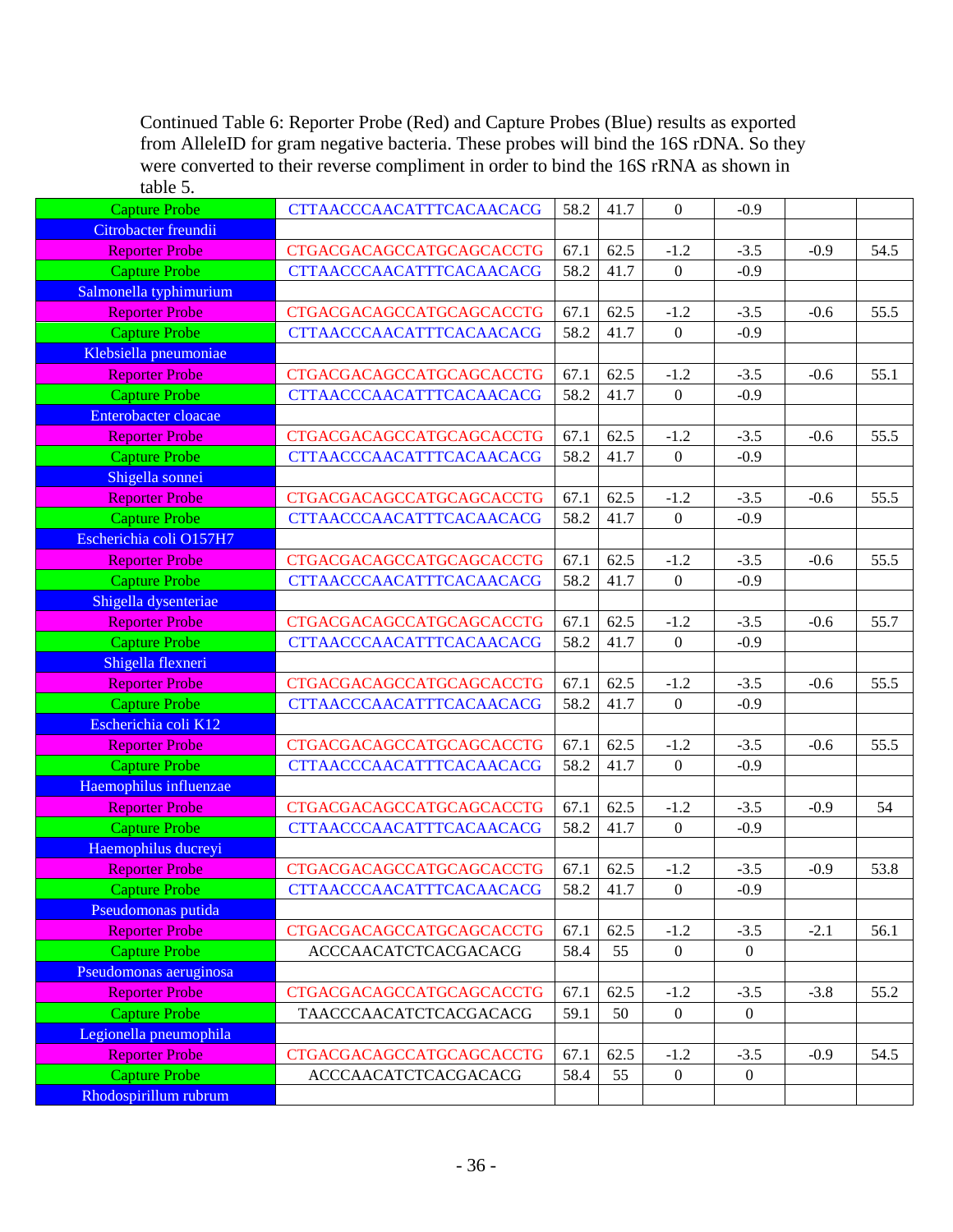Continued Table 6: Reporter Probe (Red) and Capture Probes (Blue) results as exported from AlleleID for gram negative bacteria. These probes will bind the 16S rDNA. So they were converted to their reverse compliment in order to bind the 16S rRNA as shown in table 5.

| <b>Reporter Probe</b>       | <b>CTGACGACAGCCATGCAGCACCTG</b> | 67.1 | 62.5 | $-1.2$           | $-3.5$       | $-2.1$ | 57.1 |
|-----------------------------|---------------------------------|------|------|------------------|--------------|--------|------|
| <b>Capture Probe</b>        | <b>ACCCAACATCTCACGACACG</b>     | 58.4 | 55   | $\Omega$         | $\theta$     |        |      |
| Eikenella corrodens         |                                 |      |      |                  |              |        |      |
| <b>Reporter Probe</b>       | AACGCAGTTCCCAGGTTAAGCCCG        | 66.4 | 58.3 | $-0.7$           | $-0.9$       | $-1.8$ | 55.6 |
| <b>Capture Probe</b>        | <b>CCTCTGACACACTCTAGCTATCC</b>  | 58.2 | 52.2 | $\overline{0}$   | $-4.5$       |        |      |
| Rahnella aquatilis          |                                 |      |      |                  |              |        |      |
| <b>Reporter Probe</b>       | <b>CCCCACTTTGCTCTTGCGAGGTCA</b> | 66.1 | 58.3 | $-1$             | $-1$         | $-1.5$ | 55.4 |
| <b>Capture Probe</b>        | TAATCCCATCTGGGCACATCC           | 57.8 | 52.4 | $-2$             | $-3.5$       |        |      |
| Enterobacter aerogenes      |                                 |      |      |                  |              |        |      |
| <b>Reporter Probe</b>       | AACAGAGCGAGACAGCCATGCAGC        | 66.7 | 58.3 | $\overline{0}$   | $-3.5$       | $-1.5$ | 54.2 |
| <b>Capture Probe</b>        | GGATAAGGGTTGCGCTGTTG            | 57.6 | 55   | $\overline{0}$   | $-5.3$       |        |      |
| Campylobacter jejuni        |                                 |      |      |                  |              |        |      |
| <b>Anti-Reporter Probe</b>  | AAACCCTGACGCAGCAACGCCGC         | 69.7 | 65.2 | $-1.2$           | $-1.2$       | $-3$   | 56.1 |
| <b>Capture Probe</b>        | ACGCTCCGAAAAGTGTCATCC           | 59.2 | 52.4 | $\overline{0}$   | $\mathbf{0}$ |        |      |
| Moraxella osloensis         |                                 |      |      |                  |              |        |      |
| <b>Reporter Probe</b>       | <b>ACGCTCGCACCCTCTGTATTACCG</b> | 65.5 | 58.3 | $\boldsymbol{0}$ | $-0.3$       | $-1.5$ | 55.4 |
| <b>Capture Probe</b>        | CACCTACACTCGCTTTACGC            | 57.1 | 55   | $\mathbf{0}$     | $\mathbf{0}$ |        |      |
| <b>Alcaligenes faecalis</b> |                                 |      |      |                  |              |        |      |
| <b>Reporter Probe</b>       | AACCATGCAGCACCTTCACAGCGG        | 67.1 | 58.3 | $\overline{0}$   | $-3.5$       | $-1.3$ | 54.8 |
| <b>Capture Probe</b>        | <b>ACTTAAGCCGACACCTCACG</b>     | 58.1 | 55   | $\Omega$         | $-4$         |        |      |
| Chryseobacterium            |                                 |      |      |                  |              |        |      |
| meningosepticum             |                                 |      |      |                  |              |        |      |
| <b>Reporter Probe</b>       | AACACCTCACGGCACGAGCTGACG        | 68.3 | 62.5 | $-1$             | $-3.1$       | $-2$   | 54.3 |
| <b>Capture Probe</b>        | AACTAGTGACAGGGGTTGCG            | 58   | 55   | $-0.7$           | $-4.6$       |        |      |
| Campylobacter fetus         |                                 |      |      |                  |              |        |      |
| <b>Anti-Reporter Probe</b>  | AAACCCTGAAGCAGCAACGCCGC         | 67.7 | 60.9 | $-1.2$           | $-1.2$       | $-3$   | 55.4 |
| <b>Capture Probe</b>        | ACGCTCCGAAAAGTGTCATCC           | 59.2 | 52.4 | $\boldsymbol{0}$ | $\theta$     |        |      |

Table 7: Reporter Probe (Red) and Capture Probes (Blue) results as exported from AlleleID for gram positive bacteria. These probes are DNA probes that will bind the 16S rRNA of the pathogenic gram negative bacteria.

| Pathogenic Gram Positive Bacteria | Sequence                       | Tm         | <b>GC</b><br>$\%$ | Hairpin<br>ΔG | Self<br>Dimer<br>$\Delta G$ | Cross<br>Dimer<br>$\Delta G$ | TaOpt       |
|-----------------------------------|--------------------------------|------------|-------------------|---------------|-----------------------------|------------------------------|-------------|
|                                   |                                | $^{\circ}$ |                   | kcal/mol      | kcal/mol                    | kcal/mol                     | $\rm ^{o}C$ |
| Erysipelothrix rhusiopathiae      |                                |            |                   |               |                             | $-1.7$                       | 55.3        |
| <b>Anti-sense Reporter Probe</b>  | <b>CTAACTACGTGCCAGCAGCCGCG</b> | 67         | 65.2              | $\Omega$      | $-5.3$                      |                              |             |
| Capture Probe                     | <b>CTCCCTTTACGCCCAATAATTCC</b> | 58         | 47.8              | $\Omega$      | $-1.2$                      |                              |             |
| Clostridium innocuum              |                                |            |                   |               |                             | $-1.9$                       | 56.6        |
| <b>Anti-sense Reporter Probe</b>  | <b>CTAACTACGTGCCAGCAGCCGCG</b> | 67         | 65.2              | $\Omega$      | $-5.3$                      |                              |             |
| Capture Probe                     | CAGACTTAGTACGCCACCTACG         | 59         | 54.5              | $-0.3$        | $-2.1$                      |                              |             |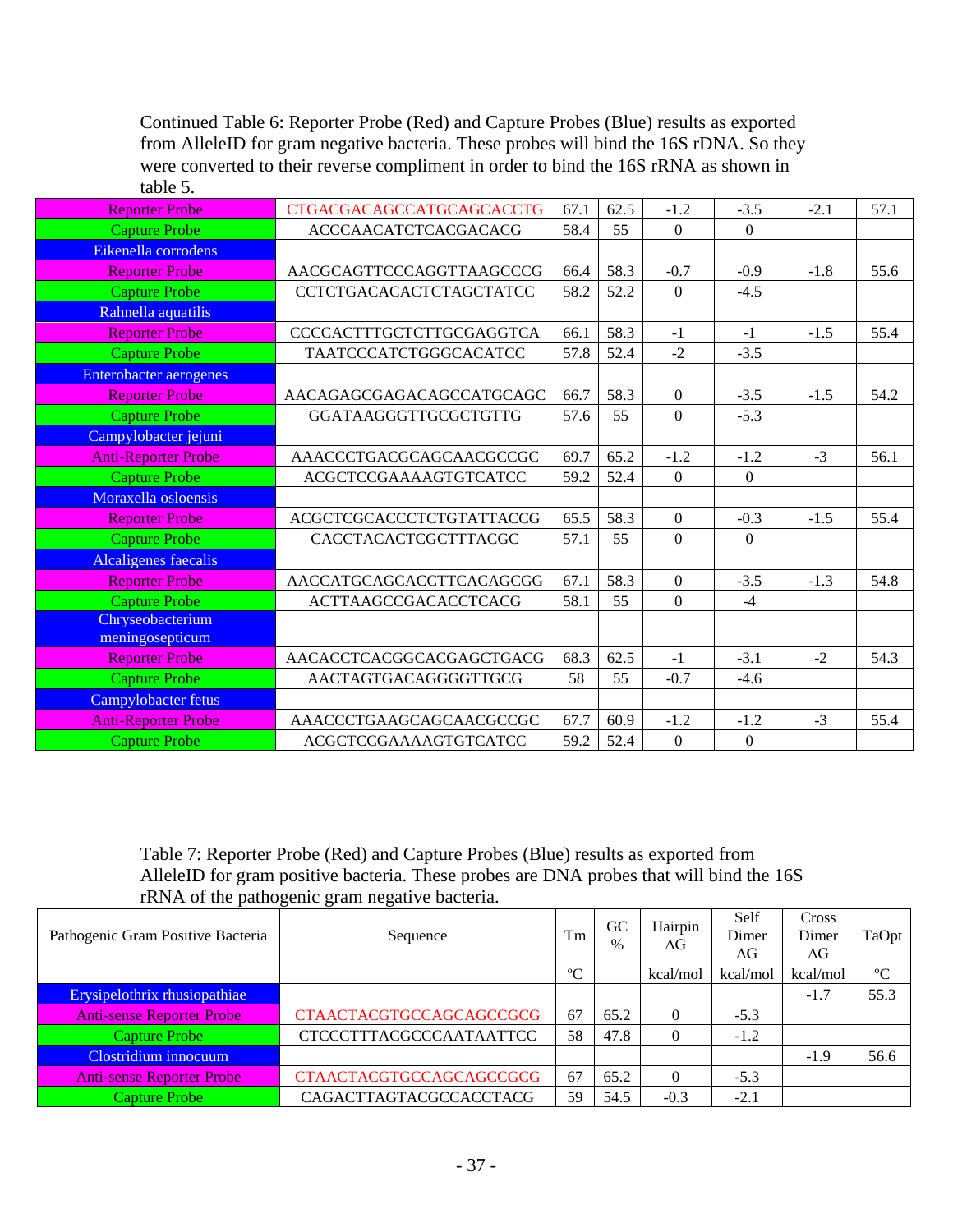Continued Table 7: Reporter Probe (Red) and Capture Probes (Blue) results as exported from AlleleID for gram positive bacteria. These probes are DNA probes that will bind the 16S rRNA of the pathogenic gram negative bacteria.

| Streptococcus mutans             |                                |    |      |                  |        | $-0.3$ | 56   |
|----------------------------------|--------------------------------|----|------|------------------|--------|--------|------|
| <b>Anti-sense Reporter Probe</b> | <b>CTAACTACGTGCCAGCAGCCGCG</b> | 67 | 65.2 | $\mathbf{0}$     | $-5.3$ |        |      |
| <b>Capture Probe</b>             | <b>CTCCCTTTACGCCCAATAAATCC</b> | 58 | 47.8 | $-0.9$           | $-0.9$ |        |      |
| Streptococcus pneumoniae         |                                |    |      |                  |        | $-4.4$ | 56.7 |
| <b>Anti-sense Reporter Probe</b> | <b>CTAACTACGTGCCAGCAGCCGCG</b> | 67 | 65.2 | $\boldsymbol{0}$ | $-5.3$ |        |      |
| <b>Capture Probe</b>             | GCCACAGCCTTTAACTTCAGAC         | 58 | 50   | $\boldsymbol{0}$ | $-0.9$ |        |      |
| Streptococcus mitis              |                                |    |      |                  |        | $-4.4$ | 56.7 |
| <b>Anti-sense Reporter Probe</b> | <b>CTAACTACGTGCCAGCAGCCGCG</b> | 67 | 65.2 | $\boldsymbol{0}$ | $-5.3$ |        |      |
| <b>Capture Probe</b>             | GCCACAGCCTTTAACTTCAGAC         | 58 | 50   | $\boldsymbol{0}$ | $-0.9$ |        |      |
| Streptococcus intermedius        |                                |    |      |                  |        | $-0.3$ | 55.4 |
| Anti-sense Reporter Probe        | <b>CTAACTACGTGCCAGCAGCCGCG</b> | 67 | 65.2 | $\mathbf{0}$     | $-5.3$ |        |      |
| <b>Capture Probe</b>             | TCGCTTTACGCCCAATAAATCC         | 58 | 45.5 | $-0.9$           | $-0.9$ |        |      |
| Streptococcus equinus            |                                |    |      |                  |        | $-4.4$ | 56.2 |
| <b>Anti-sense Reporter Probe</b> | <b>CTAACTACGTGCCAGCAGCCGCG</b> | 67 | 65.2 | $\boldsymbol{0}$ | $-5.3$ |        |      |
| <b>Capture Probe</b>             | TTAAGCCACTGCCTTTAACTTCAG       | 58 | 41.7 | $-1.2$           | $-1.2$ |        |      |
| Streptococcus bovis              |                                |    |      |                  |        | $-4.4$ | 56.2 |
| <b>Anti-sense Reporter Probe</b> | <b>CTAACTACGTGCCAGCAGCCGCG</b> | 67 | 65.2 | $\overline{0}$   | $-5.3$ |        |      |
| <b>Capture Probe</b>             | TTAAGCCACTGCCTTTAACTTCAG       | 58 | 41.7 | $-1.2$           | $-1.2$ |        |      |
| Streptococcus pyogenes           |                                |    |      |                  |        | $-2$   | 56.4 |
| Anti-sense Reporter Probe        | <b>CTAACTACGTGCCAGCAGCCGCG</b> | 67 | 65.2 | $\boldsymbol{0}$ | $-5.3$ |        |      |
| <b>Capture Probe</b>             | TTGAGCCAATGCCTTTAACTTCAG       | 59 | 41.7 | $-0.9$           | $-0.9$ |        |      |
| Streptococcus agalactiae         |                                |    |      |                  |        | $-2.6$ | 56.7 |
| <b>Anti-sense Reporter Probe</b> | <b>CTAACTACGTGCCAGCAGCCGCG</b> | 67 | 65.2 | $\mathbf{0}$     | $-5.3$ |        |      |
| <b>Capture Probe</b>             | GCCACTGCCTTTAACTTCAGAC         | 58 | 50   | $-1.2$           | $-1.2$ |        |      |
| Lactococcus lactis               |                                |    |      |                  |        | $-2$   | 56   |
| <b>Anti-sense Reporter Probe</b> | <b>CTAACTACGTGCCAGCAGCCGCG</b> | 67 | 65.2 | $\mathbf{0}$     | $-5.3$ |        |      |
| <b>Capture Probe</b>             | ACACCAGACTTAATAAACCACCTG       | 58 | 41.7 | $-1.2$           | $-1.2$ |        |      |
| Lactococcus lactis (sub-species) |                                |    |      |                  |        | $-2$   | 56   |
| <b>Anti-sense Reporter Probe</b> | <b>CTAACTACGTGCCAGCAGCCGCG</b> | 67 | 65.2 | $\boldsymbol{0}$ | $-5.3$ |        |      |
| <b>Capture Probe</b>             | ACACCAGACTTAATAAACCACCTG       | 58 | 41.7 | $-1.2$           | $-1.2$ |        |      |
| Lactobacillus brevis             |                                |    |      |                  |        | $-2.4$ | 55.9 |
| <b>Anti-sense Reporter Probe</b> | <b>CTAACTACGTGCCAGCAGCCGCG</b> | 67 | 65.2 | $\mathbf{0}$     | $-5.3$ |        |      |
| <b>Capture Probe</b>             | CCGAAGGCTTTCACATCAGAC          | 58 | 52.4 | $-0.6$           | $-0.6$ |        |      |
| Enterococcus avium               |                                |    |      |                  |        | $-1.7$ | 55.2 |
| <b>Anti-sense Reporter Probe</b> | <b>CTAACTACGTGCCAGCAGCCGCG</b> | 67 | 65.2 | $\mathbf{0}$     | $-5.3$ |        |      |
| <b>Capture Probe</b>             | TCGCTTTACGCCCAATAAATCC         | 58 | 45.5 | $-0.9$           | $-0.9$ |        |      |
| Aerococcus viridans              |                                |    |      |                  |        | $-1.7$ | 54.7 |
| <b>Anti-sense Reporter Probe</b> | <b>CTAACTACGTGCCAGCAGCCGCG</b> | 67 | 65.2 | $\mathbf{0}$     | $-5.3$ |        |      |
| <b>Capture Probe</b>             | <b>CTCCCTTTACGCCCAATAAATCC</b> | 58 | 47.8 | $-0.9$           | $-0.9$ |        |      |
| Listeria monocytogenes           |                                |    |      |                  |        | $-2$   | 56.4 |
| <b>Anti-sense Reporter Probe</b> | <b>CTAACTACGTGCCAGCAGCCGCG</b> | 67 | 65.2 | $\mathbf{0}$     | $-5.3$ |        |      |
| <b>Capture Probe</b>             | GGGCTTTCACATCAGACTTAAAAG       | 57 | 41.7 | $-1.7$           | $-1.7$ |        |      |
| Staphylococcus aureus            |                                |    |      |                  |        | $-2$   | 55.9 |
| <b>Anti-sense Reporter Probe</b> | <b>CTAACTACGTGCCAGCAGCCGCG</b> | 67 | 65.2 | $\boldsymbol{0}$ | $-5.3$ |        |      |
| <b>Capture Probe</b>             | CGTGGGCTTTCACATCAGAC           | 57 | 55   | $-1.3$           | $-1.3$ |        |      |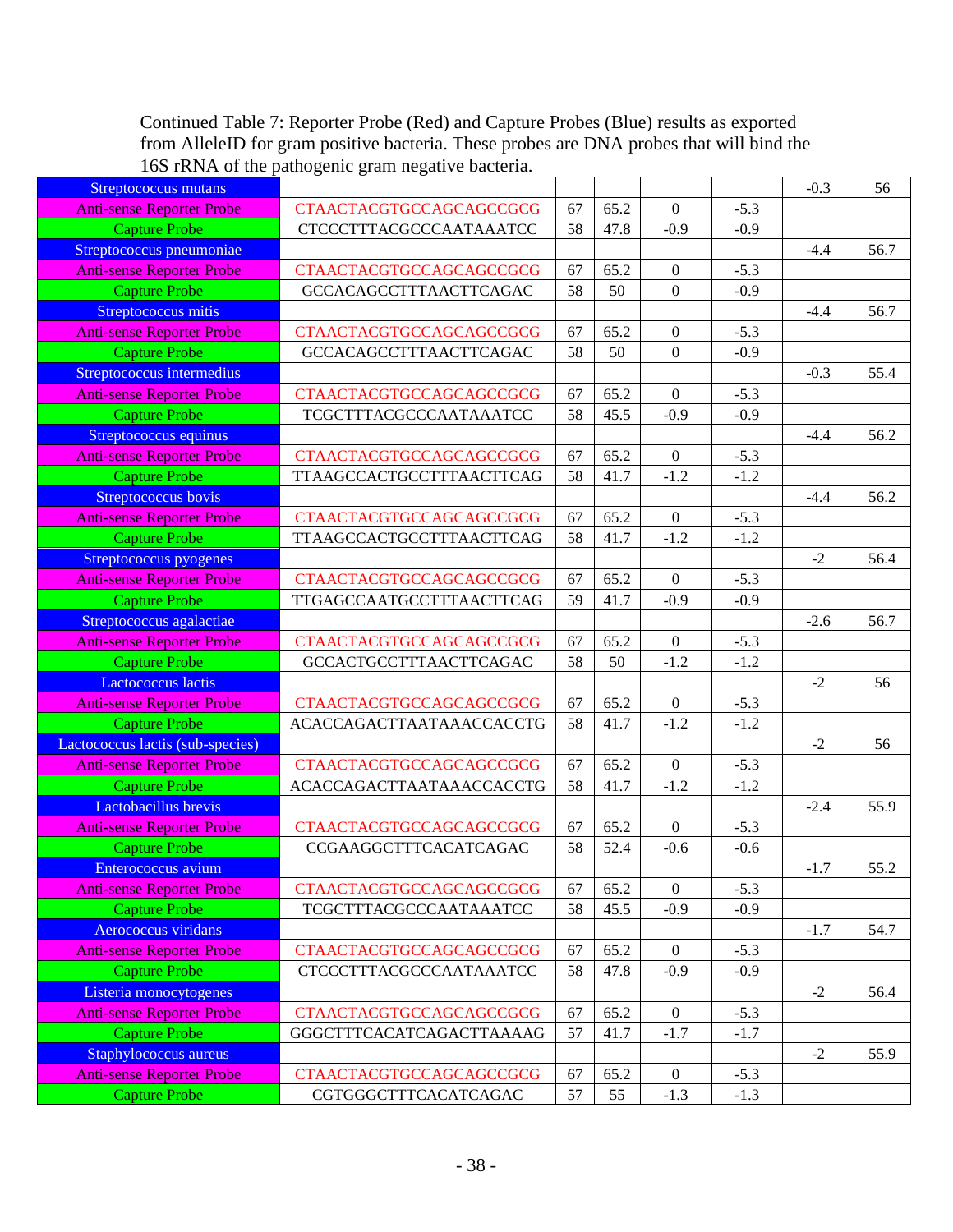Continued Table 7: Reporter Probe (Red) and Capture Probes (Blue) results as exported from AlleleID for gram positive bacteria. These probes are DNA probes that will bind the 16S rRNA of the pathogenic gram negative bacteria.

| <b>Bacillus</b> subtilis                                    |                                                            |          |      |                  |                | $-1.7$ | 55.8 |
|-------------------------------------------------------------|------------------------------------------------------------|----------|------|------------------|----------------|--------|------|
| <b>Anti-sense Reporter Probe</b>                            | <b>CTAACTACGTGCCAGCAGCCGCG</b>                             | 67       | 65.2 | $\boldsymbol{0}$ | $-5.3$         |        |      |
| <b>Capture Probe</b>                                        | <b>GCCCTTTACGCCCAATAATTCC</b>                              | 59       | 50   | $\mathbf{0}$     | $-1.2$         |        |      |
| Lactobacillus jensenii                                      |                                                            |          |      |                  |                | $-3.1$ | 54.6 |
| <b>Anti-sense Reporter Probe</b>                            | <b>CTAACTACGTGCCAGCAGCCGCG</b>                             | 67       | 65.2 | $\boldsymbol{0}$ | $-5.3$         |        |      |
| <b>Capture Probe</b>                                        | TCGCTTTACGCCCAATAAATCC                                     | 58       | 45.5 | $-0.9$           | $-0.9$         |        |      |
| Lactobacillus acidophilus                                   |                                                            |          |      |                  |                | $-3.1$ | 54.6 |
| <b>Anti-sense Reporter Probe</b>                            | <b>CTAACTACGTGCCAGCAGCCGCG</b>                             | 67       | 65.2 | $\mathbf{0}$     | $-5.3$         |        |      |
| <b>Capture Probe</b>                                        | TCGCTTTACGCCCAATAAATCC                                     | 58       | 45.5 | $-0.9$           | $-0.9$         |        |      |
| <b>Bifidobacterium adolescentis</b>                         |                                                            |          |      |                  |                | $-2$   | 55.7 |
| <b>Anti-sense Reporter Probe</b>                            | <b>CTAACTACGTGCCAGCAGCCGCG</b>                             | 67       | 65.2 | $\boldsymbol{0}$ | $-5.3$         |        |      |
| <b>Capture Probe</b>                                        | <b>GCCCTTTACGCCCAATAATTCC</b>                              | 59       | 50   | $\mathbf{0}$     | $-1.2$         |        |      |
| Streptomyces hygroscopicus                                  |                                                            |          |      |                  |                | $-2.9$ | 56.2 |
| <b>Anti-sense Reporter Probe</b>                            | <b>CTAACTACGTGCCAGCAGCCGCG</b>                             | 67       | 65.2 | $\boldsymbol{0}$ | $-5.3$         |        |      |
| <b>Capture Probe</b>                                        | AGCTCTTTACGCCCAATAATTCC                                    | 58       | 43.5 | $\mathbf{0}$     | $-3.1$         |        |      |
| Streptomyces griseinus                                      |                                                            |          |      |                  |                | $-2.9$ | 56.2 |
| <b>Anti-sense Reporter Probe</b>                            | <b>CTAACTACGTGCCAGCAGCCGCG</b>                             | 67       | 65.2 | $\mathbf{0}$     | $-5.3$         |        |      |
| <b>Capture Probe</b>                                        | AGCTCTTTACGCCCAATAATTCC                                    | 58       | 43.5 | $\boldsymbol{0}$ | $-3.1$         |        |      |
| Micrococcus luteus                                          |                                                            |          |      |                  |                | $-2.9$ | 55.7 |
| <b>Anti-sense Reporter Probe</b>                            | <b>CTAACTACGTGCCAGCAGCCGCG</b>                             | 67       | 65.2 | $\boldsymbol{0}$ | $-5.3$         |        |      |
| <b>Capture Probe</b>                                        | AGCTCTTTACGCCCAATAATTCC                                    | 58       | 43.5 | $\mathbf{0}$     | $-3.1$         |        |      |
| Corynebacterium xerosis                                     |                                                            |          |      |                  |                | $-1.2$ | 56.2 |
| <b>Anti-sense Reporter Probe</b>                            | <b>CTAACTACGTGCCAGCAGCCGCG</b>                             | 67       | 65.2 | $\boldsymbol{0}$ | $-5.3$         |        |      |
| <b>Capture Probe</b>                                        | <b>GCTCTTTACGCCCAGTAATTCC</b>                              | 58       | 50   | $-1.5$           | $-1.5$         |        |      |
| Corynebacterium genitalium                                  |                                                            |          |      |                  |                | $-2.3$ | 57   |
| <b>Anti-sense Reporter Probe</b>                            | <b>CTAACTACGTGCCAGCAGCCGCG</b>                             | 67       | 65.2 | $\boldsymbol{0}$ | $-5.3$         |        |      |
| <b>Capture Probe</b>                                        | AAGCTGCGGTATTACACAAACG                                     | 58       | 45.5 | $\overline{0}$   | $-3.1$         |        |      |
| Corynebacterium jeikeium                                    |                                                            |          |      |                  |                | $-1.5$ | 56.4 |
| Anti-sense Reporter Probe                                   | <b>CTAACTACGTGCCAGCAGCCGCG</b>                             | 67       | 65.2 | $\boldsymbol{0}$ | $-5.3$         |        |      |
| <b>Capture Probe</b>                                        | GCTCTTTACGCCCAGTAATTCC                                     | 58       | 50   | $-1.5$           | $-1.5$         |        |      |
| Propionibacterium lymphophilum                              |                                                            |          |      | $\boldsymbol{0}$ |                | $-2.5$ | 56.1 |
| <b>Anti-sense Reporter Probe</b>                            | <b>CTAACTACGTGCCAGCAGCCGCG</b><br>AAGCTCTTTACGCCCAATAATTCC | 67<br>59 | 65.2 |                  | $-5.3$         |        |      |
| <b>Capture Probe</b>                                        |                                                            |          | 41.7 | $\boldsymbol{0}$ | $-3.1$         | $-4.2$ | 56.2 |
| Propionibacterium acnes<br><b>Anti-sense Reporter Probe</b> | <b>CTAACTACGTGCCAGCAGCCGCG</b>                             | 67       | 65.2 | $\mathbf{0}$     | $-5.3$         |        |      |
| <b>Capture Probe</b>                                        | <b>GCCCTTTACGCCCAATAAATCC</b>                              | 59       | 50   | $-0.9$           | $-0.9$         |        |      |
| Clostridium perfringens                                     |                                                            |          |      |                  |                | $-3.5$ | 56.6 |
| <b>Anti-sense Reporter Probe</b>                            | <b>CTAACTACGTGCCAGCAGCCGCG</b>                             | 67       | 65.2 | $\overline{0}$   | $-5.3$         |        |      |
| <b>Capture Probe</b>                                        | TTTCACATCCCACTTAATCATCCG                                   | 58       | 41.7 | $\boldsymbol{0}$ | $-0.9$         |        |      |
| Streptococcus sanguinis                                     |                                                            |          |      |                  |                | $-4.3$ | 53.3 |
| <b>Capture Probe</b>                                        | AGTGCCAAGGCATCCACCGTGCG                                    | 69       | 65.2 | $-2$             | $-3.9$         |        |      |
| Capture Probe                                               | AGGCATTTCGTCGTTTGTCAC                                      | 58       | 47.6 | $\boldsymbol{0}$ | $\overline{0}$ |        |      |
| Streptococcus dysgalactiae                                  |                                                            |          |      |                  |                | $-2$   | 58.2 |
| <b>Anti-sense Reporter Probe</b>                            | ACGGCCACACTGGGACTGAGACAC                                   | 67       | 62.5 | $-1.5$           | $-4.4$         |        |      |
| <b>Capture Probe</b>                                        | CGTTGCTCGGTCAGACTTCC                                       | 59       | 60   | $\boldsymbol{0}$ | $-1.2$         |        |      |
|                                                             |                                                            |          |      |                  |                |        |      |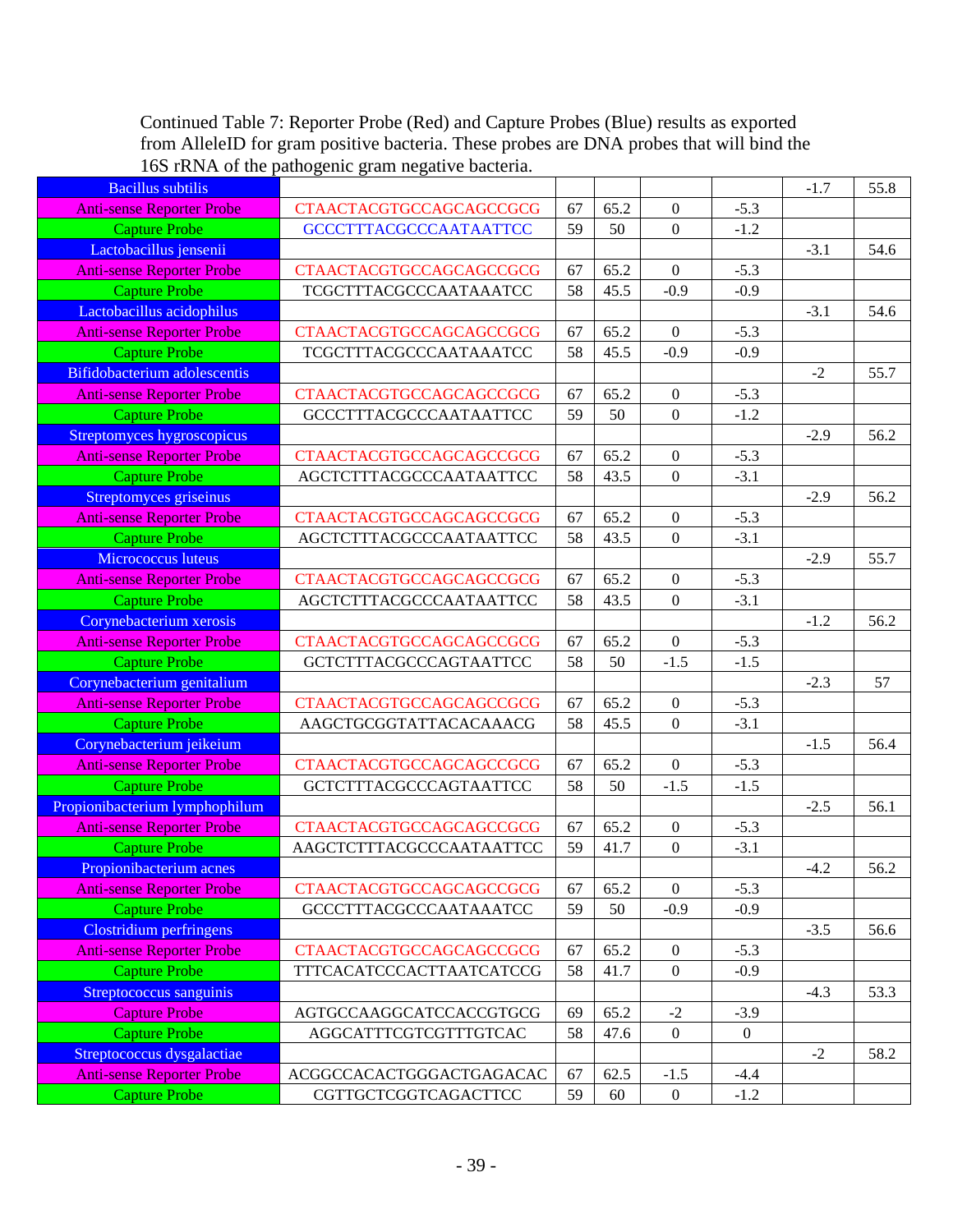Continued Table 7: Reporter Probe (Red) and Capture Probes (Blue) results as exported from AlleleID for gram positive bacteria. These probes are DNA probes that will bind the 16S rRNA of the pathogenic gram negative bacteria.

| Mycobacterium tuberculosis        |                                 |    |      |                  |                  | $-2$   | 58.8 |
|-----------------------------------|---------------------------------|----|------|------------------|------------------|--------|------|
| <b>Reporter Probe</b>             | ACCTTCGACAGCTCCCTCCCGAGG        | 68 | 66.7 | $-1.8$           | $-3.1$           |        |      |
| <b>Capture Probe</b>              | ACGGCTACCTTGTTACGACTTC          | 59 | 50   | $\mathbf{0}$     | $\mathbf{0}$     |        |      |
| Mycobacterium bovis               |                                 |    |      |                  |                  | $-2$   | 58.8 |
| <b>Reporter Probe</b>             | ACCTTCGACAGCTCCCTCCCGAGG        | 68 | 66.7 | $-1.8$           | $-3.1$           |        |      |
| <b>Capture Probe</b>              | ACGGCTACCTTGTTACGACTTC          | 59 | 50   | $\mathbf{0}$     | $\boldsymbol{0}$ |        |      |
| <b>Bacillus amyloliquefaciens</b> |                                 |    |      |                  |                  | $-4.1$ | 53.7 |
| <b>Reporter Probe</b>             | ACCGTCAAGGTGCCGCCCTATTTG        | 66 | 58.3 | $-1.5$           | $-1.5$           |        |      |
| <b>Capture Probe</b>              | TAGTTAGCCGTGGCTTTCTGG           | 58 | 52.4 | $-1.8$           | $-3.8$           |        |      |
| Mycobacterium gordonae            |                                 |    |      |                  |                  | $-3.8$ | 56.6 |
| <b>Reporter Probe</b>             | ACCCGTTCGCCACTCGTGTACCC         | 68 | 65.2 | $\boldsymbol{0}$ | $-2.1$           |        |      |
| <b>Capture Probe</b>              | <b>CCAGGCTTATCCCGATGTGC</b>     | 59 | 60   | $\mathbf{0}$     | $-0.4$           |        |      |
| Mycoplasma hominis                |                                 |    |      |                  |                  | $-2$   | 55.1 |
| <b>Reporter Probe</b>             | ACCAGTCCTACCTTAGGCGGTCGC        | 67 | 62.5 | $-2.1$           | $-2.9$           |        |      |
| <b>Capture Probe</b>              | CCACGTTCTCGTAGGGATACC           | 58 | 57.1 | $-2$             | $-3.4$           |        |      |
| Pediococcus acidilactici          |                                 |    |      |                  |                  | $-2.9$ | 56.6 |
| <b>Reporter Probe</b>             | AATCCGCCTGGGGAGTACGACCGC        | 69 | 66.7 | $-1.4$           | $-2.1$           |        |      |
| <b>Capture Probe</b>              | <b>GTTTCCGCCCTTCAGTGCTG</b>     | 60 | 60   | $\mathbf{0}$     | $-1.2$           |        |      |
| Mycobacterium smegmatis           |                                 |    |      |                  |                  | $-0.9$ | 56.2 |
| <b>Reporter Probe</b>             | AAGGATTCGCTCCACCTCACGGCA        | 67 | 58.3 | $-1.4$           | $-1.4$           |        |      |
| <b>Capture Probe</b>              | AGACCCCGATCCGAACTGAG            | 59 | 60   | $\boldsymbol{0}$ | $-2$             |        |      |
| Peptostreptococcus anaerobius     |                                 |    |      |                  |                  | $-2.9$ | 56.4 |
| <b>Anti-sense Reporter Probe</b>  | AACTGCCCACCAAGGCGACGATCA        | 68 | 58.3 | $-2.5$           | $-2.5$           |        |      |
| <b>Capture Probe</b>              | ACCGTGTCTCAGTTCCAATGTG          | 59 | 50   | $\mathbf{0}$     | $\boldsymbol{0}$ |        |      |
| Deinococcus radiopugnans          |                                 |    |      |                  |                  | $-1.5$ | 55.8 |
| <b>Reporter Probe</b>             | AACCACAGCCTAGACGCCTGCCT         | 67 | 60.9 | $-1.2$           | $-1.7$           |        |      |
| <b>Capture Probe</b>              | CAGTTACCTTGTTACGACTTCACC        | 59 | 45.8 | $-0.9$           | $-0.9$           |        |      |
| Mycoplasma pneumoniae             |                                 |    |      |                  |                  | $-2.1$ | 54.4 |
| <b>Reporter Probe</b>             | AACATGCTCCACCACTTGTGCGGG        | 67 | 58.3 | $-1.3$           | $-2.3$           |        |      |
| <b>Capture Probe</b>              | CAAGGATGTCAAGTCTAGGTAAGG        | 57 | 45.8 | $\boldsymbol{0}$ | $-1.7$           |        |      |
| Mycoplasma genitalium             |                                 |    |      |                  |                  | $-2.1$ | 54.4 |
| <b>Reporter Probe</b>             | AACATGCTCCACCACTTGTGCGGG        | 67 | 58.3 | $-1.3$           | $-2.3$           |        |      |
| <b>Capture Probe</b>              | CAAGGATGTCAAGTCTAGGTAAGG        | 57 | 45.8 | $\boldsymbol{0}$ | $-1.7$           |        |      |
| Ureaplasma urealyticum            |                                 |    |      |                  |                  | $-1.5$ | 54.5 |
| <b>Reporter Probe</b>             | AACACCGACTCGTTCGAGCCGACA        | 67 | 58.3 | $-1.8$           | $-3.4$           |        |      |
| <b>Capture Probe</b>              | <b>ACTACCCAGGCACATCATTTAATG</b> | 58 | 41.7 | $-0.6$           | $-1.8$           |        |      |
| Finegoldia magna                  |                                 |    |      |                  |                  | $-2.5$ | 55.2 |
| <b>Anti-sense Reporter Probe</b>  | AAACCCTGATGCAGCGACGCCG          | 67 | 63.6 | $-1.2$           | $-3.5$           |        |      |
| <b>Capture Probe</b>              | AGCCGGAGCTTTCTTCTATGG           | 58 | 52.4 | $-1.8$           | $-4.4$           |        |      |
| Gardnerella vaginalis             |                                 |    |      |                  |                  | $-2$   | 57   |
| <b>Anti-sense Reporter Probe</b>  | AAACCCTGACGCAGCGACGCC           | 67 | 66.7 | $-1.2$           | $-2.9$           |        |      |
| <b>Capture Probe</b>              | AGCGGTTTACAACCCGAAGG            | 59 | 55   | $-2.7$           | $-2.7$           |        |      |
| Gemella haemolysans               |                                 |    |      |                  |                  | $-2.9$ | 54.6 |
| <b>Reporter Probe</b>             | AAAAGCCGCCTTCGCCACTGGTG         | 67 | 60.9 | $-0.6$           | $-1.5$           |        |      |
| <b>Capture Probe</b>              | CGCCTCAGTGTCAGTTACAGG           | 59 | 57.1 | $-1.4$           | $-1.4$           |        |      |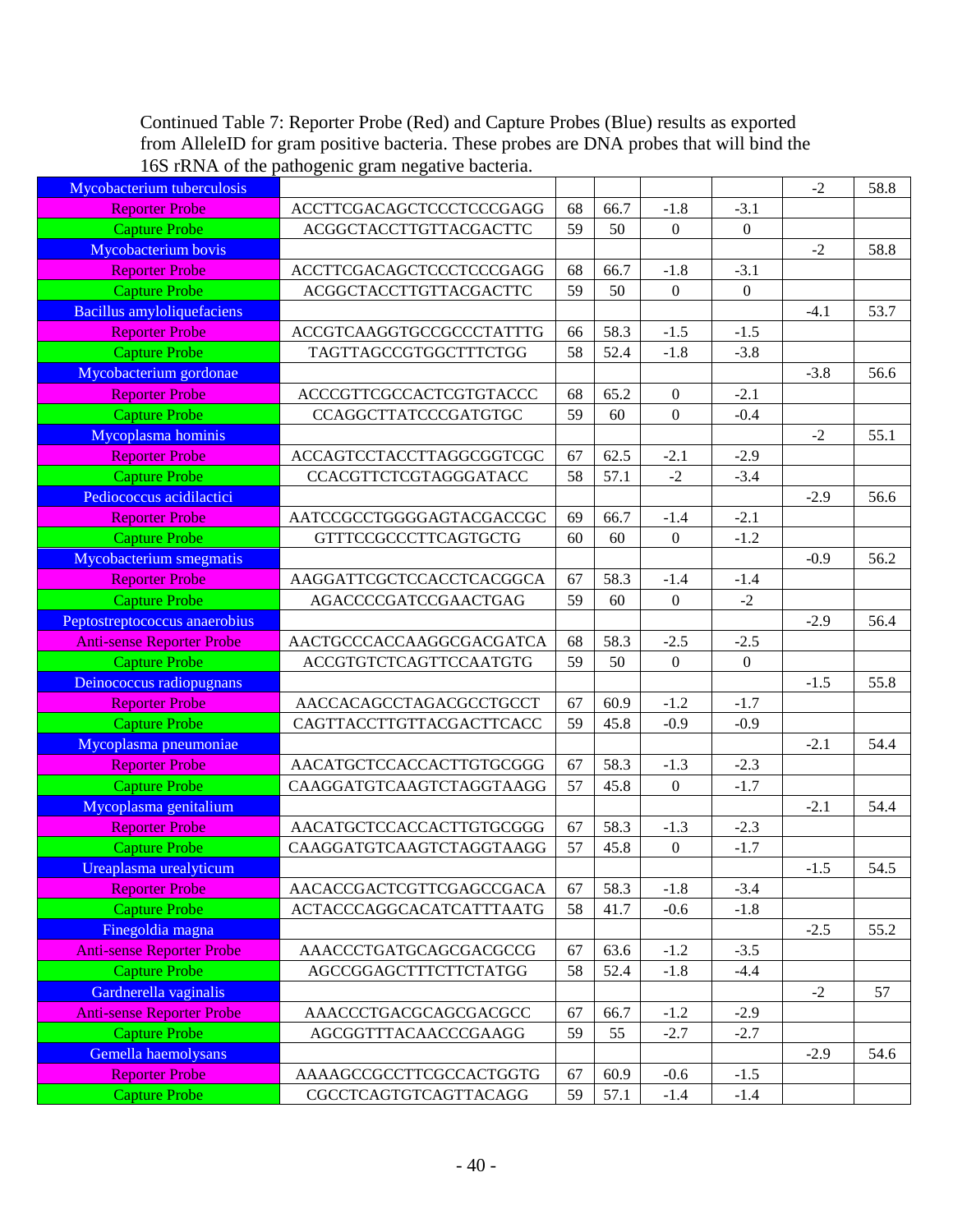In Table 5 the sequences to be used in a liposome-based biosensor assay are listed for *E. coli* representing gram negative and *B. subtilis* representing gram positive bacteria. In Figures 4 and 5, a biosensor set up with these sequences is given.



Figure 4: anticipated binding assay for the designed probes of gram negative bacteria. The capture probe is biotinylated and the liposome is tagged with a universal probe that will bind the universal sequence attached to the reporter probe.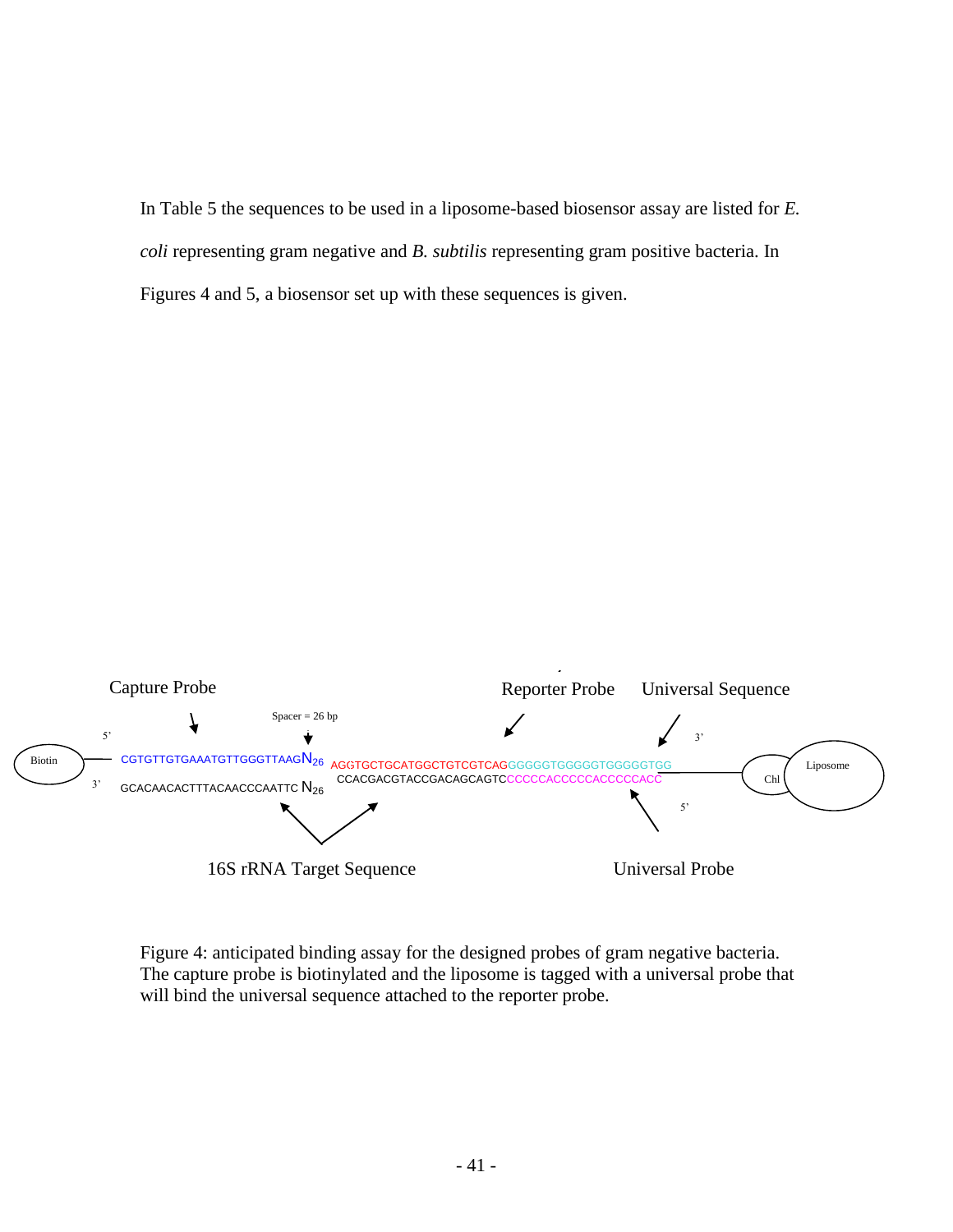

Figure 5: anticipated binding assay for the designed probes of gram positive bacteria. The capture probe is biotinylated and the liposome is tagged with a universal probe that will bind the universal sequence attached to the reporter probe

| Gram Negative Bacteria           | $Gram (-)$<br>Probe | Gram<br>$(+)$<br>Probe |
|----------------------------------|---------------------|------------------------|
| Aeromonas hydrophila             | $^{+}$              |                        |
| Alcaligenes faecalis             |                     |                        |
| Bacteroides fragilis             | $^{+}$              |                        |
| Campylobacter fetus              |                     |                        |
| Campylobacter jejuni             |                     |                        |
| Chromobacterium violaceum        | $\pm$               |                        |
| Chryseobacterium meningosepticum |                     |                        |
| Citrobacter freundi              | $^{+}$              |                        |
| Derxia gummosa                   | $^{+}$              |                        |
| Edwardsiella tarda               | $^+$                |                        |
| Enterobacter cloacae             | $^{+}$              |                        |
| Escherichia coli K12             |                     |                        |
| Haemophilus ducreyi              | $^{+}$              |                        |
| Haemophilus influenzae           | $^+$                |                        |
| Kingella kingae                  | $^{+}$              |                        |
| Klebsiella rhinoscleromatis      | $^{+}$              |                        |
| Legionella pneumophila           | $^{+}$              |                        |
| Moraxella osloensis              |                     |                        |
| Morganella morganii              | $^{+}$              |                        |

### Table 8: Anticipated hybridization results.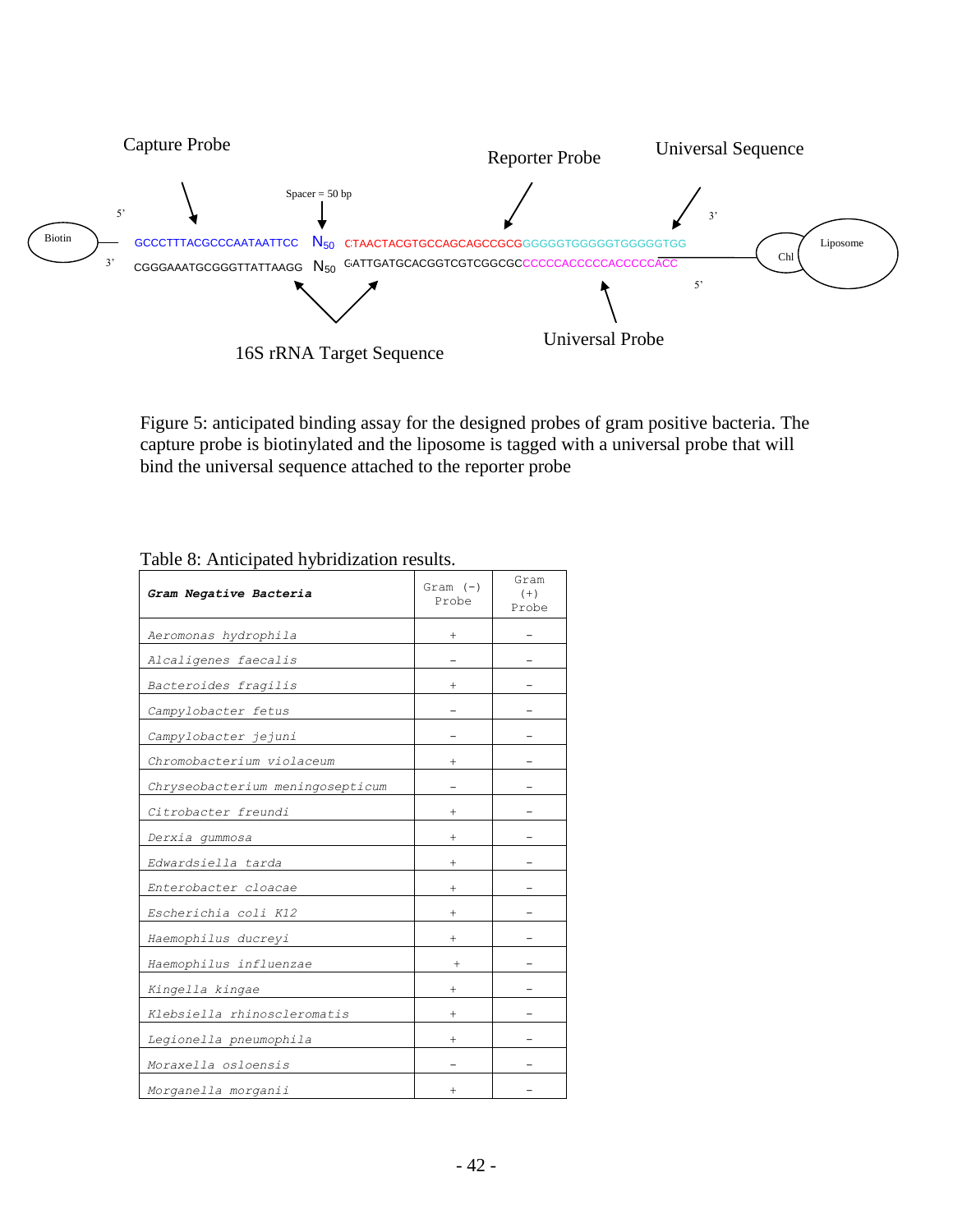| Neisseria gonorrhoeae        | $\,^+$   |                    |
|------------------------------|----------|--------------------|
| Neisseria meningitidis       | $\,^+$   |                    |
| Paracoccus denitrificans     | $\,{}^+$ |                    |
| Proteus mirabilis            | $\,^+$   |                    |
| Providencia stuartii         | $\,^+$   |                    |
| Pseudomonas aeruginosa       | $\,^+$   |                    |
| Pseudomonas putida           | $^+$     |                    |
| Rahnella aquatilis           |          |                    |
| Rhodospirillum rubrum        | $\,+\,$  |                    |
| Salmonella typhimurium       | $\,+\,$  |                    |
| Serratia marcescens          | $^+$     |                    |
| Shigella dysenteriae         | $^{+}$   |                    |
| Shigella flexneri            | $\,^+$   |                    |
| Shigella sonnei              | $\,^+$   |                    |
| Vibrio parahaemolyticus      | $^{+}$   |                    |
| Yersinia enterocolitica      | $\,^+$   |                    |
| Gram Positive Bacteria       |          |                    |
|                              |          |                    |
| Aerococcus viridans          |          | $^+$               |
| Bacillus amyloliquefaciens   |          |                    |
| Bacillus subtilis            |          | $^+$               |
| Bifidobacterium adolescentis |          | $^{+}$             |
| Clostridium innocuum         |          |                    |
| Clostridium perfringens      |          |                    |
| Corynebacterium genitalium   |          |                    |
| Corynebacterium jeikeium     |          | $^+$               |
| Corynebacterium xerosis      |          |                    |
| Deinococcus radiopugnans     |          |                    |
| Enterococcus avium           |          | $^{+}$             |
| Erysipelothrix rhusiopathiae |          | $^{+}$             |
| Finegoldia magna             |          |                    |
| Gardnerella vaginalis        |          |                    |
| Gemella haemolysans          |          |                    |
| Lactobacillus acidophilus    |          | $^{+}$             |
| Lactobacillus brevi          |          | $^{+}$             |
| Lactobacillus jensenii       |          | $^+$               |
| Lactococcus lactis           |          | $^{+}$             |
| Lactococcus lactis           |          | $\hspace{0.1mm} +$ |
| Listeria monocytogenes       |          | $^{+}$             |

Continued Table 8: Anticipated hybridization results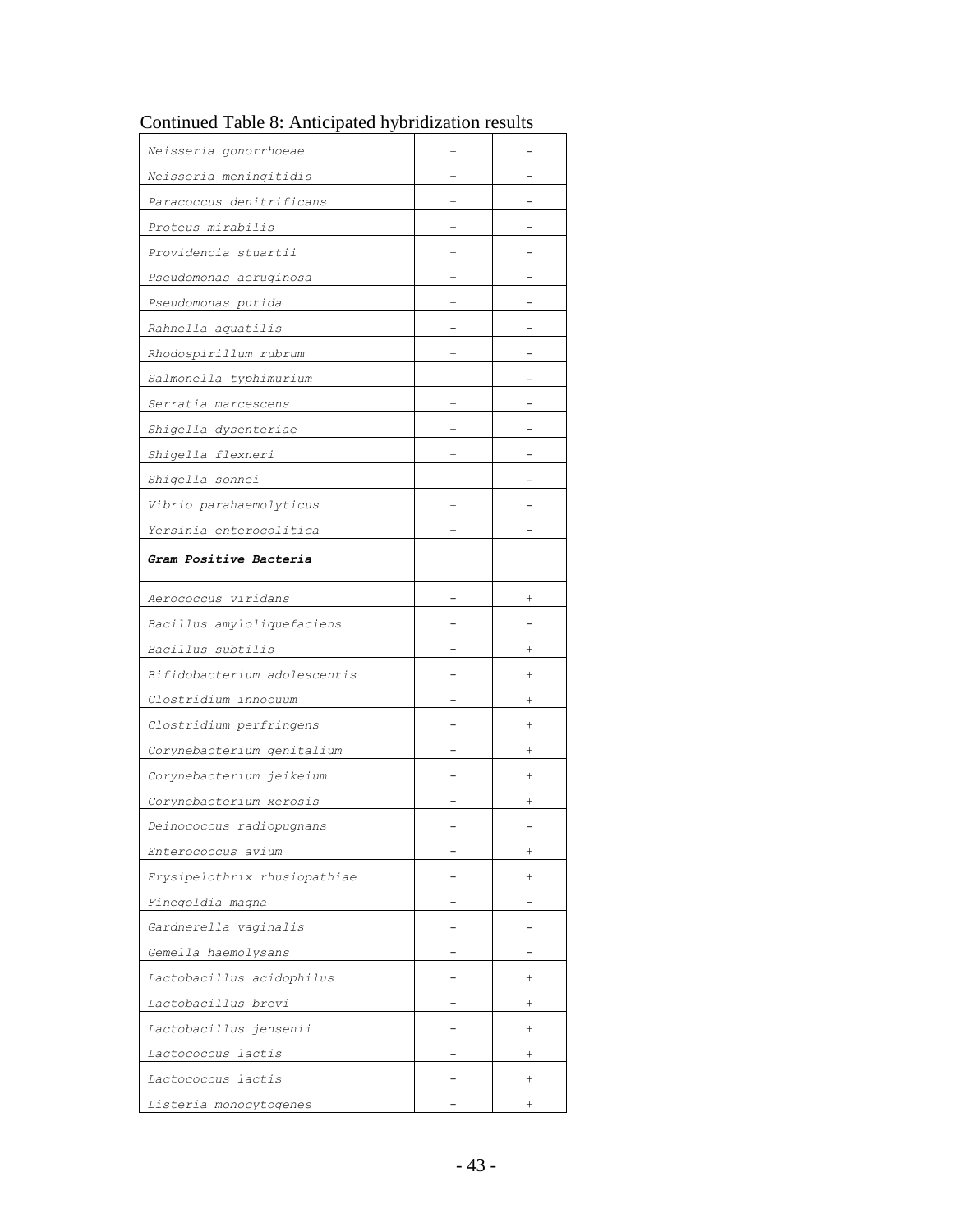| Micrococcus luteus             | $^{+}$             |
|--------------------------------|--------------------|
| Mycobacterium bovis            |                    |
| Mycobacterium gordonae         |                    |
| Mycobacterium smegmatis        |                    |
| Mycobacterium tuberculosis     |                    |
| Mycoplasma genitalium          |                    |
| Mycoplasma hominis             |                    |
| Mycoplasma pneumoniae          |                    |
| Pediococcus acidilactici       |                    |
| Peptostreptococcus anaerobius  |                    |
| Propionibacterium acnes        |                    |
| Propionibacterium lymphophilum |                    |
| Staphylococcus aureus          | $^+$               |
| Streptococcus agalactiae       | $^{+}$             |
| Streptococcus bovis            | $^{+}$             |
| Streptococcus equinus          | $^{+}$             |
| Streptococcus intermedius      | $\hspace{0.1mm} +$ |
| Streptococcus mitis            | $^+$               |
| Streptococcus mutans           | $^+$               |
| Streptococcus pneumoniae       | $^+$               |
| Streptococcus pyogenes         | $^+$               |
| Streptococcus sanguinis        | $^+$               |
| Streptomyces griseinus         | $^{+}$             |
| Streptomyces hygroscopicus     |                    |
| Ureaplasma urealyticum         |                    |

## Continued Table 8: Anticipated hybridization results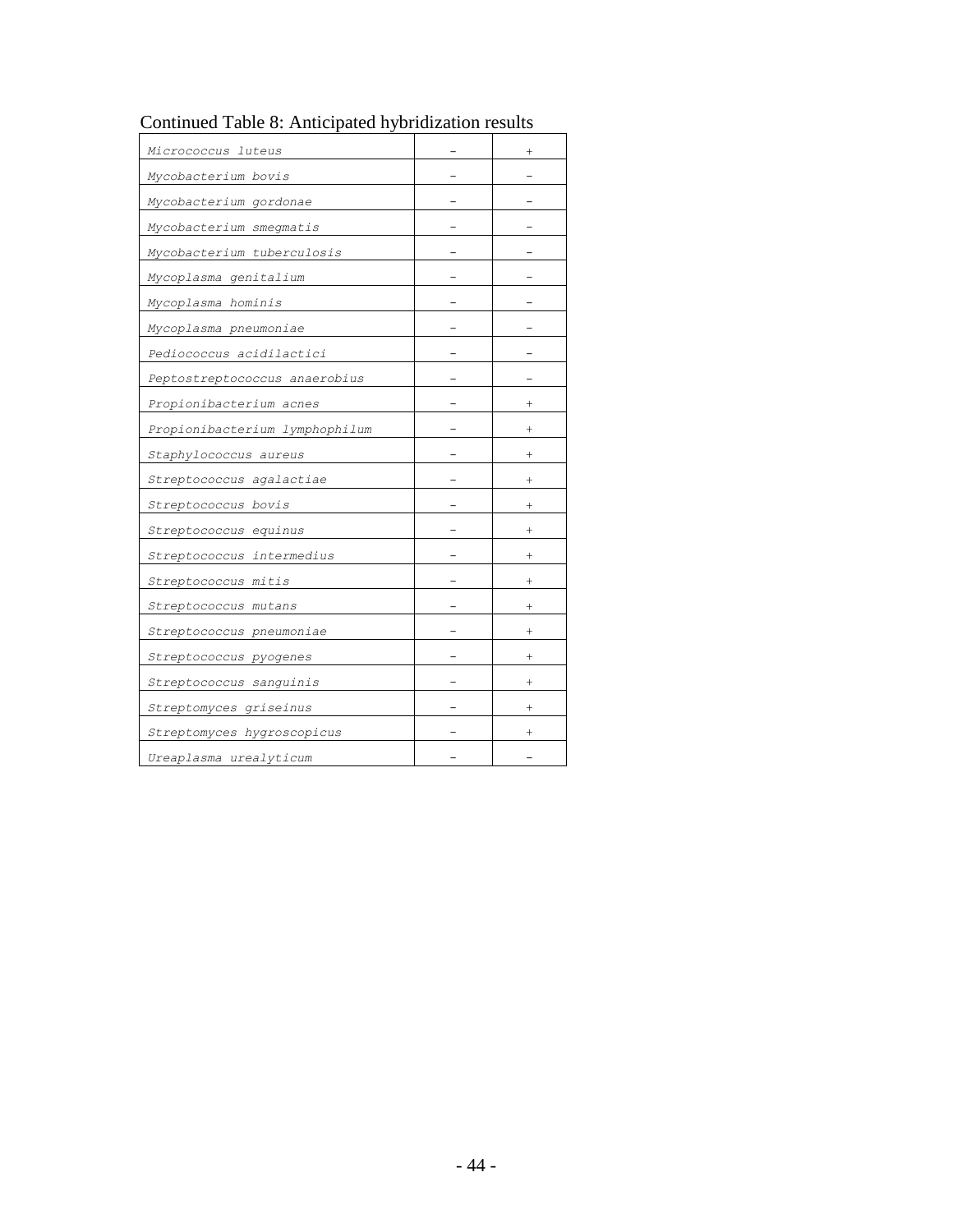| G- bacteria that could<br>bind both G-Rp and Cp | G- bacteria that could only<br>bind G-Rp | G+ Bacteria that could only<br>bind G+ Rp |
|-------------------------------------------------|------------------------------------------|-------------------------------------------|
| Citrobacter freundi                             | Aeromonas Hydrophilia                    | Aerococcus viridans                       |
| Enterobacter cloacae                            | Alcaligenes denitrificans                | <b>Bacillus</b> subtilis                  |
| Escherichia coli K12                            | Alcaligenes faecalis                     | Bifidobacterium adolescentis              |
| Escherichia coli O157H7                         | Chromobacterium violaceum                | Clostridium innocuum                      |
| Haemophilus ducreyi                             | Derxia gummosa                           | Clostridium perfringens                   |
| Haemophilus influenzae                          | Edwardsiella tarda                       | Corynebacterium genitalium                |
| Klebsiella pneumoniae                           | Kingella kingae                          | Corynebacterium jeikeium                  |
| Morganella morganii                             | Legionella pneumophila                   | Corynebacterium xerosis                   |
| Proteus mirabilis                               | Neisseria gonorrhoeae                    | Enterococcus avium                        |
| Providencia stuartii                            | Neisseria meningitidis                   | Erysipelothrix rhusiopathiae              |
| Salmonella typhimurium                          | Providencia stuartii                     | Lactobacillus acidophilus                 |
| Serratia marcescens                             | Pseudomonas aeruginosa                   | Lactobacillus brevis                      |
| Shigella dysenteriae                            | Pseudomonas putida                       | Lactobacillus jensenii                    |
| Shigella flexneri                               | Rhodospirillum rubrum                    | Lactococcus lactis                        |
| Shigella sonnei                                 |                                          | Lactococcus lactis (sub-species)          |
| Vibrio parahaemolyticus                         |                                          | Listeria monocytogenes                    |
| Yersinia enterocolitica                         |                                          | Micrococcus luteus                        |
|                                                 |                                          | Propionibacterium acnes                   |
|                                                 |                                          | Propionibacterium lymphophilum            |
|                                                 |                                          | Staphylococcus aureus                     |
|                                                 |                                          | Streptococcus agalactiae                  |
|                                                 |                                          | Streptococcus bovis                       |
|                                                 |                                          | Streptococcus equinus                     |
|                                                 |                                          | Streptococcus intermedius                 |
|                                                 |                                          | Streptococcus mitis                       |
|                                                 |                                          | Streptococcus mutans                      |
|                                                 |                                          | Streptococcus pneumoniae                  |
|                                                 |                                          | Streptococcus pyogenes                    |
|                                                 |                                          | Streptomyces griseinus                    |
|                                                 |                                          | Streptomyces hygroscopicus                |

Table 9: List of different results

Since the purpose of this work is to design a single probe for the detection of each gram type, it was challenging deciding on the probe from the results shown tables 6 and 7. Each probe, as mentioned previously, was selected based most importantly on the fact that it will bind to most of the bacteria under a gram type with a good %GC, no hairpin formation, no self dimerization and a good length (18-35 nt.). In this thesis, theoretical results have shown that the designed probes would bind most of the selected conserved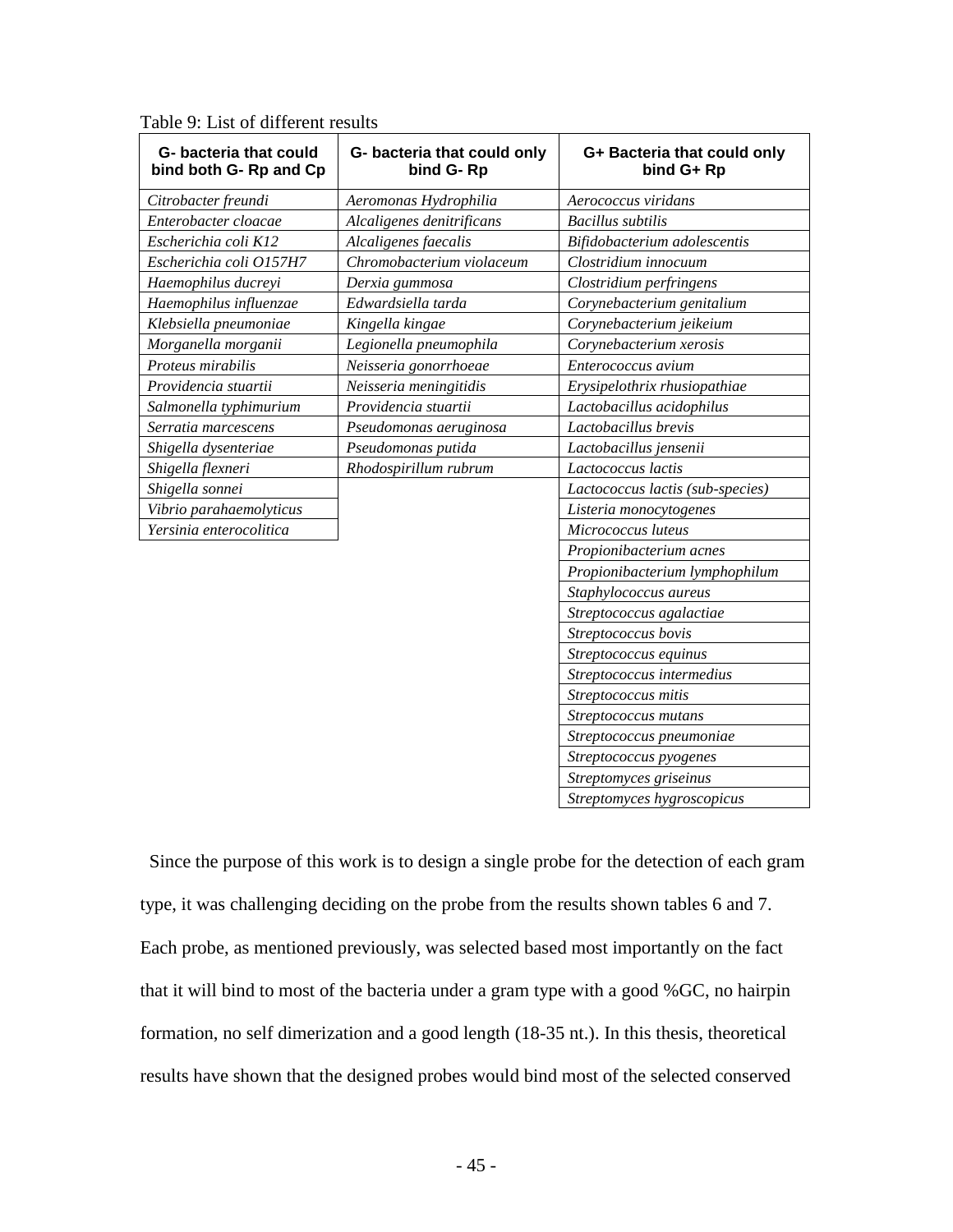sequence of the 16S rRNA as shown in chapter 4.3. More experiments will be conducted in order to verify this hypothesis such as testing whether these probes will actually bind to the 16S rRNA as shown theoretically, studying the limits of detection of those probes (how much RNA is needed to generate a signal) and finally eliminating any possibility for cross-reactivity where the gram negative probe will only bind to gram negative 16S rRNA and not to gram positive 16S rRNA and vice versa.

 Other researches have also demonstrated some success in developing techniques to differentiate between gram negative and gram positive bacteria based on either RNA or DNA. One of the methods is the Nested PCR where gram –specific primers are designed to amplify the DNA of the species in the specimen and therefore differentiate between the two gram types based on the PCR results. For verification of this method, PCR results were run on an electrophoresis gel from where they were extracted, sequenced and blasted for comparison with databases available  $37$ . It is not surprising to learn about this research that there was a wide variation in the sensitivity of the gram positive specific primer pair which is one of the problems this thesis was dealing with because of the broad phenotypic and genotypic diversity in this group. Despite the success of the Nested PCR to differentiate between gram types, only 14 bacteria were detected, no foreseen cross-reactivity was mentioned and two rounds of PCR were needed one using general bacteria primers and another using gram-specific primers which is time consuming and financially challenging. In similar research Real-time PCR was used for the same purpose<sup>33</sup>. Different research developed DNA TaqMan probes to differentiate between the two different gram types by first amplifying the 16S DNA sequences using gramspecific primers and then designing gram-specific probes to detect the gram type<sup>39</sup>. This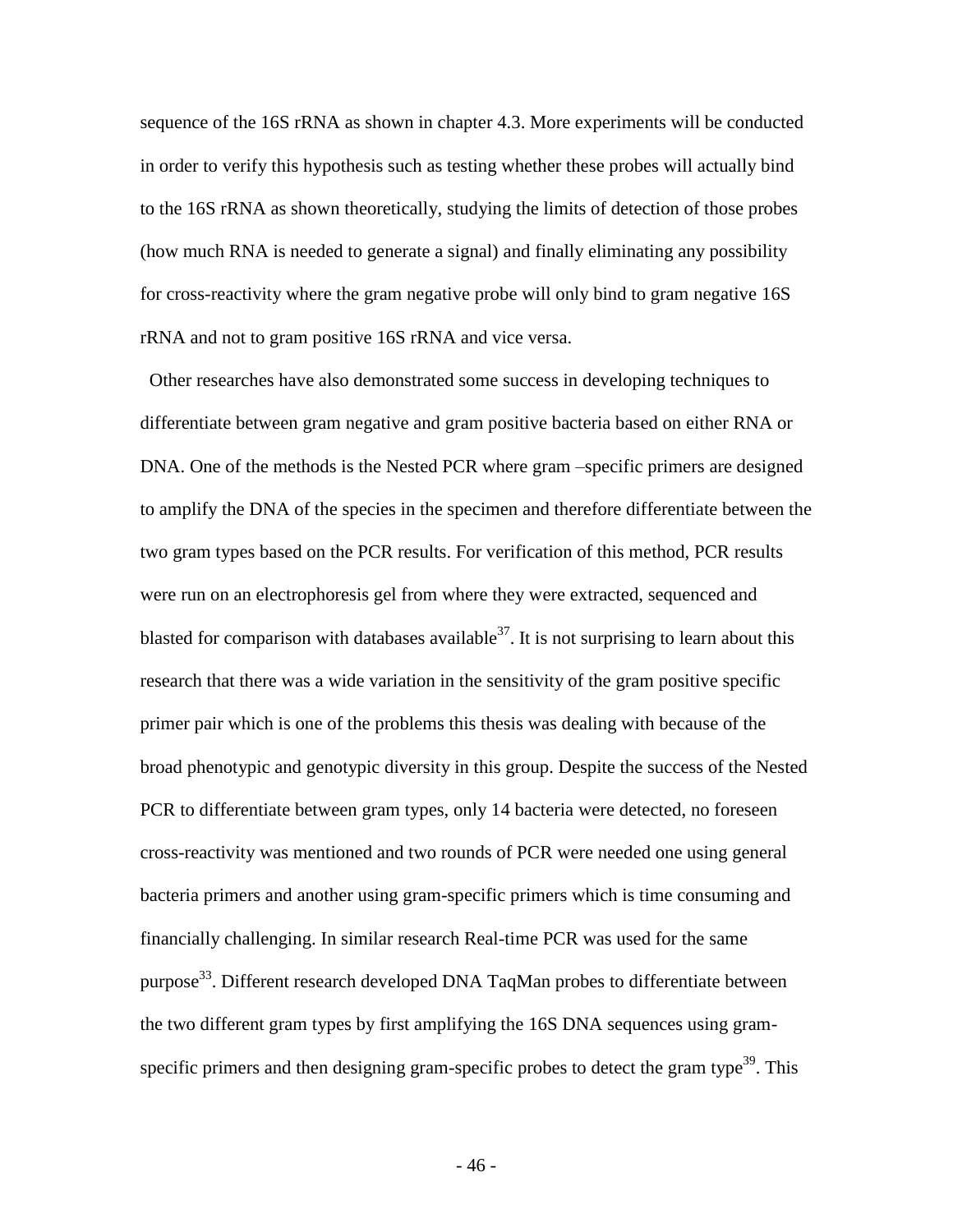fluorescence based genotyping procedure requires no gel electrophoresis, resolution of PCR products or visual assessment of bands like the previously described method. On the other it requires amplification and only target urinary tract infections (UTI). A similar research to the work performed in this thesis in the fact that it targets the 16S rRNA, was the design of primers and probes for the 16S rRNA genes and targets a wide variety of bacteria. Although this method succeeded to differentiate between gram positive and gram negative bacteria, it uses three series of oligonucleotide probes to detect the PCR product. The first series was developed to detect gram negative bacteria using two different probes and a universal probe and *Bacteroides*-specific probe. The second series was designed to detect seven other bacterial species causing meningitis using seven different probes and the third series target infection in the Cerebrospinal Fluid<sup>31</sup>. Clearly this method was able to achieve differentiation between gram types but that's because four different primers were used for amplification using PCR and 17 different probes were used for detection of several different species.

 In contrast with the methods used previously, the detection method described in this thesis uses no DNA or RNA amplification, it requires less labor and time and uses only one probe for each gram type identification which increases the sensitivity of the biosensor a quality that will be tested in future work where a more in depth discussion will be conducted for the study and comparison of the sensitivity and detection limits of the design presented in this work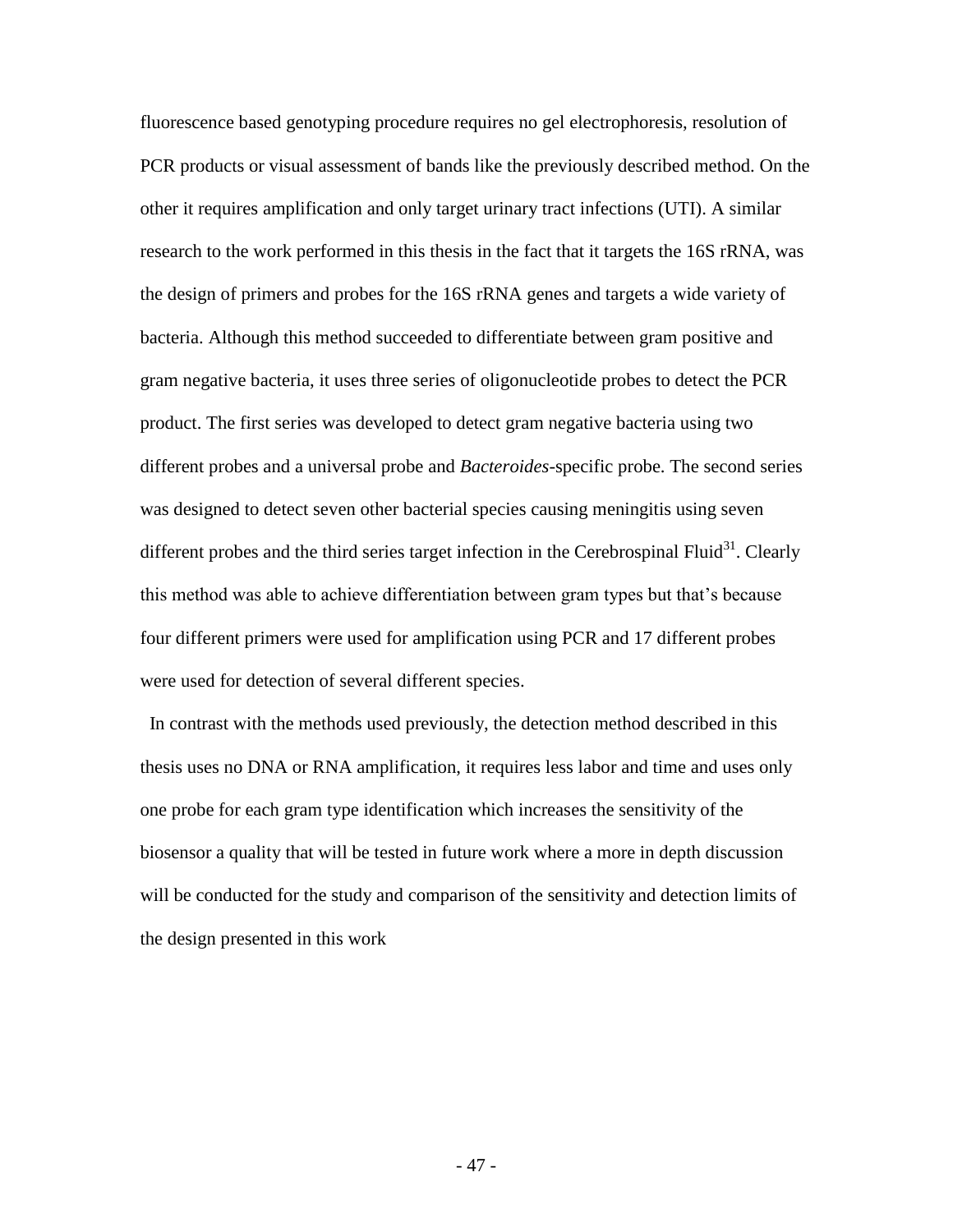## **Chapter 5: Conclusion and Future Work**

 Two pairs of a reporter and a capture probe were designed to differentiate between gram negative and gram positive bacteria. Because the 16S rRNA is very conserved in bacteria, the purpose of this thesis was to target a commonly conserved 16S rRNA in each gram type in order to identify the latter. So all the selected sequences for each gram type were aligned and the most conserved sequence was selected as target of detection. Gram negative bacteria aren't as genotypically diverse as gram positive bacteria. For this reason the RP designed to detect the negative gram was able to hybridize to 79% (as shown in table 9) of the selected gram negative bacteria whereas the probe designed for identification of the positive gram was able to only detect 64% (as shown in table 9) of the selected gram positive bacteria. Under the same reasoning, the gram negative capture probe selected hybridized with 44% of the sequences where for each gram positive sequence a different capture probe was generated. For the purpose of testing the gram positive reporter probes the *Bacillus subtilis* CP was selected (Table 5). There is a big area of improvement in the design presented in this thesis. As seen in the precedent chapter, nt. mismatches in the 16S rRNA of the bacteria that didn't bind the probe were only few ranging between 1-7 mismatches so reducing the size of the probes (<24 nt.) could increases the number of bacteria detected without decreasing the specificity of the probes. More in depth studies will follow to test the possibility of designing shorter probes and conserving their gram-specific characteristics. Therefore in the work to follow, efficacy and sensitivity of the reporter probes designed will be tested with *E-coli K12* strain which will represent the gram negative type and with *Bacillus subtilis* which will represent the gram positive bacteria. Then the limits of detection of each probe will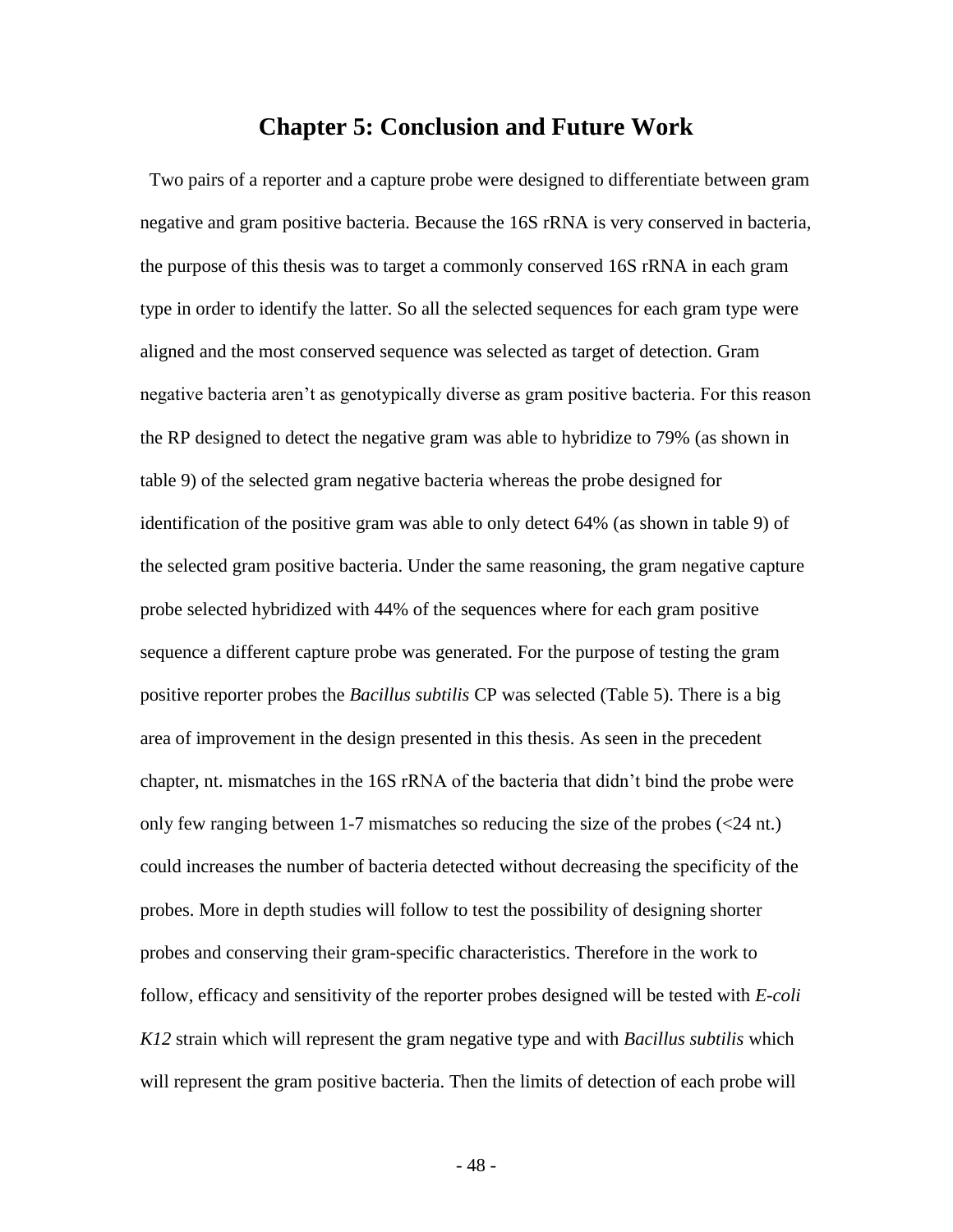be studied. This last issue is very important in this type of design because it doesn't require any RNA amplification, therefore having low limits of detection is the aim of this work.

**Thank you,**

# **Georgette Sleiman Loubnan**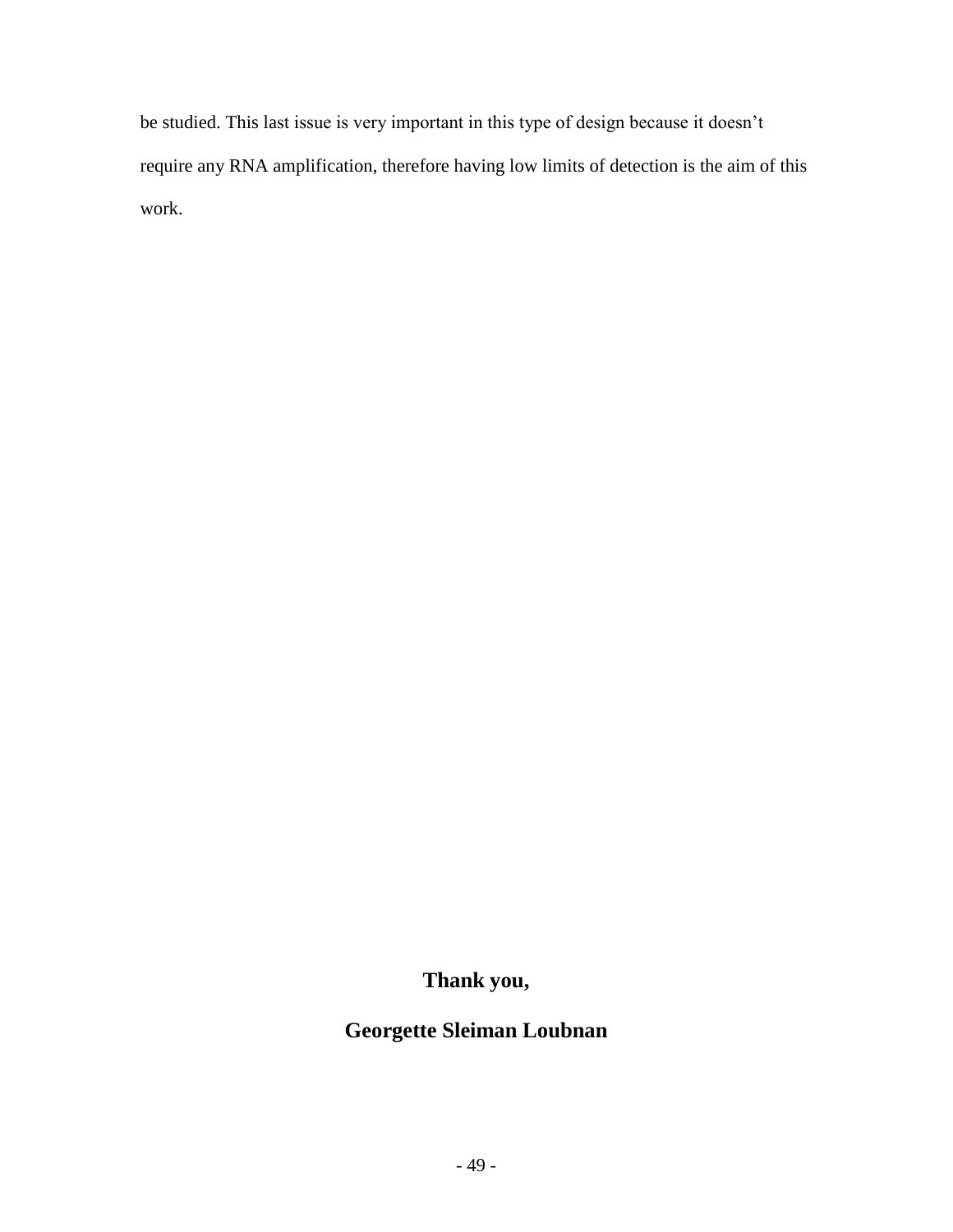## **References**

- 1. Sara Rodriguez-Mozaz, Maria-Pilar Marco, Maria J. Lopez de Alda and Damià Barceló. "Biosensors for environmental applications: Future development trends." *Pure Applied Chemistry*. Vol. 76, No. 4, pp. 723–752, 2004.
- 2. Robbin S. Weyant, John W. Ezzell, Tanja Popovic. "For The Presumptive Identification of Bacillus Anthracis." *CDC: Basic Laboratory Protocols.* 2001.
- 3. Zhang Yaodong, Bolun Yang. "In vivo optimizing of intracellular production of heterologous protein in Pichia pastoris by fluorescent scanning." *Analytical Biochemistry*. Vol 357, Issue 2, pp 232-239. 2006.
- 4. Berney, Helen, Karen Oliver. "Dual polarization interferometry size and density characterization of DNA immobilization and hybridization." *Biosensors and Bioelectronics*. Vol 21, Issue 4, pp 618-626. 2005.
- 5. Alessandra Matarante, Federico Baruzzi, Pier Sandro Cocconcelli, and Maria Morea1. "Genotyping and Toxigenic Potential of Bacillus subtilis and Bacillus pumilus Strains Occurring in Industrial and Artisanal Cured Sausages". *Applied and Environmental Microbiology*. Vol. 70, No. 9, p. 5168–5176, 2004.
- 6. Marin Vulic, Richard E. Lenski, and Miroslav Radman. "Mutation, recombination, and incipient speciation of bacteria in the laboratory". *Proc. Natl. Acad. Sci. USA*, *Evolution*. Vol. 96, pp. 7348–7351, June 1999.
- 7. Ying Chen, David B. Carlini, John F. Baines, John Parsch, John M. Braverman, Soichi Tanda, and Wolfang Stephan. "RNA secondary Structure and compensatory evolution". *Genes Genetic System*. Vol. 74, p. 271-286, 1999.
- 8. Timothy Naimi, Pascal Ringwald, Richard Besser, and Sharon Thompson. "Antimicrobial Resistance". *Emerging Infectious Diseases*. Vol. 7, No. 3 Supplement, p. 1-122 June 2001.
- 9. Christophe Fraser, William P. Hanage, Brian G. Spratt. "Recombination and the Nature of Bacterial Speciation". *Science* 315-476, 2007.
- *10.* Van Waasbergen, Lorraine G. "What Makes a Bacterial Species? When Molecular Sequence Data are used? Is rRNA Enough?" *Microbial Evolution: Gene Establishment, Survival, and Exchange. ASM Press, Washington, DC,* 2004.
- 11. Felsenstein, J. 1981. Evolutionary trees from DNA sequences: a maximum likelihood approach. J. Mol. Evol. 17:368–376.
- 12. Kimura, M. 1981. Estimation of evolutionary distances between homologous nucleotide sequences. Proc. Natl. Acad. Sci. USA 78:454–458.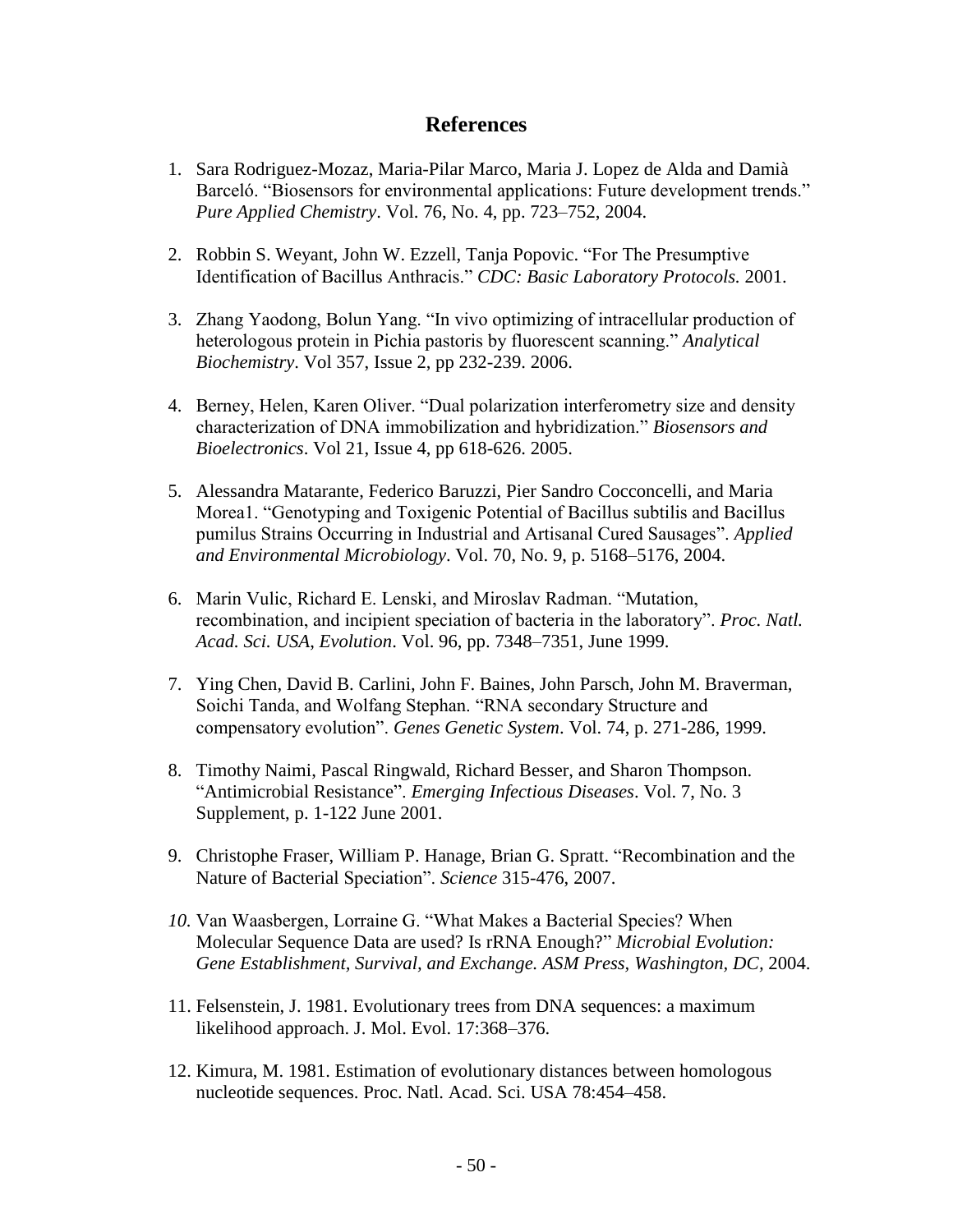- 13. Yang, Z., and B. Rannala. 1997. Bayesian phylogenetic inference using DNA sequences: a Markov chain Monte Carlo Method. Mol. Biol. Evol. 14:717–724.
- 14. Edwards Katie A., Antje J. Baeumner. "Liposomes in analyses." *Talanta*. Vol 68, Issue 5, pp 1421-1431. 2006.
- 15. Edwards, K. A. "Liposome Preparation Protocol." 2003.
- 16. Eggins, Brian. (1996). "Biosensors: An Introduction". New York, NY: Wiley and Tubner.
- 17. Amy H. Buck, Colin J. Campbell, Paul Dickinson, Christopher P. Mountford, Helene C. Stoquert, Jonathan G. Terry, Stuart A. G. Evans, Lorraine M. Keane, Tsueu-Ju Su, Andrew R. Mount, Anthony J. Walton, John S. Beattie, Jason Crain, and Peter Ghazal. "DNA Nanoswitch as a Biosensor". 2007
- 18. Sara Rodriguez-Mozaz, Maria-Pilar Marco, Maria J. Lopez de Alda, and Damià Barceló. "Biosensors for environmental applications: Future development trends". *Pure Appl. Chem*., Vol. 76, No. 4, pp. 723–752, 2004.
- 19. Vicky Vamvakaki, Nikos A. Chaniotakis. "Pesticide detection with a liposomebased nano-biosensor". *Biosensors and Bioelectronics*. Vol. 22, 2848–2853, 2007.
- 20. Steven A. Soper, Kathlynn Brown, Andrew Ellington, Bruno Frazier, Guillermo Garcia-Manero, Vincent Gau, Steven I. Gutman, Daniel F. Hayes, Brenda Korte, James L. Landers, Dale Larson, Frances Ligler, Arun Majumdarm, Marco Mascini, David Nolte, Zeev Rosenzweig, Joseph Wang, David Wilson. "Point-ofcare biosensor systems for cancer diagnostics/prognostics". *Biosensors and Bioelectronics*. Vol. 21, 1932–1942, 2006.
- 21. Daniel V. Lim, Joyce M. Simpson, Elizabeth A. Kearns, and Marianne F. Kramer. "Current and Developing Technologies for Monitoring Agents of Bioterrorism and Biowarfare". *Clinical Microbiology Reviews*. p. 583–607 Vol. 18, No. 4. Oct 2005.
- 22. Zhengpeng Yang, Shihui Si, Hongjuan Dai, Chunjing Zhang. "Piezoelectric urea biosensor based on immobilization of urease onto nanoporous alumina membranes". *Biosensors and Bioelectronics*. Vol. 22, 3283–3287, 2007.
- 23. Vanesa Sanz, Susana de Marcos, Javier Galb´an. "Direct glucose determination in blood using a reagentless optical biosensor". *Biosensors and Bioelectronics.* Vol. 22, 2876–2883, 2007.
- 24. Jing Li, Xiangqin Lin. "Glucose biosensor based on immobilization of glucose oxidase in poly(o-aminophenol) film on polypyrrole-Pt nanocomposite modified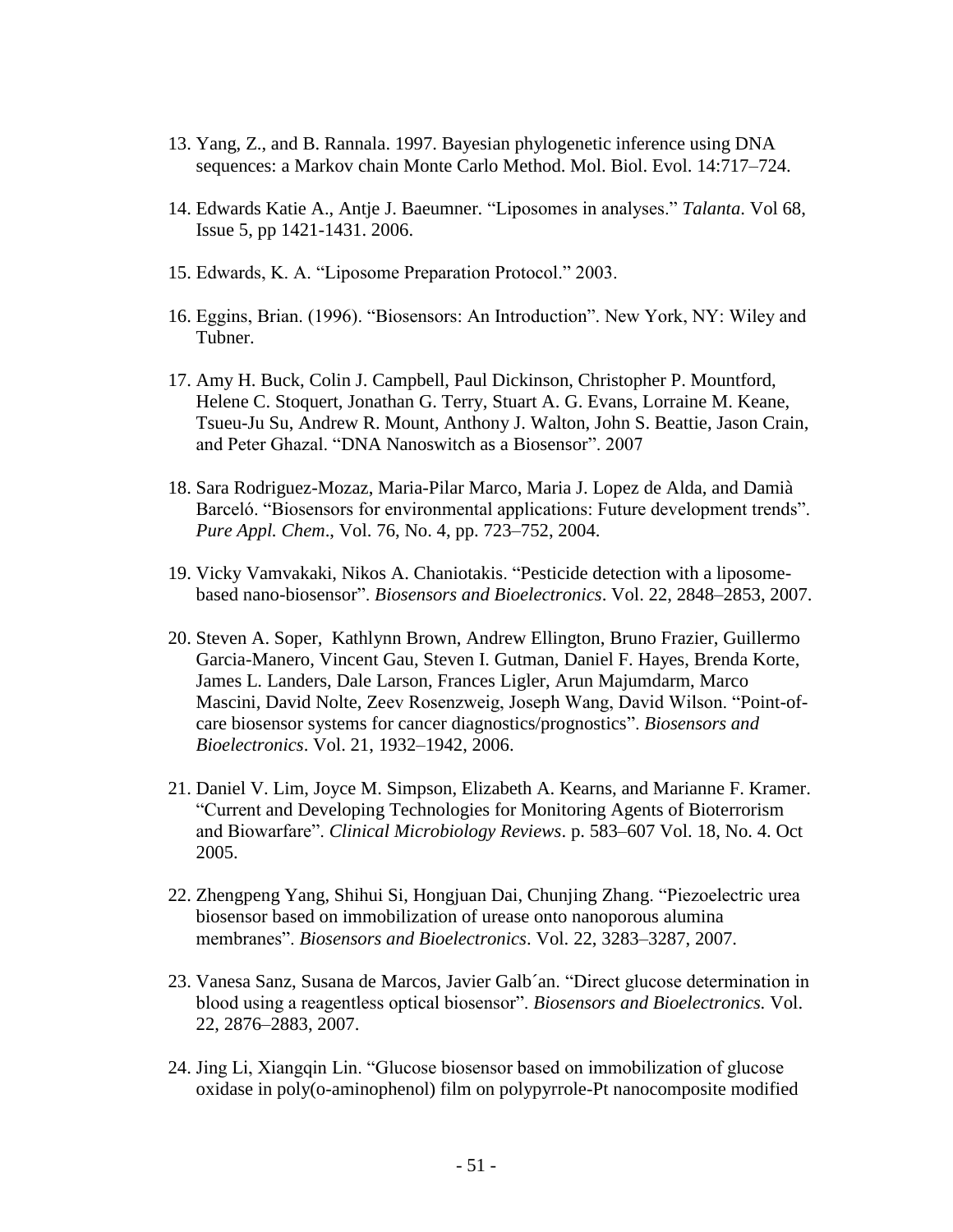glassy carbon electrode". *Biosensors and Bioelectronics*. Vol. 22, 2898–2905, 2007.

- 25. Yunfang Jia, Ming Qin, Hongkai Zhang, Wencheng Niu, Xiao Li, Likai Wang, Xin Li, Yunpeng Bai, Youjia Cao, Xizeng Feng. "Label-free biosensor: A novel phage-modified Light Addressable Potentiometric Sensor system for cancer cell monitoring". *Biosensors and Bioelectronics.* Vol. 22, 3261–3266, 2007
- 26. Qingjun Liu, Hua Cai, Ying Xu, Lidan Xiao, Mo Yang, Ping Wang. "Detection of heavy metal toxicity using cardiac cell-based biosensor". *Biosensors and Bioelectronics*. Vol. 22, 3224–3229, 2007.
- 27. Ampai Kumlanghan, Jing Liu a, Panote Thavarungkul, Proespichaya Kanatharana, Bo Mattiasson. "Microbial fuel cell-based biosensor for fast analysis of biodegradable organic matter". *Biosensors and Bioelectronics.* Vol. 22, 2939–2944, 2007.
- 28. Anne Harwood Peruski and Leonard F. Peruski, Jr. "Immunological Methods for Detection and Identification of Infectious Disease and Biological Warfare Agents". *Clinical and Diagnostic Laboratory Immunology*, p. 506–513 Vol. 10, No. 4, July 2003.
- 29. David A. Spratt. "Significance of bacterial identification by molecular biology methods". *Endodontic Topics*, Vol. 9, 5–14, 2004.
- 30. Gary V. Doern, Raymond Vautour, Michael Gaudet, AD Bruce Levy. "Clinical Impact of Rapid in Vitro Susceptibility Testing and Bacterial Identification". *Journal of Clinical Microbiology*, p. 1757-1762, Vol. 32, No. 7, July 1994.
- 31. K. Greisen, M. Loeffelholz, A. Purohit, and D. Leong. "PCR Primers and Probes for the 16S rRNA Gene of Most Species of Pathogenic Bacteria, Including Bacteria Found in Cerebrospinal Fluid. *Journal of Clinical Microbiology*, p. 335- 351, Vol. 32, No. 2, February 1994.
- 32. S. Klaschik, L. E. Lehmann, A. Raadts, M. Book, J. Gebel, A. Hoeft, and F. Stuber. "Detection and Differentiation of In Vitro-Spiked Bacteria by Real-Time PCR and Melting-Curve Analysis". *Journal of Clinical Microbiology*, p. 512–517 Vol. 42, No. 2, Feb. 2004.
- 33. Sven Klaschik, Lutz E. Lehmann, Ansgar Raadts, Malte Book, Andreas Hoeft, and Frank Stuber. "Real-Time PCR for Detection and Differentiation of Gram-Positive and Gram-Negative Bacteria". *Journal of Microbiology*. Nov. 2002, p. 4304–4307.
- 34. Alfred Klausegger, Markus Hell, Alexandra Berger, Kerstin Zinober, Sabine Baier, Neil Jones, Wolfgang Sperl and Barbara Kofler. "Gram Type-Specific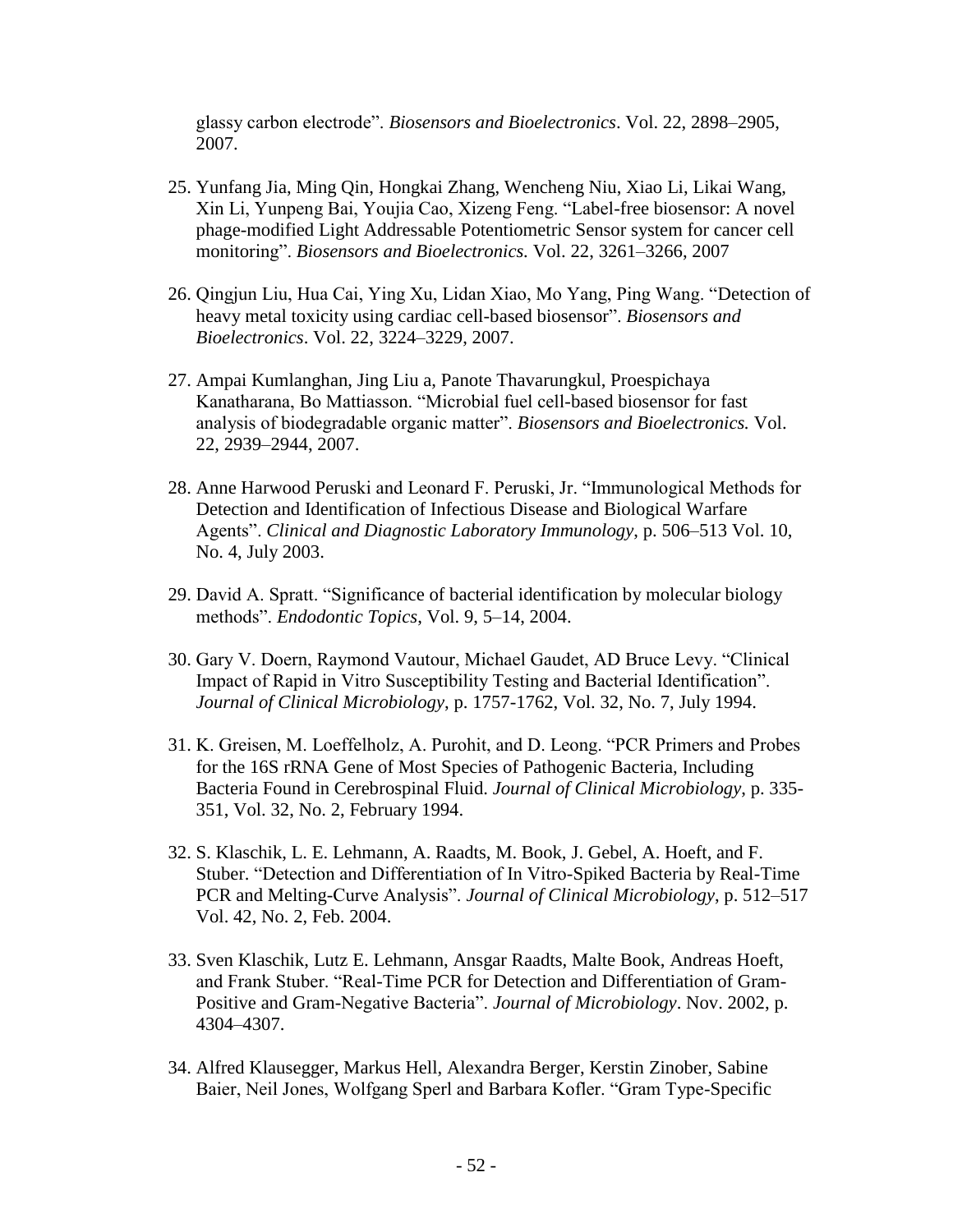Broad-Range PCR Amplification for Rapid Detection of 62 Pathogenic Bacteria". *Journal of Clinical Microbiology*. Feb. 1999, p. 464–466 Vol. 37, No. 2.

- 35. Rudolf I. Amann, Brian J. Binder, Robert J. Olson, Sallie W. Chisholm, Richard Devereux and David A. Stahl. "Combination of 16S rRNA-Targeted Oligonucleotide Probes with Flow Cytometry for Analyzing Mixed Microbial Populations". *Applied and Environmental Microbiology*. June 1990, p. 1919-1925 Vol 56, No. 6.
- 36. K. Shigemura, T. Shirakawa, H. Okada, K. Tanaka, S. Kamidono, S. Arakawa, A. Gotoh. "Rapid detection and differentiation of Gram-negative and Gram-positive pathogenic bacteria in urine using TaqMan probe". *Clin. Exp. Med*, 4: 196-201, 2005.
- 37. Nora M. Carroll, Emma E. M. Jaeger, Sarah Choudhoury, Anthony A. S. Dunlop, Melville M. Matheson, Peter Adamson, Narciss Okharavi, and Susan Lightman. "Detection of and Discrimination between Gram-Positive and Gram-Negative Bacteria in Intraocular Samples by Using Nested PCR". *Journal of Clinical Microbiology*. May 2000, p. 1753–1757.
- 38. Katsumi Shigemura, Toshiro Shirakawa, Kazushi Anaka, Sochi Arakawa, Akinobu Gotoh and Masato Fujisawa. "Rapid detection of the fluoroquinolone resistance-associated ParC mutation in Neisseria gonorrhoeae using TaqMan probes". *International Journal of Urology*. (2006) 13, 277–281.
- 39. K. Shigemura, T. Shirakawa, H. Okada, K. Tanaka, S. Kamidono, S. Arakawa, A. Gotoh. "Rapid detection and differentiation of Gram-negative and Gram-positive pathogenic bacteria in urine using TaqMan Probe". *Clinical Exp. Med*, Vol. 4, 196-201, 2005.
- 40. Harriet A. Hartley, Antje J. Baeumner. "Biosensor for the specific detection of a single viable B. anthracis spore". *Anal Bioanalytical Chemistry*, Vol. 376: 319– 327, 2003.
- 41. Walter E. Stamm, Bruce E. Cutter, and Grada A. Grootes-Reuvecamp. "Enzyme Immunoassay for Detection of Antibody-Coated Bacteria". *Journal of Clinical Microbiology*, p. 42-45 Vol. 13, No. 1, Jan. 1981.
- 42. R. Ramasamy, K. Nagendran, and M. S. Ramasamy. "ANTIBODIES TO EPITOPES ON MEROZOITE AND SPOROZOITE SURFACE ANTIGENS AS SEROLOGIC MARKERS OF MALARIA TRANSMISSION: STUDIES AT A SITE IN THE DRY ZONE OF SRI LANKA". *Am. J. Trop. Med. Hrg*., 50(5). 1994. pp. 537-547.
- 43. Bala Swaminathan. "RAPID DETECTION OF FOOD-BORNE PATHOGENIC B1 ACTERIA". *Annual Review Microbiology*. 1994.4 8:401-26.